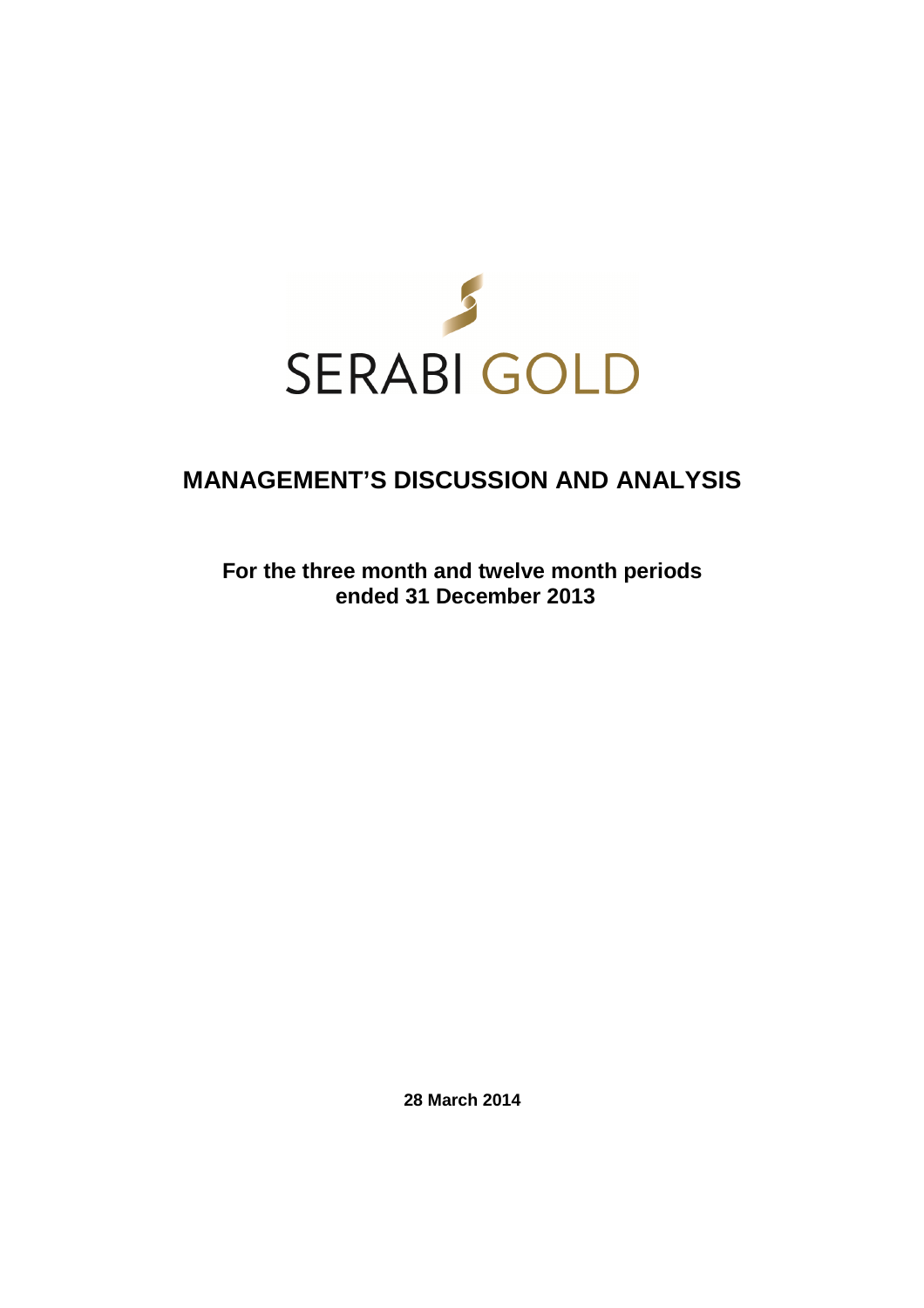# **SERABI GOLD PLC Management's Discussion and Analysis for the three month and twelve month periods ended 31 December 2013**

#### **Introduction**

This Management's Discussion and Analysis ("MD&A") dated 28 March 2014 provides a review of the performance of Serabi Gold plc ("Serabi" or the "Company"). It includes financial information from, and should be read in conjunction with, the audited annual consolidated statements of the Company for the twelve month period ended 31 December 2013.

Please refer to the cautionary notes at the end of this MD&A.

The Company reports its financial position, results of operations and cash flows in United States dollars (unless otherwise stated) and in accordance with International Financial Reporting Standards ("IFRS") in force at the reporting date and their interpretations issued by the International Accounting Standards Board ("IASB") and adopted for use within the European Union and with IFRS and their interpretations issued by the IASB. The consolidated financial statements have also been prepared in accordance with those parts of the UK Companies Act 2006 applicable to companies reporting under IFRS.

#### **Overview**

The Company is a United Kingdom registered and domiciled gold mining and exploration company based in London, England. The Company's principal focus centres upon its gold projects in the Jardim do Ouro area of the Tapajos region of the State of Para in Brazil, which it holds through its wholly owned subsidiaries Serabi Mineraçăo S.A. and Gold Aura do Brasil Mineraçăo Ltda.

The Company currently holds, either granted or under application, approximately 99,000 hectares of Exploration Licences. The Jardim do Ouro Gold Project ("JDO Project") covers approximately 41,000 hectares of this total, and lies on the 50km wide NW-SE trending Tocantinzinho Trend, which is the major controlling structural feature in the Tapajos region. The vast majority of the hard rock mineral resources discovered to date in the Tapajos region lie on this trend. The JDO Project includes the Palito Mine (the "Palito Mine") where work commenced in October 2012 to remediate and develop the existing underground mine and renovate the process plant with a view to commencing gold production by the end of 2013.

The commissioning of the process plant started in December 2013 and whilst the operation remains in a planned production ramp-up phase, the first consignments of gold/copper concentrate started to be transported from the mine during February 2014 and the Company has started to receive initial payment in respect of the sale of this material. The JDO Project also includes several areas of exploration interest in close proximity to the Palito Mine and, most significantly, the high-grade Sao Chico gold project ("Sao Chico") which the Company acquired through the acquisition of Kenai Resources Ltd ("Kenai"), a transaction that was completed on 18 July 2013.

The Palito Mine is fully permitted and has a mining licence covering 1,150 hectares which was issued in October 2007. Until the end of 2011, the Company had been actively pursuing a programme of minesite exploration with a view to identifying the potential to increase its existing mineral resource inventory. In January 2012, following an exploration programme that identified three new discoveries, the Company announced that it was undertaking a preliminary economic assessment (the "PEA") into the viability of re-establishing underground mining operations at the Palito Mine. The results of the PEA were announced on 13 June 2012 and indicated the project had an after tax internal rate of return ("IRR") of 68 per cent (%) and a project net present value ("NPV") of US\$38.2 million (using a US\$1,400/oz gold price and after applying a 10% discount rate) based on employing a selective underground mining operation and exploiting only part of the previously declared mineral resource estimates. The Directors agreed that the PEA results supported a small scale, high grade operation using selective mining techniques and on 17 January 2013 a placement of new shares, raising gross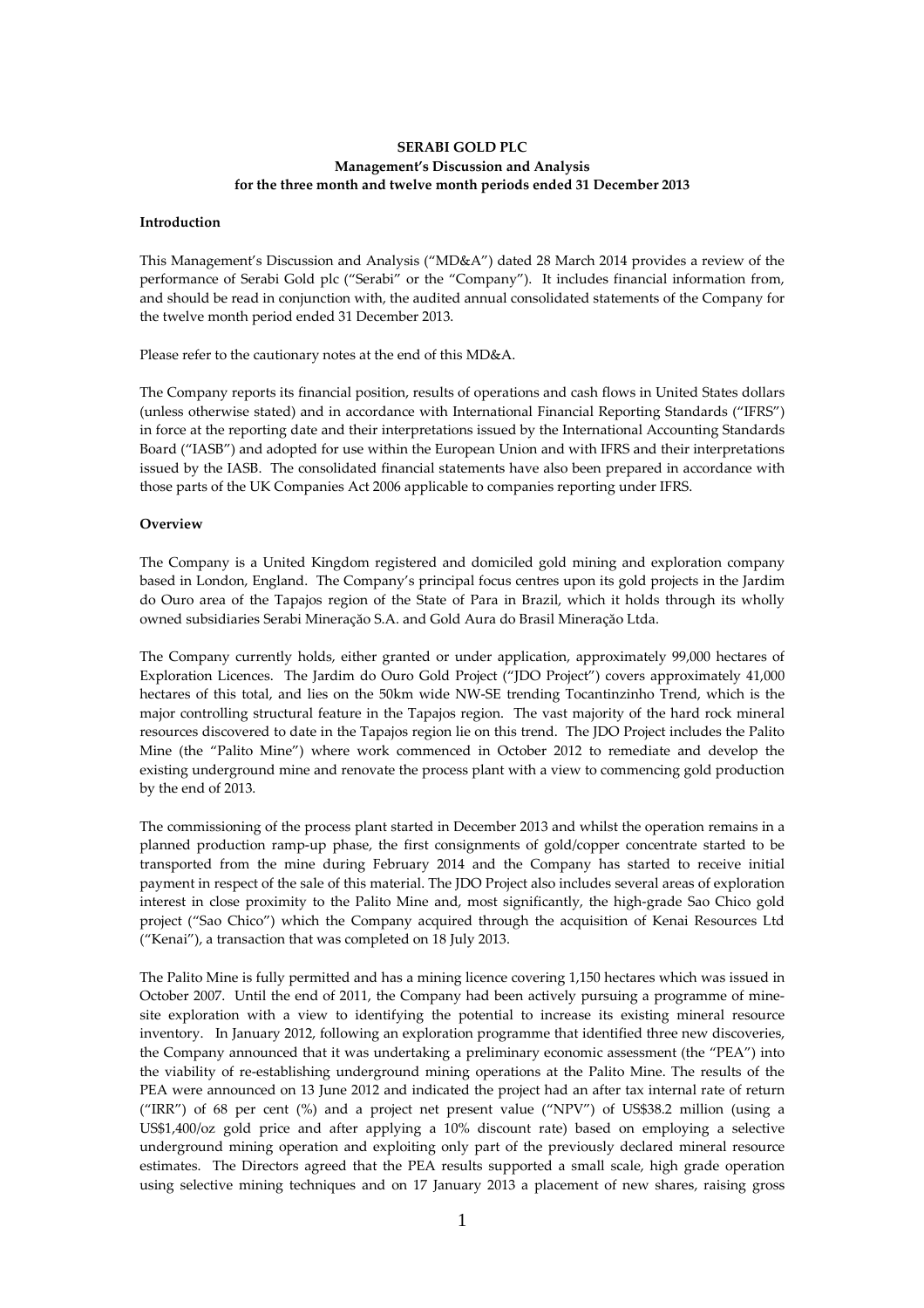proceeds of GB£16.2 million, was completed to finance the development of the project as outlined in the PEA.

In December 2013 the Company announced that initial commissioning of the process plant had commenced, was proceeding to plan, and that a stockpile of uncrushed ore totalling 25,000 tonnes at above 8.00 g/t had been mined and was ready for crushing and processing.

On 6 May 2013, the Company announced the proposed acquisition of Kenai by way of a Plan of Arrangement (the "Transaction"). The Transaction was completed on 18 July 2013 and brings under Serabi's ownership Sao Chico, located within the 1,400 hectare exploration licence AP 12836, and some 25 kilometres from the Palito Mine. The Sao Chico exploration licence was in force until 14 March 2014 and the Company has already commenced the process of converting the concession to a full mining licence.

On 3 March 2014, the Company concluded a placement of shares and warrants to raise gross proceeds of UK£10 million. These proceeds are being used in part to finance the next stage of evaluation and development of the Sao Chico project in advance of a decision to enter into commercial mining operations.

The Company's shares trade on the Toronto Stock Exchange ("TSX") under the symbol "SBI" and on AIM, a market operated by the London Stock Exchange, under the symbol "SRB". The Company is incorporated under the laws of England and Wales and is a reporting issuer in British Columbia, Alberta and Ontario.

Additional information on the Company, including the Company's most recent Annual Information Form, is available on SEDAR at www.sedar.com.

#### **Corporate and Operational Highlights - 2013**

- On 17 January 2013 the Company completed the placement of 270 million new ordinary shares raising gross proceeds of GB£16.2 million to finance the development of the Palito Mine project as outlined in the preliminary economic assessment. The placement of new shares was underwritten by Fratelli Investments Limited, one of the Company's major shareholders.
- Mine development at Palito commenced in the second quarter of 2013 and by the end of 2013 the Company had established a total uncrushed ore stockpile of approximately 25,000 tonnes averaging over 8.0 grammes per tonne gold ("g/t") and 0.35% copper.
- Commissioning of the process plant at Palito commenced at the end of 2013, in accordance with the Company's plan, and gold production started in the first quarter of 2014.
- Contract signed for the refining and purchase of the copper/gold concentrate that will be produced at Palito.
- On 18 July 2013, the Company completed the acquisition of Kenai Resources Ltd including the Sao Chico gold project:
	- o A high grade gold deposit, located approximately 25 kilometres from Serabi's Palito Gold Mine.
	- o Hosts a NI 43-101 compliant combined Measured and Indicated Mineral Resource of 25,275 ounces of gold at 29.77 g/t and an Inferred Mineral Resource of 71,385 ounces gold at 26.03 g/t.
	- o Expected to be the first satellite gold resource to supplement Palito Mine gold production, with high grade material.
- Completion of a successful exploration drilling programme at Sao Chico:
	- High–grade gold intersections (ten intercepts have been recorded in excess of 100g/t) confirm a consistent high grade zone within the Main Vein, as well as potential extensions or additional veins to the South, East and West.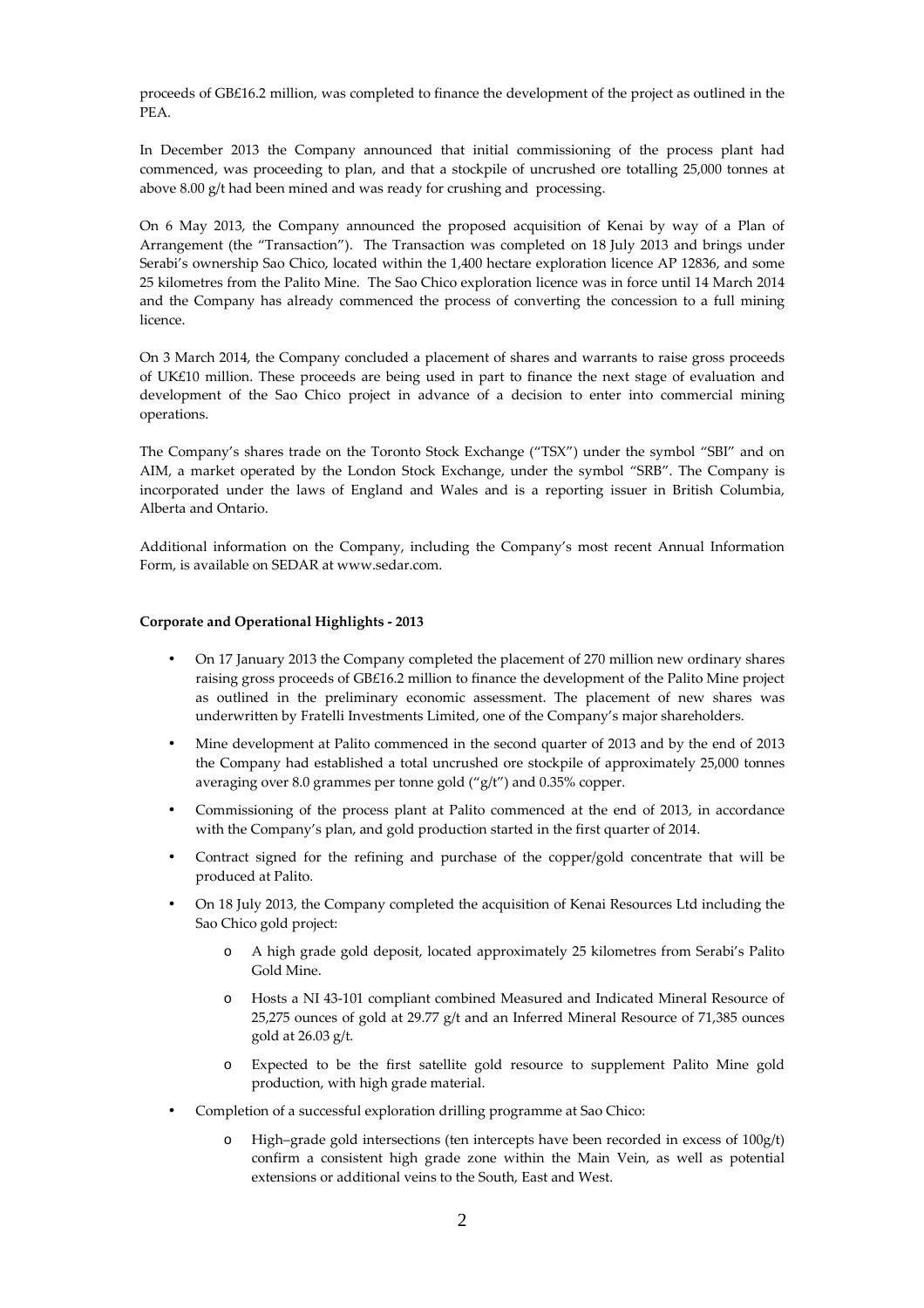- o Strike length of Main Vein has now more than doubled from 150 metres to over 350 metres (see press release of 9 September 2013).
- o Potential for further significant strike and depth extension remains, particularly to the West.
- On 3 March 2014 the Company completed the placement of 200 million new ordinary shares and 100 million share purchase warrants raising gross proceeds of GB£10.0 million to finance the next stage of the evaluation and development of the Sao Chico gold project, to provide working capital for the on-going start-up of the Palito gold mine and for general working capital.
- Mr Nicolas Banados, Managing Director, Equities for Megeve Investments Limited, joined the Board as a Non-Executive Director, on 13 May 2013, and is a representative of Fratelli Investments Limited, the Company's largest shareholder.
- Mr Dan Kunz, the former Chairman of Kenai, was appointed to the Board, as a Non-Executive Director, on 26 July 2013.

## **History**

The Company currently holds, either granted or under application, approximately 99,000 hectares of Exploration Licences all located within the Tapajos Gold Mining Region, within the states of Para and Amazonas, Northern Brazil. These licences are divided into three project areas, namely the Jardim do Ouro ("JDO"), Sucuba, and the Pizon projects. The JDO Project incorporates the Palito Mine and the Sao Chico gold project. The Palito Mine has been in production under Serabi's ownership in the past, and work commenced in October 2012 to remediate and develop the existing underground mine and renovate the process plant with a view to commencing gold production before the end of the fourth quarter of 2013.

In January 2012, the Company announced that it was undertaking a PEA into the viability of reestablishing underground mining operations at the Palito Mine, the results of which were released in June 2012. The PEA was based on the existing resources and considered a selective mining methodology focused on maximising grade with gold production levels around 24,000 ounces per annum. On 17 January 2013 a placement of new shares, raising gross proceeds of GB£16.2 million, was completed to finance the development of the project in line with the plans and scope outlined in the PEA. Currently the mine and plant are in a ramp-up and commissioning phase.

Sao Chico, acquired by the Company in July 2013 as part of the acquisition of Kenai, is represented by a single exploration licence area (AP 12836). Sao Chico is a small but very high grade gold deposit some 25km from the Palito project. The Sao Chico exploration licence was in force until 14 March 2014 and the Company has, prior to its expiry, commenced the process of converting the concession to a full mining licence. A trial mining licence has also been issued for the property expiring 22 April 2014, and the Company is also in the process of extending this licence for a further 12 month period.

In addition to the JDO Project the Company has two other project areas, although activity on both of these projects has been limited in recent periods.

The Sucuba Project is located in the state of Para, and the Company has submitted two applications for exploration permits covering an area of 10,815 hectares. The Pizon Project, located in the state of Amazonas, represents 44,712 hectares, in five exploration licences, one granted and four in application. The Company has not engaged in any exploration activity at the Sucuba or Pizon projects during the past 12 months, and has currently not budgeted for any exploration activity during the next 18 months. All activity budgeted at this time will focus on the JDO Project area.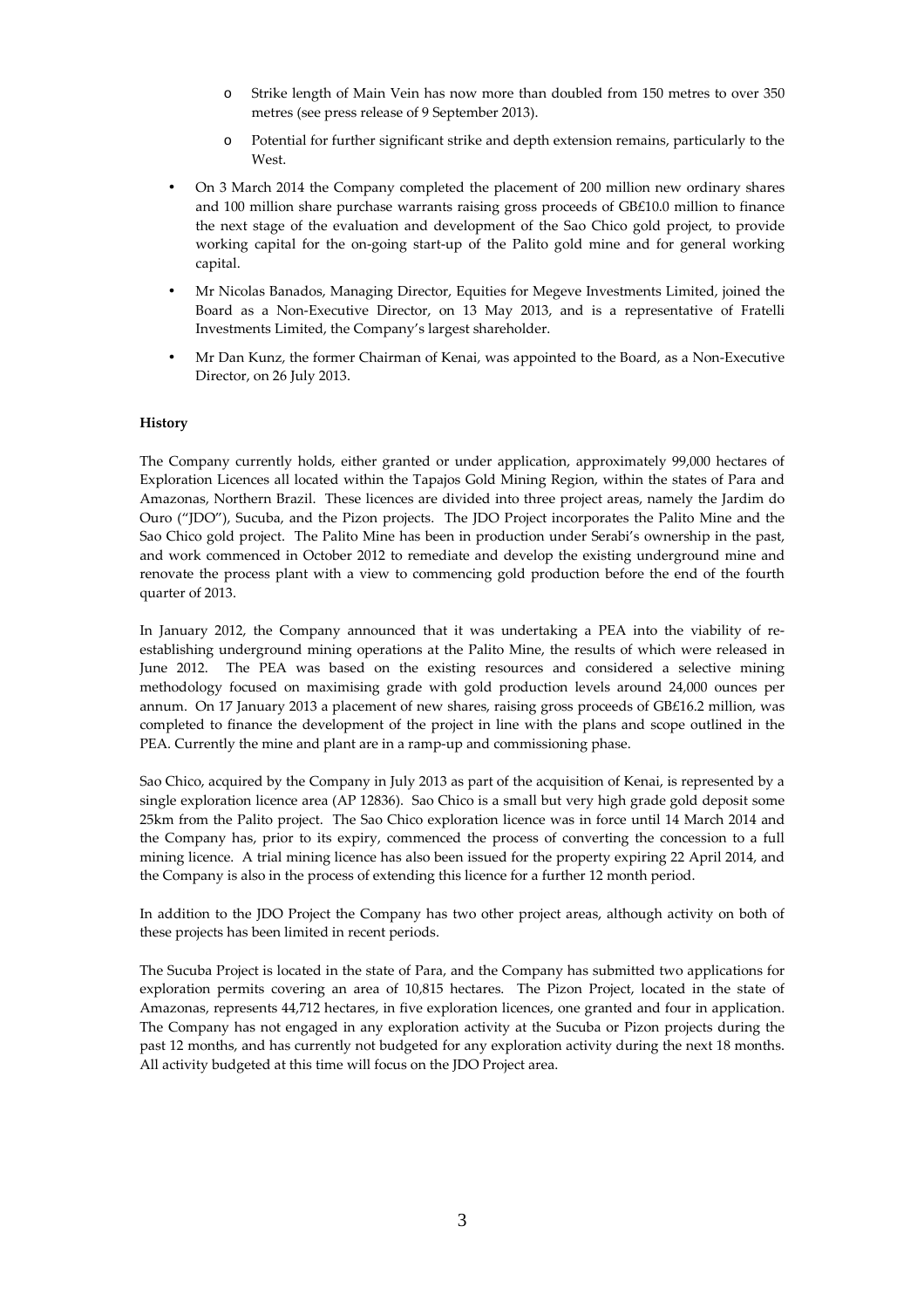#### **Jardim do Ouro Project**

The JDO Project, originally acquired by the Company in 2001, covers a total area of approximately 41,000 hectares, and is comprised of one mining licence granted on 23 October 2007 covering an area of 1,150 hectares, three exploration licences and five applications for exploration licences covering the remaining area. The JDO Project is located in the Tapajós Mineral Province in the south east part of the Itaituba Municipality in the west of Pará State in central north Brazil. The Palito Mine and infrastructure itself lies some 4.5km south of the village of Jardim do Ouro and approximately 15km via road. Jardim do Ouro lies on the Transgarimpeira Road some 30km WSW of the town of Moraes de Almeida, located on the junction of the Transgarimpeira and the BR 163 (the Cuiabá - Santarém Federal Highway). Moraes de Almeida is approximately 300km south-east by road of the municipal capital, and similarly named city, of Itaituba.

## The Palito Mine

Within the JDO Project area is the Palito Mine, a high-grade, narrow vein underground mine which was operated by the Company from late 2003 until the end of 2008. Towards the end of 2008 additional working capital was required to undertake necessary mine development and with no opportunity to raise additional working capital, a result of the state of global financial markets at that time, management concluded that it was necessary to halt mining activity and place the underground portion of the Palito Mine on care and maintenance. Between the start of 2005 until the end of 2008 the Company processed a total of 480,000 tonnes of ore through the plant at an average gold head grade of 6.76 g/t. Average gold recovery during the period was 90%, with copper recovery around 93% providing total production over this period of 110,097 gold equivalent ounces. The Company continued to maintain some minor surface oxide ore production, through which some 7,200 ounces of gold were produced up to June 2010.

In December 2010 the Company released a technical report prepared by its consultants, NCL Brasil Ltda ("NCL"), (the NI 43-101 Technical Report for the Jardim do Ouro Project, Para State, Brazil). The report estimated, in accordance with Canadian Securities Administrators National Instrument 43-101 ("NI 43- 101"), a compliant Measured and Indicated mineral resource of 224,272 ounces (gold equivalent) and Inferred mineral resources of 443,956 ounces (gold equivalent).

|                  |           |                    |           |                           | Contained        |
|------------------|-----------|--------------------|-----------|---------------------------|------------------|
|                  |           |                    |           | Contained                 | Gold             |
| <b>Mineral</b>   |           | Gold               | Copper    | Gold                      | Equivalent       |
| <b>Resources</b> | Tonnage   | $(g/t \text{ Au})$ | $(\%$ Cu) | $(Qunces)$ <sup>(1)</sup> | $(Qunces)^{(2)}$ |
| Measured         | 97,448    | 9.51               | 0.26      | 29.793                    | 32,045           |
| Indicated        | 753,745   | 7.29               | 0.23      | 176,673                   | 192,228          |
| Measured and     |           |                    |           |                           |                  |
| Indicated        | 851,193   | 7.54               | 0.23      | 206,466                   | 224,272          |
|                  |           |                    |           |                           |                  |
| Inferred         | 2,087,741 | 5.85               | 0.27      | 392,817                   | 443,956          |

(1) Mineral resources are reported at a cut-off grade of 1.0 g/t.

(2) Equivalent gold is calculated using an average long-term gold price of US\$700 per ounce, a long-term copper price of US\$2.75 per pound, average metallurgical recovery of 90.3% for gold and 93.9% for copper.

Since placing the operation on care and maintenance in 2008, the Company kept intact as much of the infrastructure as possible. This included a process plant comprising flotation and carbon-in-pulp ("CIP") gold recovery circuits which had historically been treating up to 600 t/day (200,000 t/year) of ore, a camp that had housed over 200 employees and maintenance and workshop facilities. The site is supplied with mains power sourced from a 25 mW hydroelectric generating station located approximately 100 km north east of the town of Novo Progresso on the Curuá (Iriri) River.

Following the suspension of mining operations, the Company focused on mine-site exploration, primarily airborne and ground geophysics and geochemistry, followed by a 12,000 metre discovery and follow-up diamond drilling programme into advanced targets. The exploration objective was to identify two or more Palito style and size deposits in close proximity to the Palito Mine and processing infrastructure. Three discoveries were made during 2011 within 3 kilometres of the Palito Mine.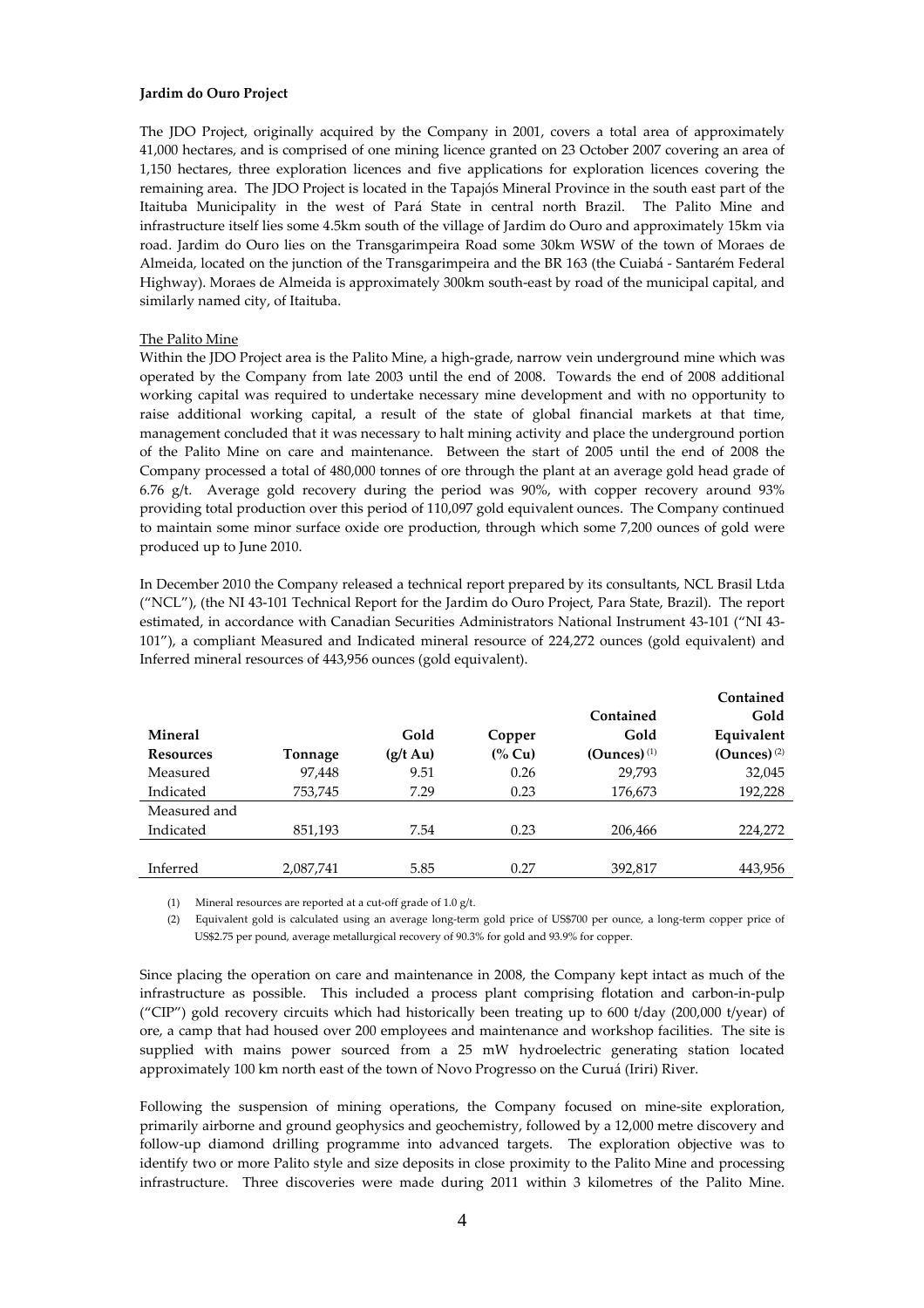Management believes that these three discoveries, Piaui, Palito South and Currutela, warrant further drilling to enhance and bring them to a resource status. In addition, management is of the view that the Palito gold deposit, the Palito South discovery and the Currutela discovery are hosted along the same structural zone. Initial drilling undertaken during the latter part of 2011 on the Palito South prospect located along, strike and immediately to the south east of Palito, yielded encouraging assay results. Management are sufficiently encouraged by these results to consider that Piaui, Currutela and Palito South will, between them and in time, form a cornerstone of the resource growth that they set out to achieve at the start of 2010.

In January 2012, the Company commissioned NCL to undertake a Preliminary Economic Assessment ("PEA") in compliance with Canadian Securities Administrators National Instrument 43-101 ("NI 43- 101") into the viability of re-establishing underground mining operations at the Palito Mine. The results of the PEA were announced by the Company on 13 June 2012 and the complete NI 43-101 compliant technical report issued on 29 June 2012. The Directors believed that the PEA results supported a small scale, high grade operation using selective mining techniques. On 17 January 2013 a placement of new shares raising gross proceeds of GB£16.2 million was completed to finance the development of the project in line with the plans and scope outlined in the PEA.

In October 2012, work began to remediate and develop the existing underground mine and renovate the process plant, with a view to commencing gold production by the end of the fourth quarter of 2013. Initial commissioning of the gold process plant commenced on 13 December 2013 and during the first quarter of 2014 the operation has continued in a planned ramp-up phase. The Company is targeting long-term plant throughput rates of 7,500 tonnes per month and expects to be achieving these levels for the start of the second quarter of 2014.

#### Sao Chico Gold Project

Also within the JDO Project area is the exploration licence area (AP 12836) of Sao Chico. Sao Chico is a historic garimpo mining operation but exploration over the area has been limited. The most significant recent exploration was a 22 hole programme extending to about 3,300 metres of diamond drilling conducted by Kenai during 2011. Following this drilling programme, Kenai commissioned Exploration Alliance Limited to produce a NI 43-101 compliant technical report including a mineral resource statement.

The report issued on 15 October 2012 estimated a NI 43-101 compliant Measured and Indicated mineral resource of 25,275 ounces of gold and Inferred mineral resources of 71,385 ounces of gold. Since the acquisition of the property by Serabi, the Company has undertaken an infill and step out diamond drilling programme totalling 4,950 metres to enhance the existing resource in terms of both resource confidence and size. The drill programme was supplemented by ground geophysics, and a further 1,120 metre diamond drilling to test initial geophysical anomalies. The results from the ground geophysics have established other potential areas of interest within the Sao Chico exploration licence but the Company will undertake other confirmatory exploration work, including geochemistry, over the identified anomalies before embarking on any further drilling activity. The current Sao Chico gold resource which has grades in excess of 26 g/t considers only three vein structures with a further ten more veins identified.

| <b>Mineral Resources</b> | Tonnage | Gold<br>$(g/t \text{ Au})$ | <b>Contained Gold</b><br>(Ounces) |
|--------------------------|---------|----------------------------|-----------------------------------|
| Measured                 | 5,064   | 32.46                      | 5,269                             |
| Indicated                | 21,423  | 29.14                      | 20,006                            |
| Measured and Indicated   | 26,487  | 29.77                      | 25,275                            |
| Inferred                 | 85,577  | 26.03                      | 71,385                            |
|                          |         |                            |                                   |

• The effective date of the Mineral Resource is 30 May 2012.

• No cut-off grades have been applied to the block model in deriving the Mineral Resource reported above given insufficient drilling data.

• The Mineral Resource Estimate for the Sao Chico Gold Project was constrained within lithological and grade based solids. No optimisation studies have been applied to this high-grade, steeply dipping mineralisation.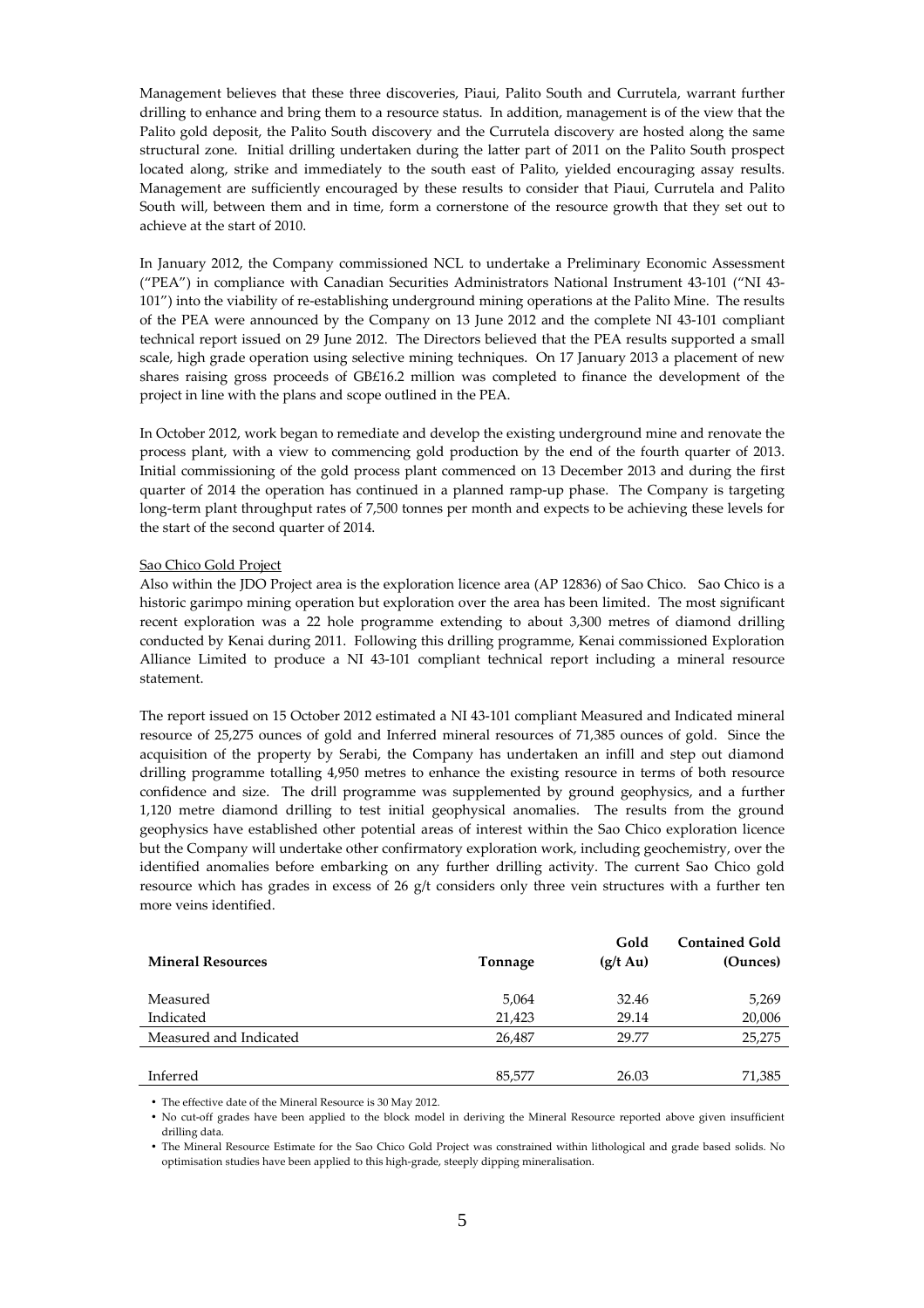# **RESULTS OF OPERATIONS**

# **Exploration and technical programmes executed during the twelve month period ended 31 December 2013**

The Company's results of operations for the twelve month period ended 31 December 2013 were comprised of the activities related to the results of operations of the Company's 100% owned subsidiary Serabi Mineraçăo S.A. and since 18 July 2013 the results of operations of the Company's 100% owned subsidiaries Gold Aura do Brasil Mineraçăo Limitada and Kenai Resources Ltd.

# *Palito Property Highlights:*

- Mine dewatering completed in January 2013.
- New mine management team and contract mining personnel on site in the first quarter of 2013.
- New mining fleet arrived at site and has been operational since July 2013.
- A mine maintenance contract with a  $3<sup>rd</sup>$  party contractor established Q2 2013.
- Ore stockpiles were established on surface which at 31 December 2013 totalled approximately 25,000 tonnes at over 8.00 g/t gold.
- The main ramp was deepened to the next main production level at 84 metres (relative level) with 407 metres of ramp completed and work is on-going to access the next main production level at the 54 metre level. This is planned for completion at the end of April 2014.
- Two cross cuts to access Palito West at the 163 metre and the 126 metre levels were completed with 545 metres of 4m x 4m development. A third cross cut on the 91 metre level is now being driven.
- Stoping of remnant ore blocks during the period ended 31 December 2013 totalled 10,015 tonnes @ 9.55g/t gold and 0.28% copper.
- Ore development during the period ended 31 December 2013 totalled 1,809 metres generating 14,658 tonnes of ore grading 7.26g/t gold.
- Main ventilation return to surface completed and equipped as a secondary egress during the third quarter of 2013.
- Remediation and reassembly of the process plant comprising the primary crushing circuit, milling and flotation sections was completed before the end of December 2013 and plant commissioning started on 13 December 2013.
- The process circuit has been enhanced with the introduction of a gravity concentration section which was also commissioned before the end of December 2013.
- Gold production started in January 2014 and the first shipments of gold/copper concentrate are enroute for delivery to the Company's appointed refinery. First instalment payments for gold and copper sales were received during March 2014.
- A second ball mill was purchased in February 2014 and is forecast to be operational by Q3 2014.

## *Sao Chico Property Highlights:*

• A diamond drilling programme at Sao Chico commenced late May 2013, and was completed in late October with 6,070 metres having been drilled. The drilling was complemented by a 50 line kilometre ground geophysical Induced Polarisation survey ("IP") over a good proportion of the exploration licence area. Out of the 6,070 total metres drilled, 4,950 metres was infill and step out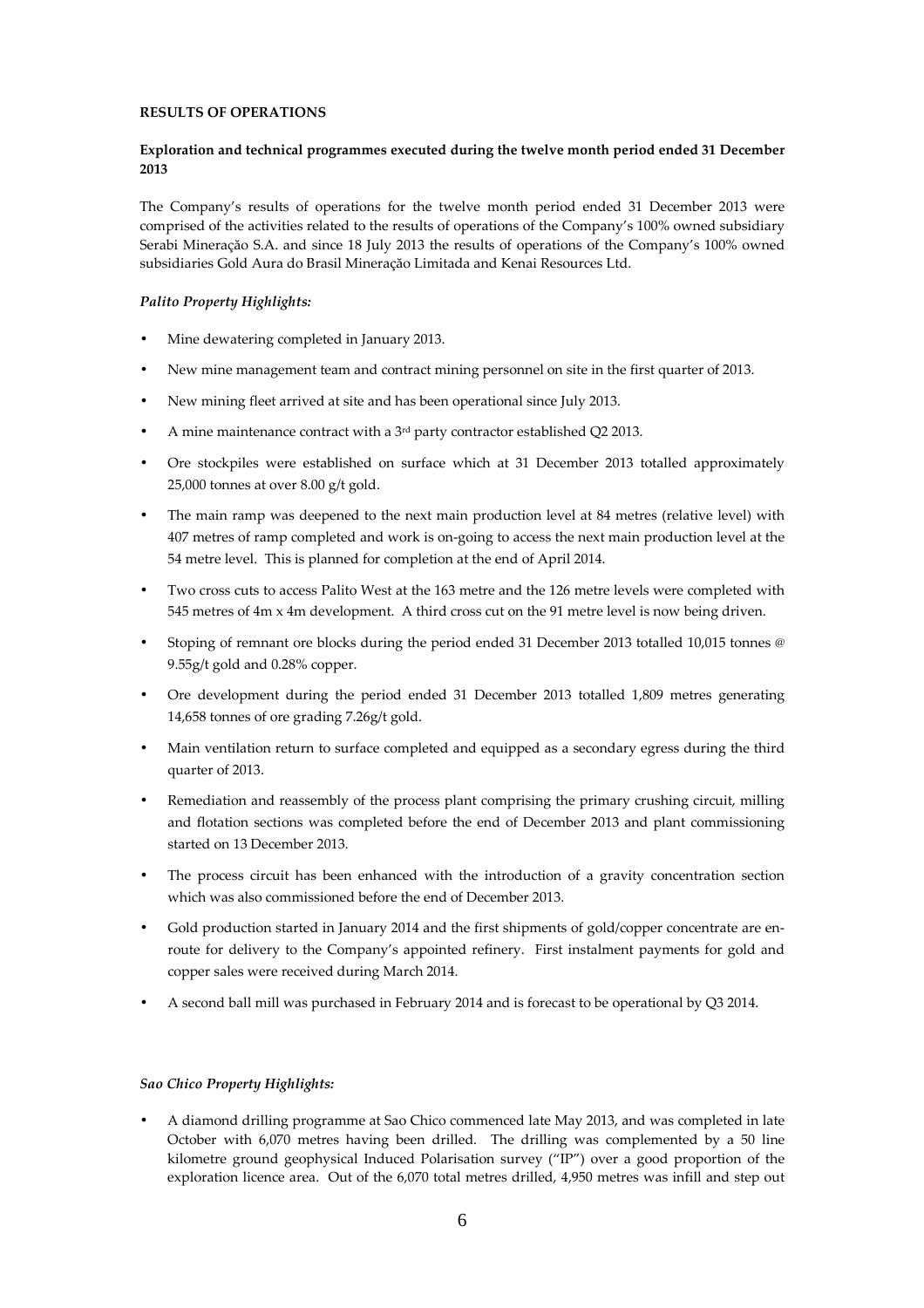drilling into the Main Vein geological resource with a further 1,120 metres over the nearby Highway Vein and geophysical anomalous zones identified from the IP survey.

- High–grade gold intersections (ten intercepts have been recorded in excess of 100g/t) confirm a consistent high grade zone within the Main Vein as well as potential extensions or additional veins to the South, East and West.
- The strike length of Main Vein has now more than doubled from 150 metres to over 350 metres and remains open.
- The structures are open and therefore there remains potential for further significant strike and depth extension, particularly to the West.
- Trial mining licence "GUIA" in place.

## *Palito Activity*

Activity at the Palito Mine, which commenced in the fourth quarter of 2012, continued during 2013 as planned. The mine de-watering programme that started in 2012 was completed in January 2013 and was closely followed by the new mine management team arriving at site. The first contract mining crews also started work during the first quarter of 2013 concurrent with some initial mining fleet that the Company had sourced locally.

Orders were placed for additional underground mining fleet during the first quarter of 2013, namely surface loaders, trucks, underground loaders and drilling jumbos. All of these units arrived at site during June, August and September 2013 and have been operating at and above planned levels of production.

Within the mine itself, work has concentrated on development mining and the extension of the main ramp to access deeper levels in the mine. The ramp has now reached the next planned production depth at 84 metres (relative level) and new development drives are being established on this level to access the G1, G2 and G3 veins. Ramp development is ongoing and the Company is targeting to reach the 54 metre (relative level) early in the second quarter of 2014. The secondary egress and ventilation raise has now been completed in the Palito West sector.

During 2013 mining crews were open stoping numerous remnant ore blocks within the upper levels. These blocks are in areas that have been previously developed and have therefore been relatively easy to access. By the end of December, some 25,000 tonnes of ore had been stockpiled at surface with a grade averaging over 8.0 g/t gold. This material, equivalent to some three to four months of plant process capacity, has provided the initial ore feed to the process plant and has helped ensure a smooth plant ramp-up during the first quarter of 2014. Stoping activity has also now commenced in the Pipoca section of Palito West area of the mine, with stoping ore starting to be produced during February 2014 from this sector.

The rehabilitation of the gold process plant commenced in June 2013 initially focussing on the primary crushing which was operational by the end of the third quarter of 2013. Work in the fourth quarter of 2013 focused on the remediation of the milling and flotation sections and the installation of gravity concentration circuit which is an enhancement of the gold recovery process compared with that deployed when Palito was previously operational. Commissioning of the plant started on 13 December 2013 and during the first quarter of 2014 the Company has been ramping up its production rates with the intention that it will be in a position to achieve its long term production rates of 7,500 tonnes per month from the start of the second quarter of 2014.

The Company is, during the first six months of 2014, commencing work on the remediation of the Carbon in Pulp ("CIP") circuit with the expectation that this can be operational by July 2014. At this time the process plant will have been fully remediated and the Company will be in a position to maximise gold recoveries. Tailings generated prior to the completion of the CIP plant from the flotation and gravity circuits are being stockpiled and the Company intends to reprocess these tailings through the CIP plant at a future date in order to maximise overall gold recovery from material currently being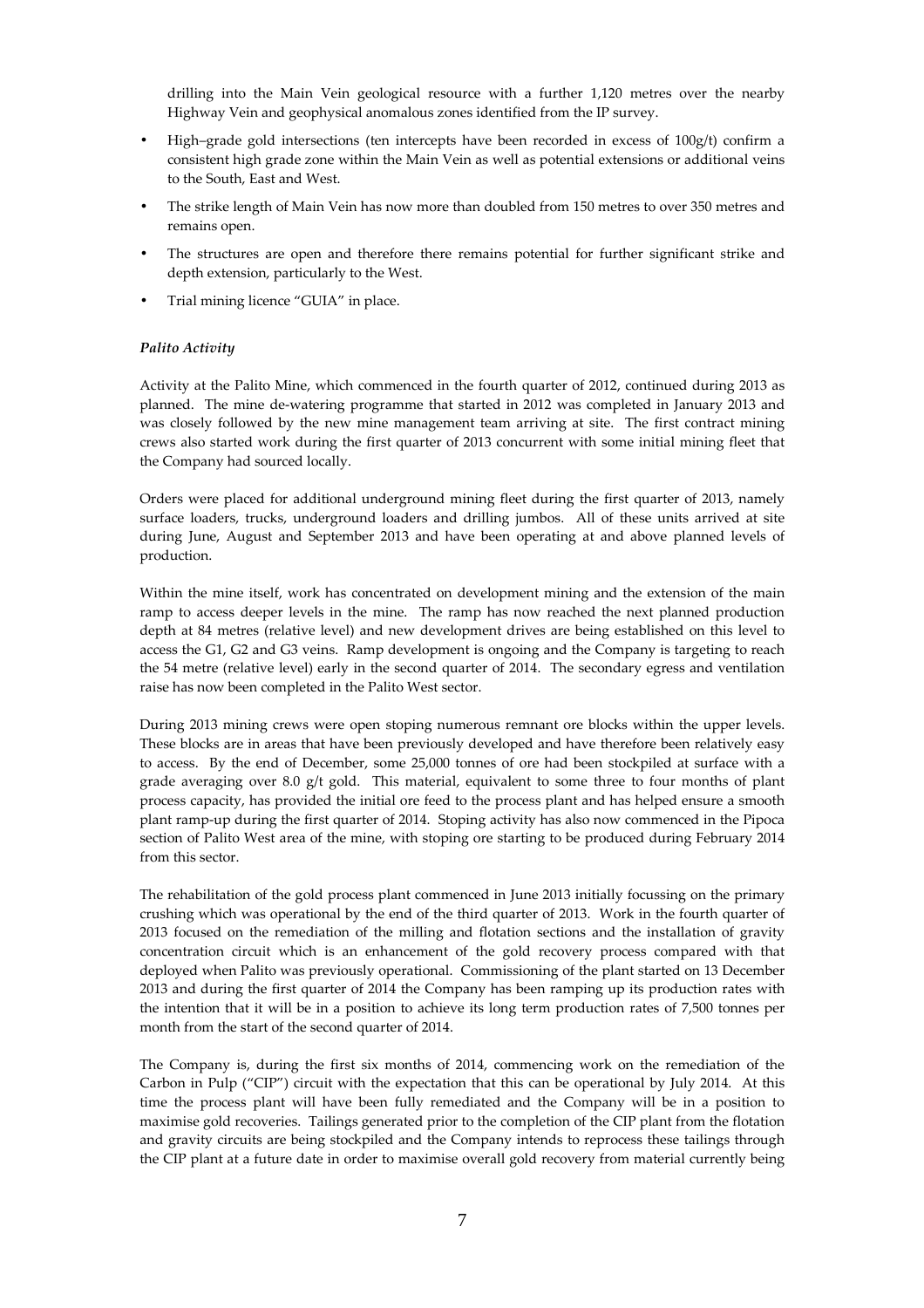processed. In addition to the CIP circuit remediation, the Company has also purchased a second ball mill which will be remediated and operational during Q3 2014.

Whilst the Company has benefitted from pre-existing facilities and infrastructure at Palito in achieving the re-start of Palito within the planned time-frame and within budget, it has and will continue to make enhancements to the site. A new accommodation facility was built during the second quarter of 2013, meaning the camp has new or overhauled accommodation for up to 140 personnel. Further work on upgrading camp and other site facilities is on-going.

## *Sao Chico Activity*

Kenai had completed a 22 hole diamond drilling programme in 2011, totalling 3,268 metres. In late May 2013 a second drilling campaign commenced, which was completed in October 2013, for a total of 6,070 metres over 38 drill holes. The programme initially targeted the geological resource defined from the 2011 drilling upon the high grade Main Vein. Twenty one (21) infill and step out holes totalling 4,950m were completed. This exploration programme has been supplemented by a ground geophysics Induced Polarisation ("IP") survey which commenced early in August 2013 and was completed in September 2013. Results from a further 5 shallow holes totalling approximately 500 metres that targeted the Highway Vein were also very encouraging and reinforced managements view of the potential for increased resource potential at Sao Chico.

Results from the 21 holes drilled into the Main Vein during the 2013 programme have returned a series of high grade gold intersections including ten intercepts in excess of 100  $g/t$  gold. The drilling intercepted a continuous zone of alteration and quartz sulphide veins beneath and along strike from the previous resource drilling campaign. Drilling at the Highway Vein resulted in four holes out of the five producing near surface intersections (less than 85 metres down the hole) in excess of 25g/t.

To date management consider that the original 150 metre strike length of the current mineral resource has been more than doubled to at least 350 meters' and are optimistic that, as additional exploration drilling further to the East and West also intersected zones of high grade mineralisation, this strike length could, with further infill drilling, become substantially larger.

The Main Vein reports strong lead and zinc assays which assist in the interpretation of the mineralised zone. Where lower gold grades are returned from the Main Vein zone, the supporting base metal analyses confirm and support the continuity of the structure and the interpretation.

The IP survey was conducted over 50 line kilometres during August 2013 and September 2013. The results have established other potential areas of interest within the Sao Chico exploration licence and whilst the Company undertook some limited scout drilling over some of these, within the overall campaign described above, it will undertake additional confirmatory exploration work, including geochemistry, over the identified anomalies before embarking on any further drilling activity.

Overall these exploration results continue to show the excellent potential of Sao Chico. The drilling results received to date also confirm the possibility of the high grade ore zones extending at depth. The exploration work has significantly enhanced the Company's understanding of the deposit and provides vital information to support the submissions that are being made to the authorities for the conversion of the trial mining licence to a full mining licence.

# *Outlook*

The production start-up during the first quarter of 2014 has progressed well and the Company has been meeting its planned monthly throughput rates and remains confident that it will achieve a rate of 7,500 tonnes per month starting from April 2014. As with any new start up there is a period during which the plant operations are optimised and operational bottlenecks identified and resolved. Optimisation work within the gravity concentration circuit is ongoing and in the meantime, to maximise short term revenue generation, the Company is currently focussed on maximising the efficiency of the flotation section of the process plant. The "free" gold that the gravity circuit is targeting, is also recoverable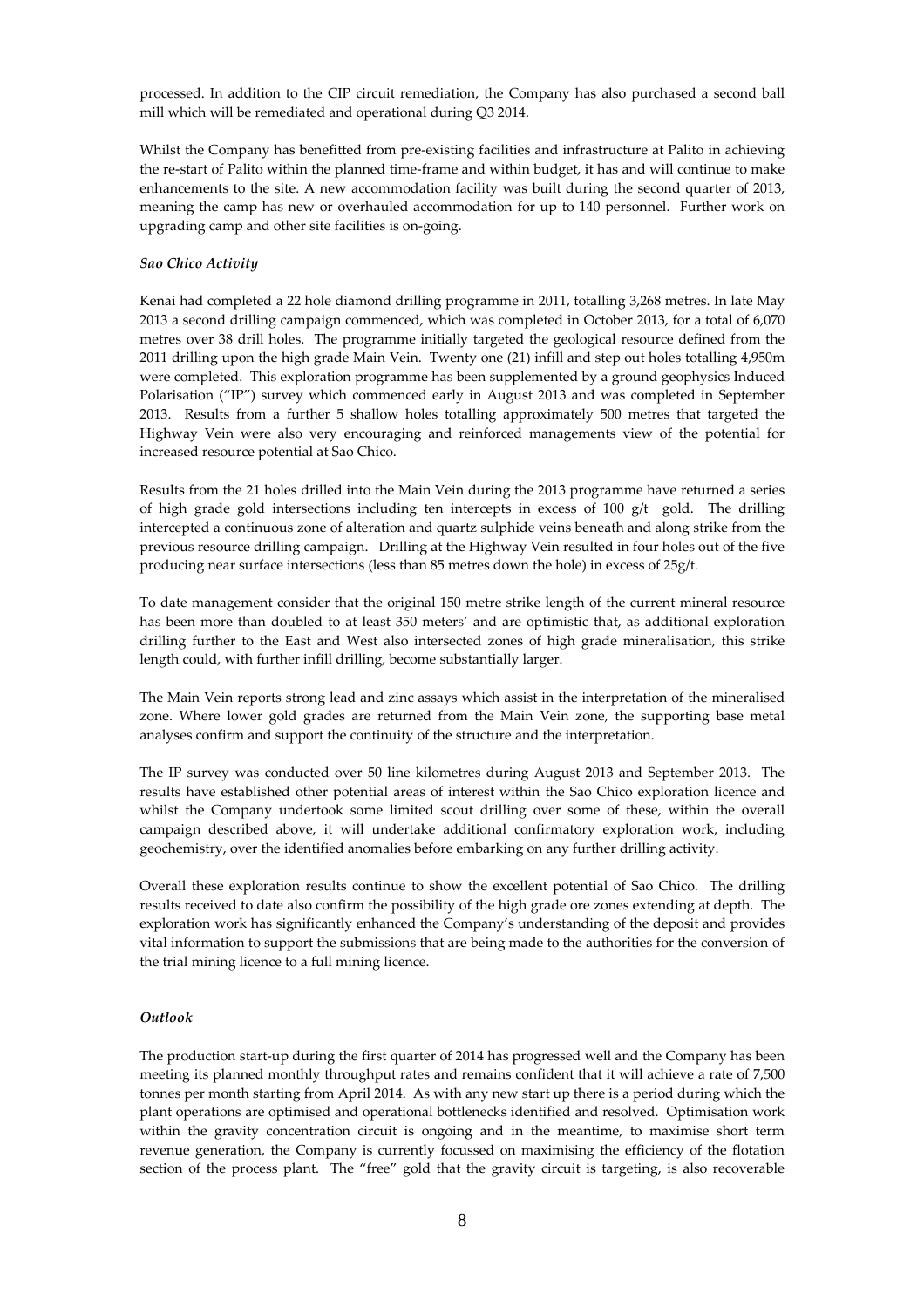through the CIP circuit. Management expects that overall gold recoveries will reach long term target rates once the CIP circuit is operational.

The Departamento Nacional de Produção Mineral ("DNPM") have already issued a trial mining licence ("GUIA") at Sao Chico, and the application for the renewal of this was submitted in February 2014. It is expected that this will be renewed in April 2014. Development commenced during the first quarter of 2014, being the earthworks to establish a 'box-cut' where the fresh stable bedrock will be exposed and a mine portal established. With the portal established in fresh rock, the Company will continue to develop the ramp to a vertical depth of some 60 metres. At the 30 and 60 vertical metre intervals onlode development drives will be mined for about 500 metres (1,000 metres in total) along the Main Vein. This work will allow the Company to better evaluate the continuity and payability of the mineralisation. The Company will also undertake underground drilling from within these development drives to identify parallel structures and will supplement this with additional surface drilling. The Company plans to complete this next evaluation stage by the end of 2014 at which time it expects to generate an updated mineral resource, from which a robust mine plan can be developed. It is planned that any ore derived from development mining during 2014 will be transported to the Palito plant for processing but until the results from this next stage of evaluation are completed no firm decision will be taken on the timing of the start-up of commercial mining operations at Sao Chico. Whilst the Company will be purchasing some dedicated mining equipment for this initial development and installing some mine services and infrastructure in the process, any long term commercial production plan will require, amongst other things, additional capital expenditure on mining fleet and surface infrastructure and services.

No other exploration work is planned for 2014 and the Directors expect that future exploration activity at Palito and Sao Chico, and in particular the development of the Palito South, Currutela and Piaui discoveries made in 2011, will be financed from the cash flow from gold production and may therefore not be undertaken until such time as sufficient and sustainable levels of cash flow are achieved.

The Sao Chico exploration licence was in force until 14 March 2014. In February 2014, the Company submitted to the DNPM a Final Exploration Report ("FER") as the first stage in the process of converting the exploration licence into a Mining Licence. Once the DNPM has approved the FER the Company will submit the Plano de Approveimento Economico ("PAE"). The Company anticipates the approval of both documents will take much of 2014.

However, the DNPM have already issued a GUIA for Sao Chico and management consider that, at the very least, the granting of the GUIA illustrates the DNPM's willingness to see the project developed. With the renewal submission made and the expected renewal in April 2014, the development and evaluation programme for 2014 can continue under the GUIA allowing project development to progress whilst the full mining licence is secured. To obtain the full mining licence, essentially three key documents need to be generated, submitted and approved, the FER and the PAE, both of which go to the DNPM and an Environmental Impact Assessment which is submitted for the approval of the environmental agency for the State of Para ("SEMA"). All three documents need to be approved before an installation licence, and final mining operating licence can be issued. To date, discussions with the DNPM suggest that as the FER and PAE will demonstrate that all processing of Sao Chico ore is to be undertaken at Palito, where a fully permitted process facility is already in place, the application for a mining licence at Sao Chico can be processed relatively quickly.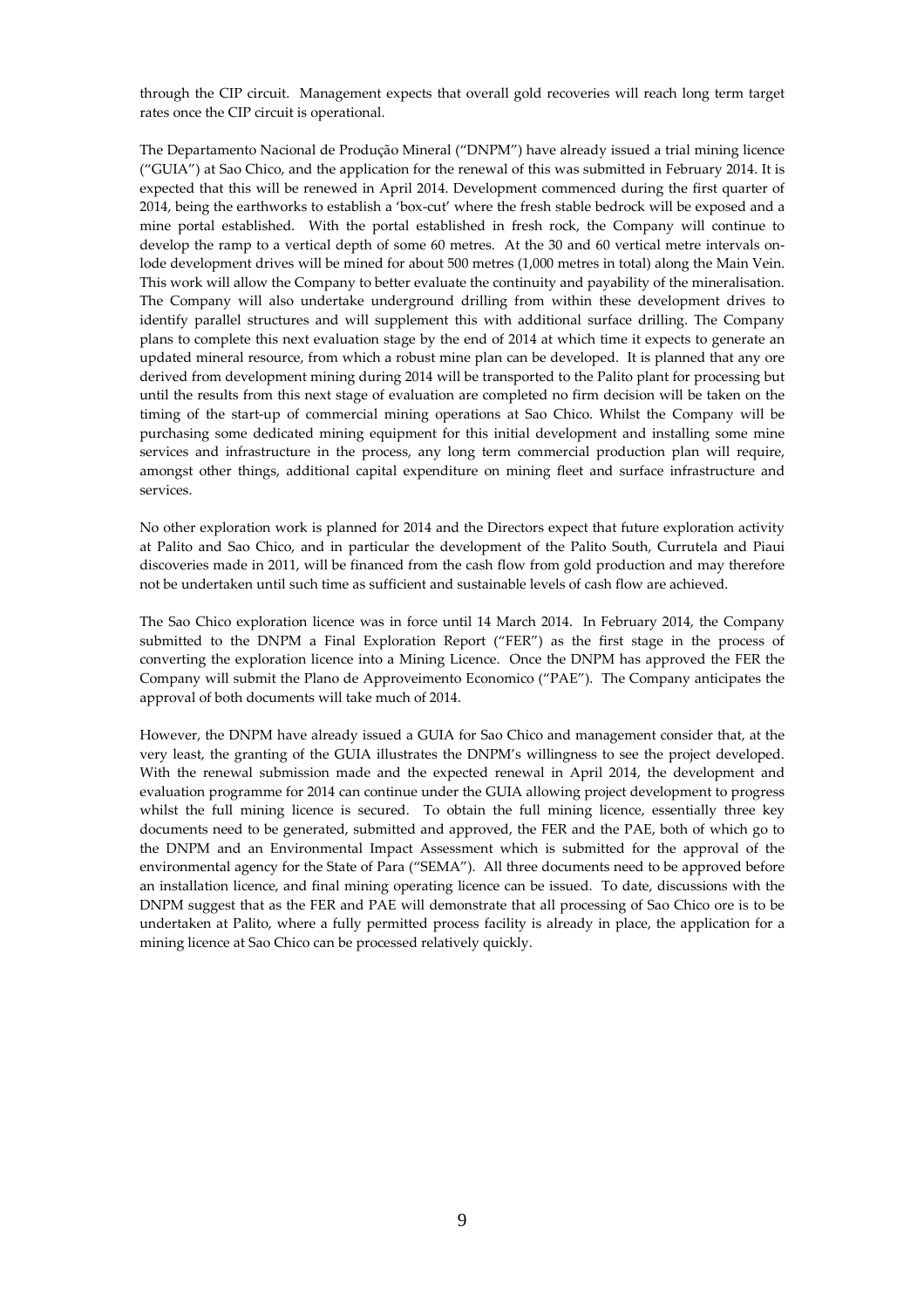# **SELECTED FINANCIAL INFORMATION**

The data included herein is taken from the Company's annual audited financial statements and unaudited interim financial information. The audited financial statements are prepared in accordance with International Financial Reporting Standards ("IFRS") in force at the reporting date and their interpretations issued by the International Accounting Standards Board ("IASB") and adopted for use within the European Union and with IFRS and their interpretations adopted by the IASB. The consolidated financial statements have also been prepared in accordance with those parts of the Companies Act 2006 applicable to companies reporting under IFRS. Whilst the unaudited interim financial statements are compiled in accordance with IFRS, they do not contain sufficient financial information to comply with IFRS.

#### **Results of Operations**

## **Three month period ended 31 December 2013 compared to the three month period ended 31 December 2012**

The loss from operations increased by US\$1,090,867 from US\$1,349,489 for the 3 months ended 31 December 2012 to US\$2,440,356 for the 3 month period ended 31 December 2013. The majority of this increase reflects the decision to write-off past exploration expenditure on the Pizon project amounting to US\$1,007,000 which compared with the value of past exploration costs written off in the three month period to 31 December 2012 of US\$268,000.

Administration costs have shown an overall increase from US\$679,272 for the 3 month period ended 31 December 2012 to US\$872,677 for the 3 month period to 31 December 2013. This increase is primarily due to costs (notably salary and termination expenses) relating to Kenai Resources Ltd of US\$105,000. The Company's level of administrative staffing has also increased compared with the same period in 2012 reflecting the increased level of support activity relating to the commencement of production operations at Palito. These personnel are involved in the accounting, information technology and personnel departments.

The tax charge of US\$213,000 (including fines & penalties) is in respect of ICMS (a sales related tax) incurred during the final quarter of 2013 and related to the period 2004-2010. The company was only made aware during 2013 that in preceding calendar years it had incorrectly set-off certain taxes that were repayable to the Company against other taxes that it owed and therefore no corresponding charge was incurred during the same period in 2012. The Company will settle this liability over the period to June 2018.

The increase in depreciation charges of US\$103,000 between the two periods reflects the Company having purchased new plant and equipment during the year as it returned the Palito Mine to production. New underground mining fleet was delivered during the third quarter of 2013 and is being depreciated in accordance with normal practice. The depreciation charges for this particular equipment which amounted to US\$39,000 for the three months to 31 December 2013 are being capitalised as a preproduction cost whist the mine remains in a ramp-up phase. All other deprecation charges are being expensed.

Deferred exploration expenditure totalling US\$1,007,000 was written of during the 3 month period ended 31 December 2013 in comparison to US\$268,000 written off during the same period in 2012. This exploration expenditure relates to work carried out on the Pizon project located in the Amazonas state and was carried out before 2008. The board has determined that the project is no longer a priority for the Group and no further work is planned in the immediate future.

Share based payments increased from US\$33,000 for the three month period ended 31 December 2012 to US\$161,226 for the three month period ended 31 December 2013. The deemed value assigned to these share options is amortised over the expected option life and is calculated using the Black Scholes model. In the fourth quarter of 2013 it was noted that charges in earlier quarters for 2013 had been incorrectly calculated and an amount of US\$85,000 has been included during the fourth quarter of 2013 to correct this error. The charge for the three months to 31 December 2013 is in respect of options granted between January 2011 and 31 December 2013.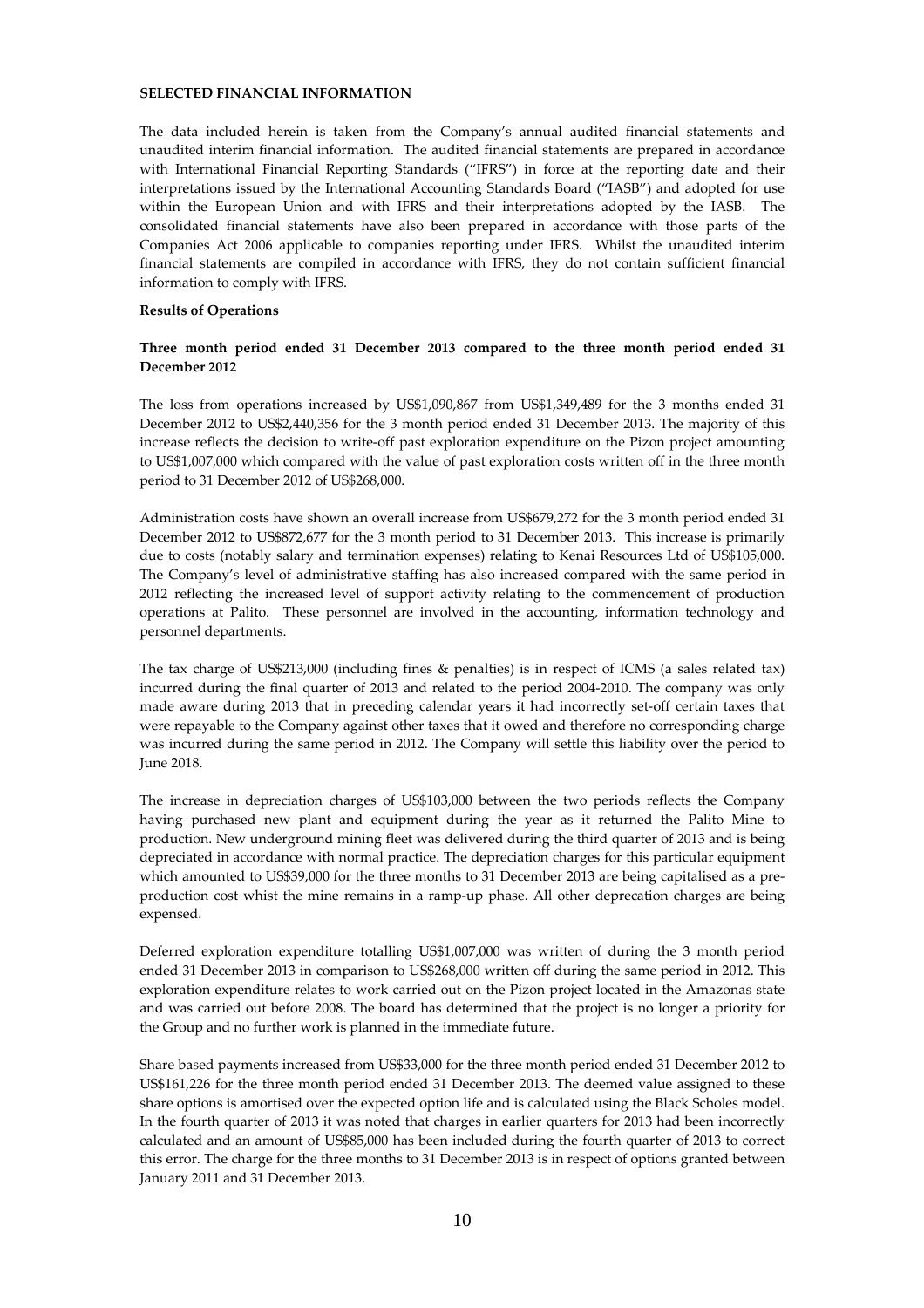The Company recorded a foreign exchange loss of US\$37,000 in the 3 month period to 31 December 2013 which compares with a foreign exchange loss of US\$41,000 recorded for the 3 months ended 31 December 2012. These foreign exchange losses primarily incurred in respect of the cash holdings of the Company in currencies other than US Dollars as at the period end and do not necessarily reflect actual realised profits or losses. The Company holds funds in certain currencies in anticipation of future expenditures that are anticipated to be settled in those currencies.

Net interest charges for the 3 month period to 31 December 2013 were US\$258,888 compared with US\$498,289 for the corresponding period 3 month period to 31 December 2012. An analysis of the composition of these charges is set out in the table below:

|                                                          | 2013    | 2012    |
|----------------------------------------------------------|---------|---------|
|                                                          | US\$    | US\$    |
| Interest on short term loan                              |         | 80,745  |
| Interest expense on convertible loan stock               | 18,083  | 14,131  |
| Fee for provision of short term loan                     | 225,000 | 180,000 |
| Asset finance charges                                    | 16,606  |         |
| Unwinding of discount factor on rehabilitation provision |         | 170,913 |
| Other interest and finance expenses                      |         | 52,542  |
|                                                          | 259,689 | 498,331 |
| Interest income                                          | (801)   | (42)    |
|                                                          | 258,888 | 498.289 |

Asset finance charges relate to the acquisition of new mining equipment under supplier credit terms. The first instalment was settled in June 2013 when the first item was received in Brazil.

The fee of US\$225,000 for the year ended 31 December 2013 relates to the US\$7.5 million loan facility provided by Fratelli Investments Limited ("Fratelli") on 20 December 2013 of which US\$2.5 million was drawn down before the year end.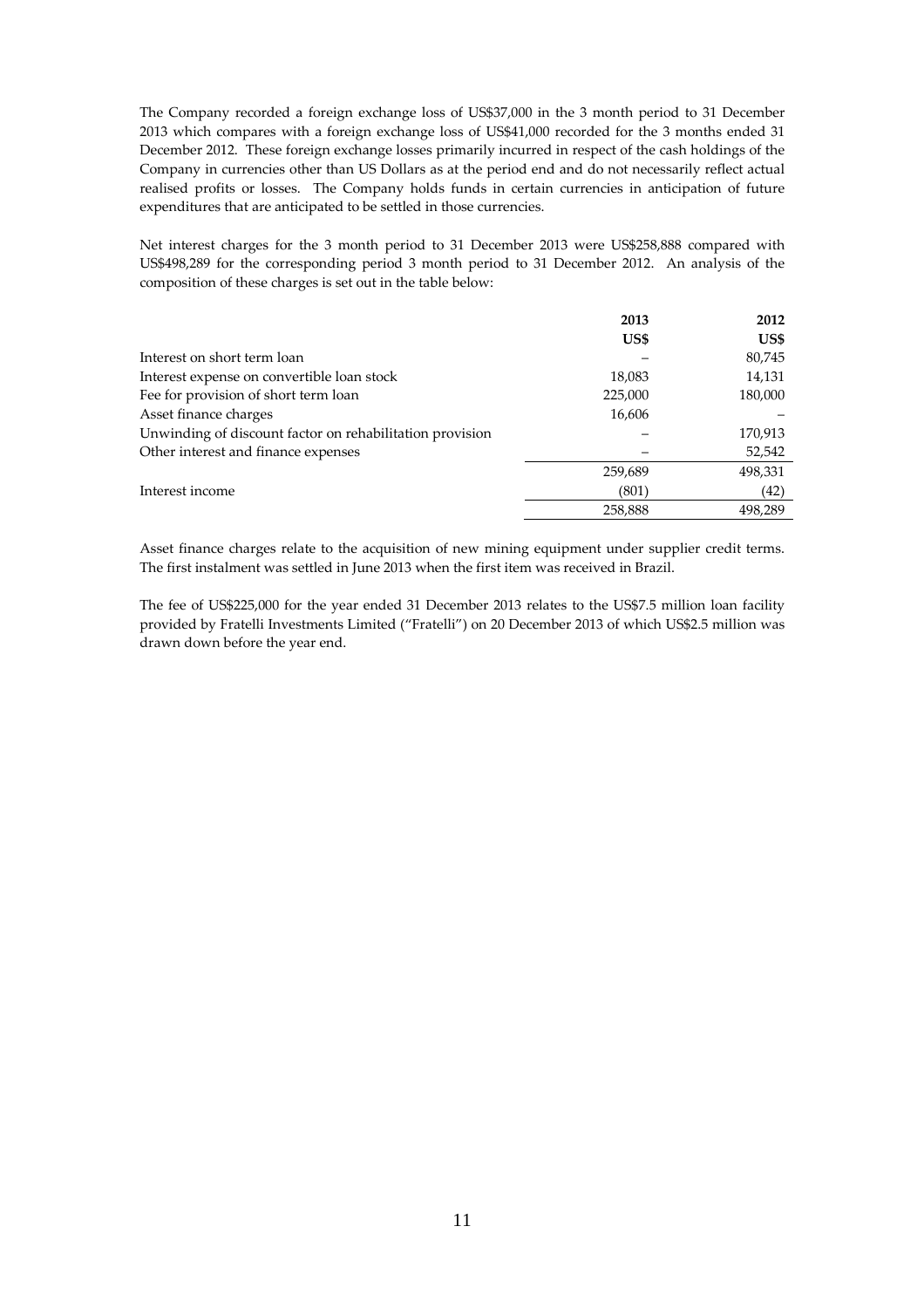# **Twelve month period ended 31 December 2013 compared to the twelve month period ended 31 December 2012**

The loss from operations has increased by US\$1,467,000 from a loss of US\$4,260,000 for the twelve months ending 31 December 2012 to US\$5,727,000 for the twelve month period to 31 December 2013.

During 2012 operating costs totalled US\$478,000. These operating costs were comprised of an inventory write down of US\$280,000 (2013: US\$ nil), as well as maintenance costs of the process plant totalling US\$198,000. In the six month period to 30 June 2012 all costs relating to the maintenance of the process plant were treated as an operating expense as they were incurred. Since the decision was taken by the Board at the end of June 2012 to proceed with the development of the Palito Mine, the plant has been considered to be in a state of refurbishment and all costs related to the plant are being capitalised as part of the overall mine development costs and therefore there is no comparable expense for maintenance costs of the process plant reported in the income statement for the twelve month period to 31 December 2013.

General administration costs have increased by US\$747,000, as per the table below, reflecting the increased levels of activity during the twelve month period ended 31 December 2013 compared with the corresponding twelve month period ended 31 December 2012.

|                              | <b>Note</b> | 2013      | 2012      | Variance  |
|------------------------------|-------------|-----------|-----------|-----------|
|                              |             | US\$      | US\$      | US\$      |
| Administration expenses      |             | 2,663,490 | 2,276,309 | 387,181   |
| Labour claims                | ii          |           | 236,963   | (236,963) |
| Kenai acquisition costs      | iii         | 270,000   |           | 270,000   |
| Management performance bonus | 1V          | 326.512   |           | 326,512   |
|                              |             | 3,260,002 | 2,513,272 | 746,730   |

- i. Administration expenses have increased by US\$387,181 from 2012 in comparison to 2013. The major contributor to this increase was administration costs totalling US\$271,000 (notably salary, re-organisation and termination expenses) relating to the acquisition of Kenai Resources Ltd that was completed in July 2013.
- ii. The expense for the twelve months to 31 December 2012 included a charge in respect of labour claims amounting to US\$237,000 whilst during the twelve month period to 31 December 2013 the comparable cost reported in the income and expenditure account was US\$ nil.
- iii. Legal costs of US\$270,000 were incurred during 2013 relating to acquisition expenses and reorganisation costs in connection with the acquisition of Kenai Resources Ltd.
- iv. The Company made bonus payments to senior employees during 2013, totalling US\$326,000. There was no corresponding charge in the previous year.

The provision for indirect taxes of US\$626,496 incurred during 2013 relates to tax charges, penalties and fines relating to the period 2004-2010. The Company was only made aware during 2013 that over these preceding calendar years it had incorrectly set-off certain taxes that were repayable to the Company against other taxes that it owed. The Company did not have a corresponding charge during the same period in 2012. The liability is being settled in instalments up to June 2018.

Share based payments increased by US\$175,882, from US\$128,882 for the year ended 31 December 2012 to US\$304,764 during the twelve month period ended 31 December 2013. The deemed value assigned to share options is amortised over the expected option life and is calculated using the Black Scholes model. The charge for the year months to 31 December 2013 is in respect of options granted between January 2011 and 31 December 2013 and the increase reflects the award of options made in January 2013, which was relatively higher than awards made in prior calendar years.

Deferred exploration expenditure totalling US\$1,007,000 was written off during the 12 month ended 31 December in comparison to US\$268,000 written off during the same period in 2012. The charge for the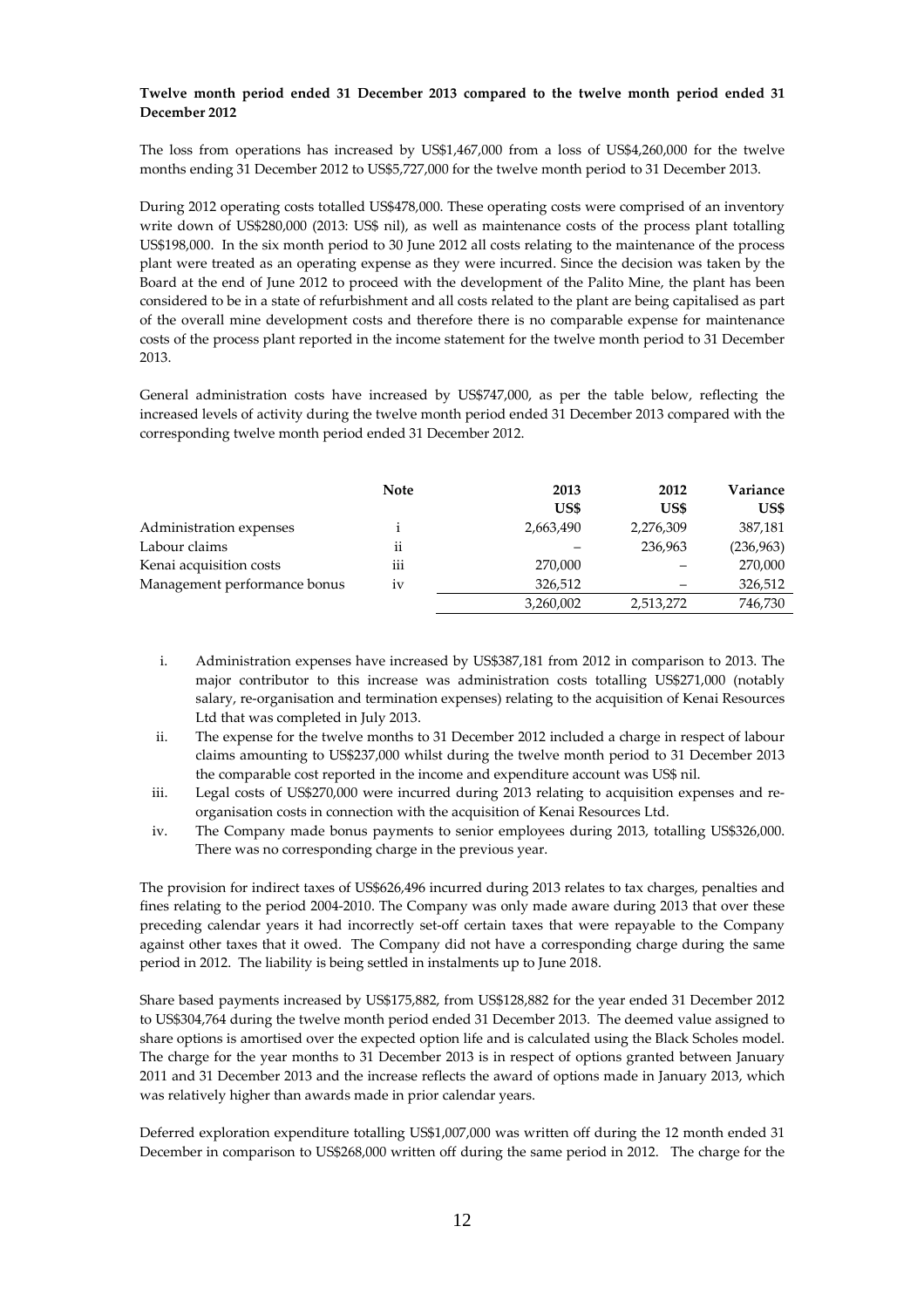calendar year ended 31 December 2102 relates to the Pizon project which the board has determined is no longer a priority for the Group and no further work is planned in the immediate future.

Depreciation charges decreased by US\$357,000 from US\$891,000 for the twelve month period ended 31 December 2012 to US\$534,000 for the 12 month period ended 31 December 2013. The reduction in depreciation charges between the two periods reflects many of the Company's assets reaching the end of their original forecasted lives for amortisation purposes and have therefore now been fully amortised. The new underground mining fleet delivered during the third quarter of 2013, is being depreciated but in accordance with normal practice, the depreciation charges which amounted to US\$126,000 for the year to 31 December 2013 were capitalised as a pre-production cost whist the mine is still in development and commercial production has not been declared. Depreciation charges recorded in the income and expenditure account will increase once the company has declared commercial production.

The Company recorded a foreign exchange loss of US\$170,000 in the twelve month period to 31 December 2013 which compares with a foreign exchange gain of US\$73,000 recorded for the twelve months ended 31 December 2012. The loss for the twelve months to 31 December 2013 primarily comprises losses on cash holdings denominated in UK Pounds Sterling and Euros. The Company holds funds in certain currencies in anticipation of future expenditures that are anticipated to be settled in those currencies. These currency holdings were acquired early in the twelve month period, which saw a period of strengthening of the US Dollar against most major currencies resulting in these book exchange losses over the twelve month period.

Net interest charges for the twelve month period to 31 December 2013 were US\$366,967 compared with US\$549,593 for the corresponding twelve month period to 31 December 2012. An analysis of the composition of these charges is set out in the table below:

|                                                          | 2013    | 2012    |
|----------------------------------------------------------|---------|---------|
|                                                          | US\$    | US\$    |
| Interest on short term loan                              | 26,630  | 80,745  |
| Interest expense on convertible loan stock               | 67,951  | 56,304  |
| Fee for provision of short term loan                     | 225,000 | 180,000 |
| Asset finance charges                                    | 55,320  |         |
| Unwinding of discount factor on rehabilitation provision |         | 170,914 |
| Other interest and finance expenses                      | (359)   | 67,872  |
|                                                          | 374,542 | 555,835 |
| Interest income                                          | (7,575) | (6,171) |
|                                                          | 366,967 | 549,593 |

Interest charges on the short term loan relate to a US\$6.0 million facility provided by Fratelli Investments Limited ("Fratelli") which was entered into on 1 October 2012. Under the loan agreement a facility fee of 3% was payable to Fratelli and interest accrued at the rate of 12% per annum. The facility was repaid in January 2013 from the proceeds of a GB£16.2 million placement of new ordinary shares that was completed on 17 January 2013.

The fee of US\$225,000 for the year ended 31 December 2013 relates to the US\$7.5 million loan provided by Fratelli on 20 December 2013 of which US\$2.5 million was drawn down before the year end.

Asset finance charges relate to the acquisition of new mining equipment under supplier credit terms. The first instalment was settled in June 2013 when the first item was received in Brazil. The lease terms are for a three year period and bear interest at the rate of 6.45% per annum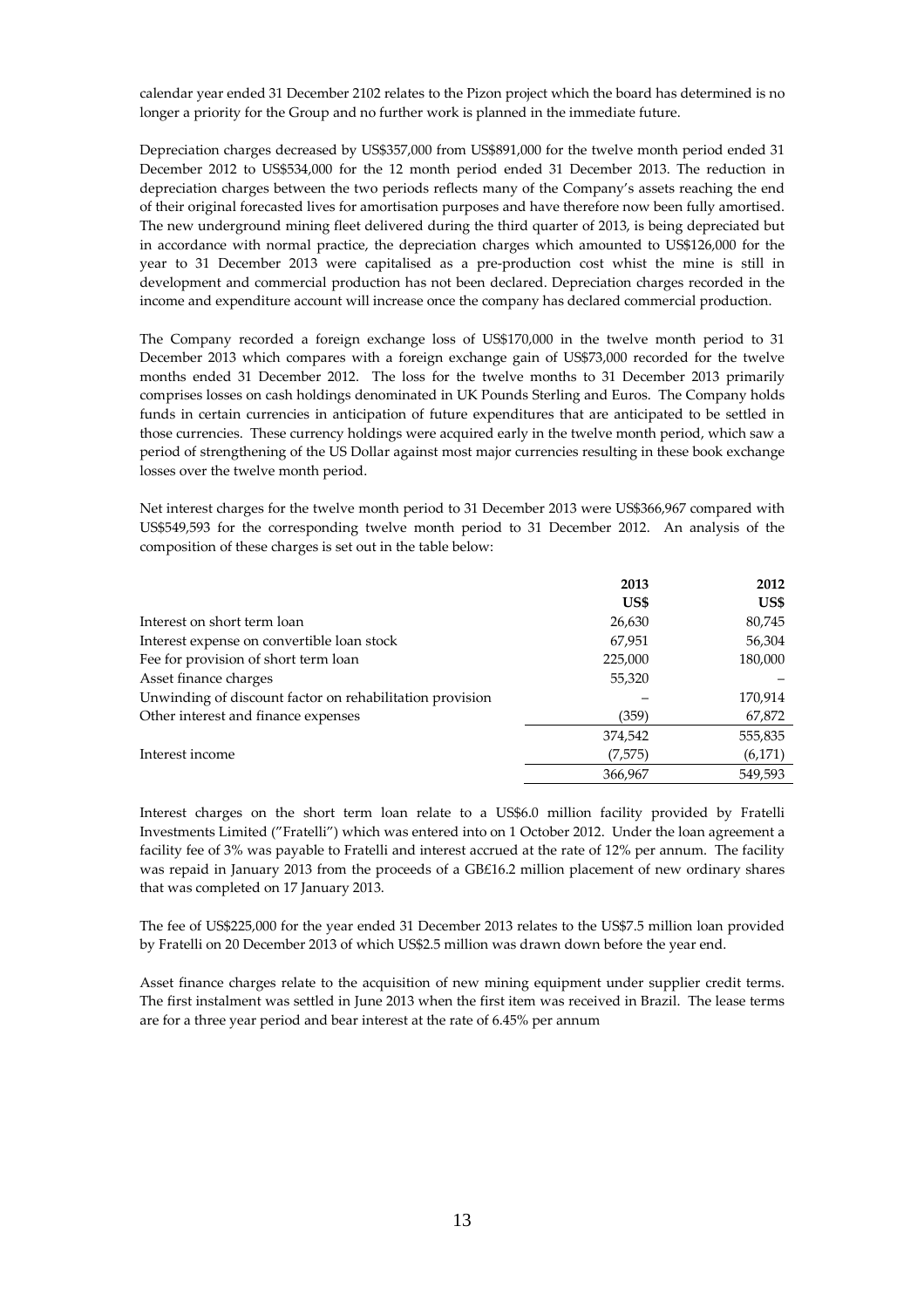# **Summary of quarterly results**

|                                             | Ouarter ended  | Quarter ended  | Quarter ended  | Quarter ended  |
|---------------------------------------------|----------------|----------------|----------------|----------------|
|                                             | 31 December    | 30 September   | 30 June        | 31 March       |
|                                             | 2013           | 2013           | 2013           | 2013           |
|                                             | US\$           | US\$           | US\$           | US\$           |
| Revenues                                    |                |                |                |                |
| Operating expenses                          |                |                |                |                |
| Gross loss                                  |                |                |                |                |
| Administration expenses                     | (872, 677)     | (816, 887)     | (655, 607)     | (908, 753)     |
| Provision for indirect taxes                | (213, 220)     | (263, 250)     | (150, 026)     |                |
| Option costs                                | (161, 226)     | (47, 846)      | (47, 846)      | (47, 846)      |
| Write-off of past exploration expenditures  | (1,007,233)    |                |                |                |
| Depreciation of plant and equipment         | (186,000)      | (127, 850)     | (112, 974)     | (107, 667)     |
| Operating loss                              | (2,440,356)    | (1, 255, 833)  | (966, 453)     | (1,064,266)    |
| Exchange                                    | (36, 618)      | 98,078         | 23,400         | (255, 218)     |
| Net finance costs                           | (268, 589)     | (44, 174)      | (14, 462)      | (39, 742)      |
| Loss before taxation                        | (2,745,563)    | (1,201,929)    | (957, 515)     | (1,359,226)    |
| Loss per ordinary share (basic and diluted) | $(0.01)$ cents | $(0.27)$ cents | $(0.27)$ cents | $(0.43)$ cents |
| Deferred exploration costs                  | 24,659,003     | 25,950,041     | 16,375,076     | 17,696,480     |
| Property, plant and equipment               | 36,008,318     | 36,603,692     | 30,228,704     | 29,187,365     |
| Total current assets                        | 9,020,774      | 10,134,384     | 17,758,039     | 21,881,077     |
| Total assets                                | 69,688,095     | 72,688,117     | 64,361,819     | 68,764,922     |
| <b>Total liabilities</b>                    | 9,653,388      | 7,504,716      | 5,432,817      | 4,857,524      |
| Shareholders' equity                        | 60,034,707     | 65,183,401     | 58,929,002     | 63,907,398     |

|                                             | Ouarter ended<br>31 December | Ouarter ended<br>30 September | Quarter ended<br>30 June | Quarter ended<br>31 March |
|---------------------------------------------|------------------------------|-------------------------------|--------------------------|---------------------------|
|                                             | 2012                         | 2012                          | 2012                     | 2012                      |
|                                             | US\$                         | US\$                          | US\$                     | US\$                      |
| Revenues                                    |                              |                               |                          |                           |
| Operating expenses                          | (296, 017)                   |                               | (64,250)                 | (117, 694)                |
| Gross loss                                  | (296, 017)                   |                               | (64,250)                 | (117, 694)                |
| Administration expenses                     | (679, 272)                   | (450, 047)                    | (573, 167)               | (810,786)                 |
| Option costs                                | (33, 244)                    | (33, 244)                     | (33, 244)                | (29, 150)                 |
| Write-off of past exploration expenditures  | (267, 703)                   |                               |                          |                           |
| Gain on asset disposals                     | 9,857                        |                               | 8,599                    |                           |
| Depreciation of plant and equipment         | (83, 110)                    | (223, 150)                    | (158, 204)               | (426, 637)                |
| Operating loss                              | (1,349,489)                  | (706, 441)                    | (820, 266)               | (1,384,267)               |
| Exchange                                    | (4,380)                      | 9,434                         | (19, 103)                | 87,190                    |
| Net finance costs                           | (498, 343)                   | (18, 541)                     | (14,731)                 | (18,049)                  |
| Loss before taxation                        | (1,852,212)                  | (715, 548)                    | (854, 100)               | (1,315,126)               |
| Loss per ordinary share (basic and diluted) | $(2.03)$ cents               | $(0.78)$ cents                | $(0.94)$ cents           | $(1.56)$ cents            |
| Deferred exploration costs                  | 17,360,805                   | 18,249,489                    | 17,405,081               | 17,998,296                |
| Property, plant and equipment               | 26,848,991                   | 25,514,742                    | 25,845,466               | 28,690,108                |
| Total current assets                        | 3,993,428                    | 2,054,299                     | 3,305,872                | 5,291,258                 |
| Total assets                                | 48,203,224                   | 45,818,530                    | 46,556,419               | 51,979,662                |
| <b>Total liabilities</b>                    | 8,942,223                    | 4,358,930                     | 4,219,578                | 4,537,035                 |
| Shareholders' equity                        | 39,261,001                   | 41,459,600                    | 42,336,841               | 47,442,627                |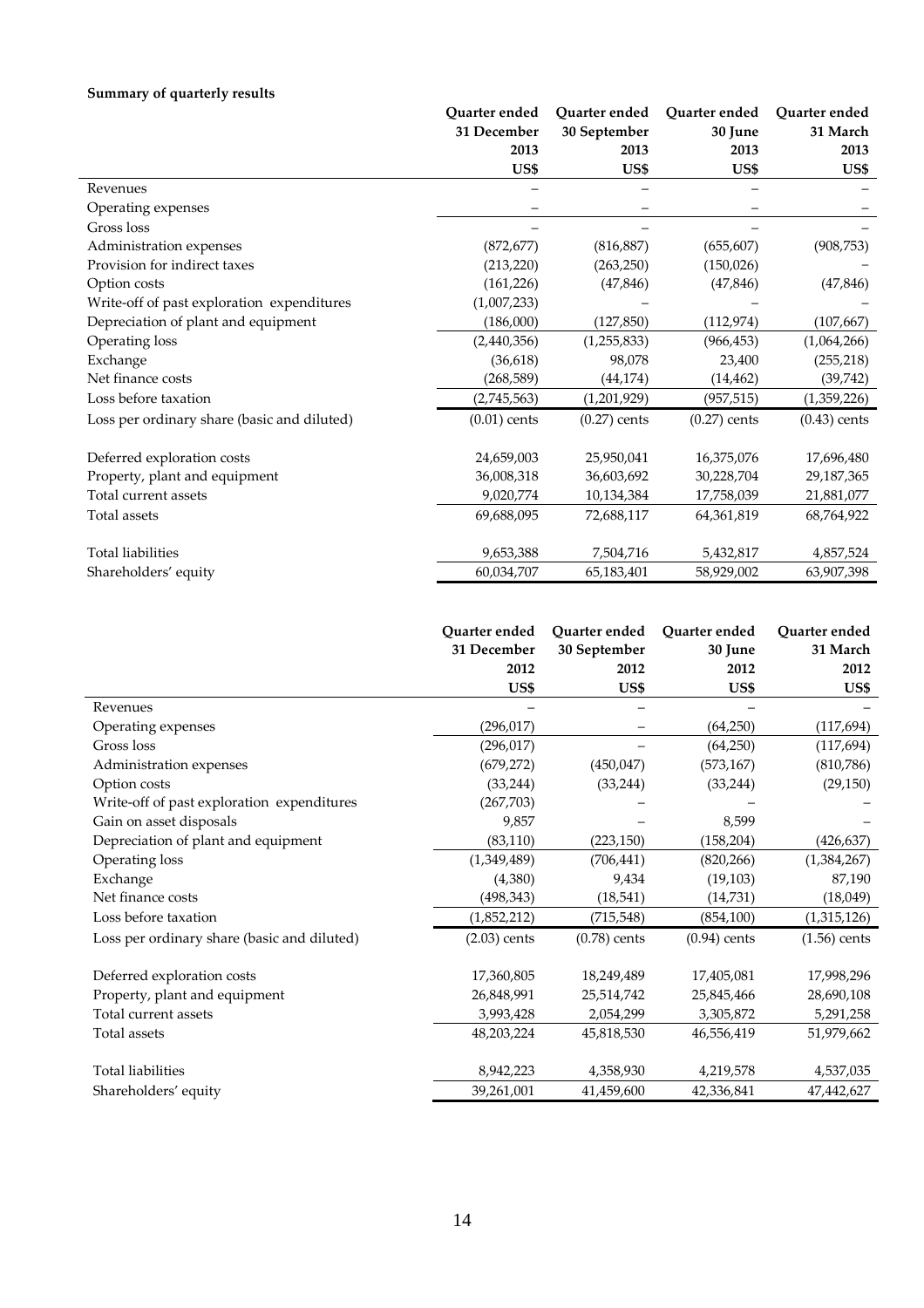## **Liquidity and Capital Resources**

On 20 December 2013, the Company entered into a secured loan agreement for a total facility of US\$7.5 million with Fratelli Investments Limited ("Fratelli") and at the same time entered into a conditional subscription agreement with Fratelli for the placement of up to 162.5 million units as part of a placement of up to 200 million units to raise up to GB£10 million. Under the Loan Agreement Fratelli agreed to provide up to US\$7.5 million to be drawn down in three instalments commencing from the date of the agreement to provide working capital to the Company and the Group during the start-up phase of gold production at Palito and to finance the initial development at the Sao Chico gold project. The loan was to be repaid by the earlier of 30 April 2014 and the date falling seven days after the funds due from Fratelli under the conditional subscription were received and carried interest at a rate of 12% per annum and an arrangement fee of 3% of the facility amount. The loan was secured against (i) the entire share capital of Serabi Mining Limited, a subsidiary of Serabi Gold plc, and the 99.99% shareholder of Serabi Mineraçăo SA, which is the licence holder for the Palito Mine and (ii) the entire share capital of Kenai Resource Ltd a subsidiary of Serabi Gold plc and the 100 per cent shareholder of Gold Aura do Brasil Mineraçăo Ltda, which is the licence holder for the Sao Chico project. In addition the Company also made a charge in favour of Fratelli over all current and future sums owed by Serabi Mineraçăo SA to Serabi Gold plc. Following completion of the share placing on 3 March 2014, all amounts borrowed by the Company under the loan facility plus accrued interest were repaid to Fratelli and all security released. The Company drew down the first instalment of S\$2.75 million on the date of the agreement and this money is included in the US\$3.8 million cash holdings at the year end.

On 31 December 2013 the Company's net assets amounted to US\$60.0 million which compares to US\$39.3 million as reported at 31 December 2012, an increase of US\$20.7 million. This reflects the share placing completed in January 2013 raising US\$25.3 million and the acquisition of Kenai Resources Ltd for US\$7.6 million. This increase in net assets has been reduced by the loss reported for the year of US\$6.3 million and exchange variations of US\$6.2 million.

Non-current assets totalling US\$60.7 million at 31 December 2013 (31 December 2012: US\$44.2 million), are comprised of property, plant and equipment, which as at 31 December 2013 totalled US\$36 million (31 December 2012: US\$26.8 million), and includes US\$20.7 million (US\$23.2 million of 31 December 2012) attributable to the Palito Mine Property and US\$10.8 million (US\$1.6 million at 31 December 2012) representing the current expenditure on Projects in Construction incurred on the rehabilitation programme. Deferred exploration costs as at 31 December 2013 totalled US\$24.7 million (31 December 2012: US\$17.4 million) of which US\$14.9 million (31 December 2012: US\$6.3 million) relates to past exploration expenditures around the Palito Mine and the wider Jardim Do Ouro project area and US\$9.8 million (31 December 2012: US\$ nil) relates to the past exploration costs relating to the Sao Chico gold project. During the 2013 financial year the Company wrote-off past expenditure relating to the Pizon gold project amounting to US\$1.07 million.

The Company has, during the twelve month period ended 31 December 2013, incurred costs of US\$2.4 million for development and exploration expenditures on its mineral properties of which US\$2.04 million has been spent on the Sao Chico property since the time of acquisition of that project. A further US\$470,000 was spent at Sao Chico during the period April to June 2013 which was also funded by Serabi through loans made to Kenai, the previous owners of the property. US\$11.5 million was spent on the rehabilitation and development of the Palito Mine and a further US\$720,000 for payment of obligations under finance leases.

The current asset component has increased by some US\$5 million, from US\$3,993,000 at 31 December 2012 to US\$9,020,000 at 31 December 2013 primarily reflecting the increase in cash balances of US\$1.2 million to US\$3,789,000 (31 December 2012: US\$2,281,000), as well as an increase in inventories of US\$3.2million to US\$3.9 million (31 December 2012: US\$722,000).

The expenditures on Projects in Construction of US\$10.8 million comprises salaries and consumable items in particular consumables for mining activities including fuel and power, relating to the rehabilitation of the Palito Mine and the site infrastructure. This work includes costs relating to the mine dewatering completed in the first quarter of 2013, the deepening of the ramp and the implementation of ventilation systems and a secondary egress. It also includes the cost of the rehabilitation (including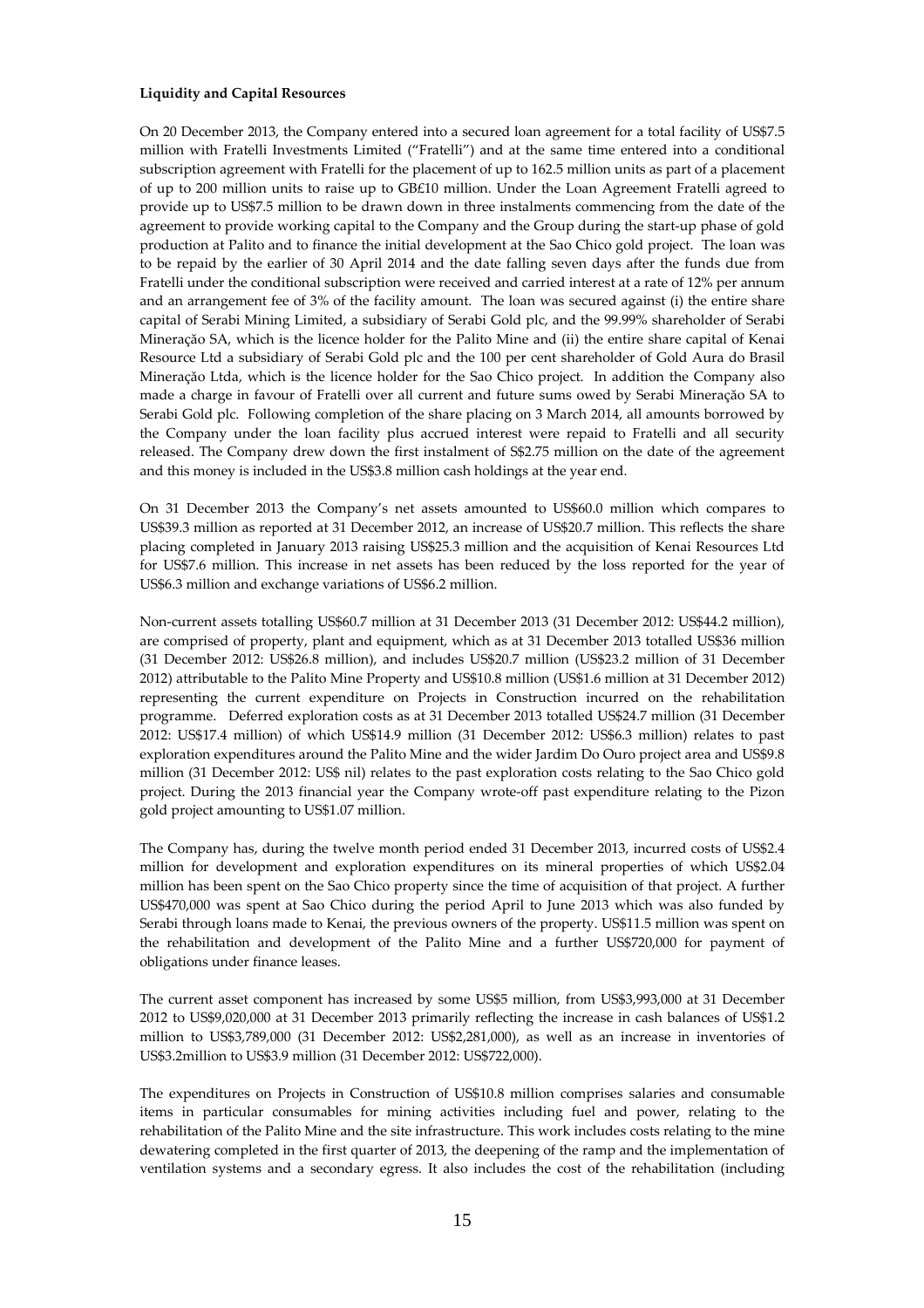labour and contractor costs) of various items of the gold process plant including the remediation of the crushing, milling and flotation sections of the plant.

The Company had a working capital position of US\$2,092,000 at 31 December 2013 compared to US\$(2,760,000) at 31 December 2012 as per the table below:

|                                  | <b>Note</b>  | 2013      | 2012        | Variance   |
|----------------------------------|--------------|-----------|-------------|------------|
|                                  |              | US\$      | US\$        | US\$       |
| <b>Current assets</b>            |              |           |             |            |
| Cash at bank and in hand         |              | 3,789,263 | 2,582,046   | 1,207,217  |
| Inventories                      | $\mathbf{i}$ | 3,890,880 | 722,868     | 3,168,012  |
| Prepayments                      | ii           | 1,264,654 | 603,005     | 661,649    |
| Trade and other receivables      | iii          | 75,977    | 85,509      | (9,532)    |
| <b>Total current assets</b>      |              | 9,020,774 | 3,993,428   | 5,027,346  |
| <b>Total current liabilities</b> |              |           |             |            |
| Trade and other payables         | iv           | 2,871,546 | 2,001,683   | 869,863    |
| Interest bearing liabilities     | V            | 3,790,363 | 4,580,745   | (790, 382) |
| Accruals                         |              | 266,924   | 171,102     | 95,822     |
| <b>Total current liabilities</b> |              | 6,928,833 | 6,753,530   | 175,303    |
| Working capital                  |              | 2,091,941 | (2,760,102) | 4,852,043  |
|                                  |              |           |             |            |
| Non-current liabilities          |              |           |             |            |
| Interest bearing liabilities     | V            | 833,560   | 364,656     | 468,904    |
| Provisions                       | vi           | 1,480,665 | 1,612,098   | (131, 433) |
| Trade and other payables         |              | 410,330   | 211,939     | 198,391    |
| Total non-current liabilities    |              | 2,724,555 | 2,188,693   | 535,862    |

The working capital position at 31 December 2012 was inclusive of a US\$4.5 million short term loan received from a major shareholder which was repaid in January 2013, following the successful completion of a share placement on 17 January 2013 raising gross proceeds of GB£16.2 million. At 31 December 2013 the Company had outstanding a US\$2.75 million short term shareholder loan. This decrease in the loan of US\$1.75 million and an inventory of run of mine ore stockpiled on surface, valued at US\$3.0 million, are the principle reasons for the significant improvement in the working capital position of the Company.

- (i) The levels of inventories have increased by US\$3,168,000 compared with 31 December 2012. Inventories of consumables have increased by US\$169,101 from US\$722,868 at 31 December 2012 to US\$891,969 at 31 December 2013 reflecting the increase in activity at the Palito Mine. The major increase in inventories is however the US\$3.0 million valuation of the stockpiled ore that has been established on surface in preparation for processing. At 31 December 2013 this stockpile was approximately 25,000 tonnes of ore with a gold grade averaging in excess of  $8.00g/t$ . The valuation has been calculated using the mining costs incurred during 2013 that are directly attributable to the establishment of this ore stockpile.
- (ii) The level of prepayments has increased by US\$661,649 from US\$603,005 at 31 December 2012 to US\$1,264,654 at 31 December 2013. The prepayments represent:
	- a. Prepaid taxes in Brazil amounting to US\$1,096,000, of which the majority is federal and state sales taxes which the Company expects to recover either through off-set against other federal tax liabilities or through recovery directly. The amount recoverable has increased by approximately US\$400,000 in comparison to the prior year due to an increase in the amount of social taxes the Company has prepaid at 31 December 2013.
	- b. Supplier down-payments reflecting the level of development and construction activity currently being undertaken for the opening of the Palito Mine. The Company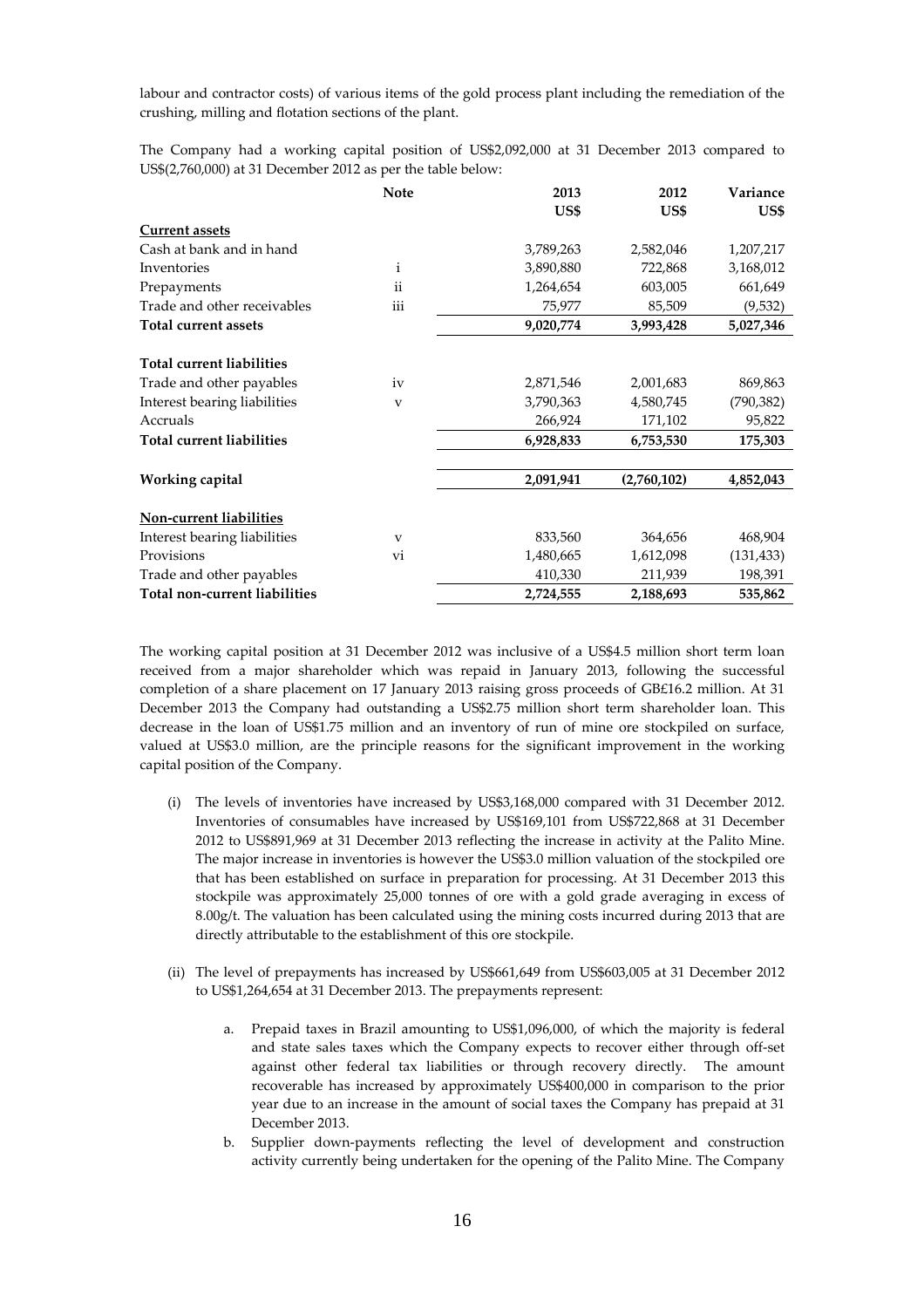has made advances to suppliers in respect of goods purchased or items being fabricated of US\$228,000 (31 December 2012 : US\$12,000).

- (iii) Receivables of US\$76,000 as at 31 December 2013 have decreased slightly compared to the balance of US\$86,000 at 31 December 2012. The balance mainly represents deposits paid by the Company.
- (iv) Reflecting the increased level of activity and therefore purchases, the level of creditors have increased by US\$869,863 as orders for equipment, contractor services and consumables are placed. The major items contributing to this increase in accounts payable are:
	- a. An increase of approximately US\$572,000 on trade creditors due to the increase in activity and operating equipment being utilised for mine development;
	- b. Sales tax liabilities decreased by US\$130,000 from US\$589,000 to US\$459,000 year on year;
	- c. An increase in the standard wage accrual and social welfare accrual in comparison to the year ended 31 December 2012 of approximately US\$271,000. The increase is due to the increased staffing levels compared to the year ended 31 December 2012;
	- d. Other Provisions comprise land and leasehold payments of less than one year, which are roughly in line year on year (2013: US\$232,000, 2012: US\$ 224,000) and an accrual for the thirteenth salary in Brazil which has increased from US\$95,000 in 2012 to US\$243,000 in 2013. This thirteenth salary liability arises because in Brazil, employee's salaries are paid over thirteen periods instead of twelve with two payments being made for the month of December. This has increased year on year due to the increase in staffing levels.
- (v) Interest bearing liabilities due within one year decreased by US\$790,000. At 31 December 2012 the Company owed US\$4,580,745 for a shareholder loan which was repaid in January 2013. At 31 December 2013, the Company had received a new shareholder loan of US\$2.75 million, which was repaid during March 2014. The Company has also acquired certain assets during the year under finance leases. At 31 December 2013 the Company had liabilities under these financial leases of US\$600,000 due before 31 December 2014 and a further US\$834,000 due after that date. The leases are for three years and carry interest at a rate of 6.45% per annum. Also included is US\$440,000 including accrued interest (December 2012: US\$365,000) attributable to the £300,000 loan from a related party, which has a repayment date of 31 October 2014 subject to the right of the holder at any time, on one or more occasions, on or before the repayment date, to convert any of the outstanding amounts owed by the Company to Ordinary Shares at a price of 15 pence per Ordinary Share.
- (vi) Non-current liabilities include the amount of US\$1,480,000 (December 2012: US\$1,612,000) in respect of provisions including US\$1,141,000 (December 2012: US\$1,224,000) for the cost of remediation of the current Palito Mine site at the conclusion of operational activity. The Company undertook a review of the underlying cost assumptions during the year which accounts for some of the variation in the value of the provision which also reflects the potential impact of the effects of inflation on these costs estimates and then discounts this future liability into money of today.

The Company does not have any asset backed commercial paper investments. As the Company has no revenue and has in recent years primarily supported its activities by the issue of further equity, the working capital position at any time reflects the timing of the most recent share placement completed by the Company.

During the twelve month period ended 31 December 2013 the Company issued 270,000,000 Ordinary Shares for gross cash proceeds of GB£16.2 million. The placement was underwritten by one of the Company's major shareholders who received an underwriting fee of 8,135,035 Warrants in respect of the placement. Each Warrant entitles the holder to subscribe for one Ordinary Share at a price of GB£0.10 at any time until 16 January 2015.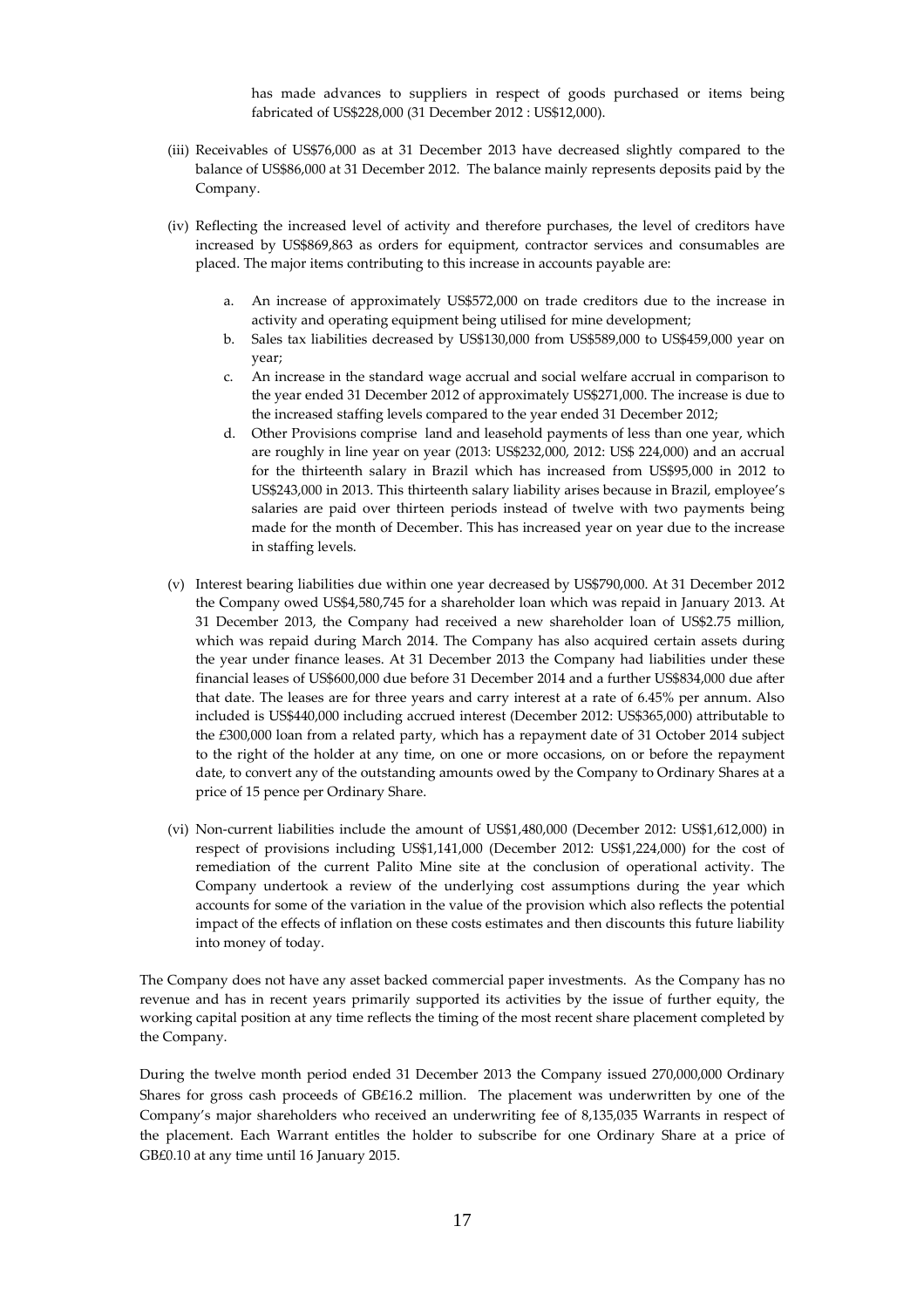The Company does not have any asset backed commercial paper investments. As the Company has no revenue and has in recent years primarily supported its activities by the issue of further equity, the working capital position at any time reflects the timing of the most recent share placement completed by the Company.

During the twelve month period ended 31 December 2013 the Company issued 270,000,000 Ordinary Shares for gross cash proceeds of GB£16.2 million. The placement was underwritten by one of the Company's major shareholders who received an underwriting fee of 8,135,035 Warrants in respect of the placement. Each Warrant entitles the holder to subscribe for one Ordinary Share at a price of GB£0.10 at any time until 16 January 2015.

The company issued a further 95,120,675 Ordinary Shares in consideration of the acquisition of Kenai Resources Ltd which was completed on 18 July 2013 by way of a Plan of Arrangement. The consideration for this acquisition has been valued at US\$7.59 million and as part of the transaction the Company acquired cash of US\$222,211.

The decision to re-commence mining operations at the Palito Mine was supported by a Preliminary Economic Assessment ("PEA") that was completed and published in June 2012. The Company completed a placement of new shares on 17 January 2013 that raised gross proceeds of GB£16.2 million. These funds have been used over the subsequent period to undertake the underground mine development required in advance of restarting the operation together with the purchase of equipment and the remediation of the process plant. On 3 March 2014, the Company completed a further placing of shares and more purchase warrants that raised gross proceeds of GB£10.0 million. These funds are to be used to provide working capital to the business during the start up phase of the Palito operations and the next stage of development of the Sao Chico project. Commissioning of the process plant at Palito started on 13 December 2013 and the production rates have been increasing since that date. The final stage of the remediation process will be the rehabilitation of the Carbon-In-Pulp and electro-winning circuit which is planned for completion by July 2014.

From the time that production operations commence at planned rates, management anticipates that the Company will have sufficient cash flow to be able to meet all its obligations as and when they fall due and to, at least in part, finance the exploration and development activities that it would like to undertake on its other exploration projects.

There are, however, risks associated with the commencement of any new mining and processing operation whereby unforeseen technical and logistical events result in additional time being required for commissioning or additional costs needing to be incurred, giving rise to the possibility that additional working capital may be required to fund these delays or additional capital requirements. Should additional working capital be required the Directors consider that further sources of finance could be secured within the required timescale.

## **Contractual commitments**

The Company has operating leases in respect of office premises in London, England and Belo Horizonte and Belem in Brazil.

The Company holds certain exploration prospects which require it to make certain payments under rental or purchase arrangements allowing the Company to retain the right to access and undertake exploration on these properties. Failure to meet these obligations could result in forfeiture of any affected prospects. Management estimates that the cost over the next twelve months of fulfilling the current contracted commitments on all the properties in which the Group has an interest will be US\$174,000.

On 9 November 2009 (as further detailed in note 16 of the Company's 2013 annual financial statements) the Company entered into a Convertible Loan Stock agreement with Greenwood Investments Limited ("Greenwood") whereby Greenwood made available to the Company a loan of GB£300,000 repayable on 31 October 2014. The convertible loan stock and accrued interest may at any time be converted into ordinary shares at a conversion price of 15 pence per share. Interest accrues at the rate of 1 per cent per annum and is compounded. In January 2012 Greenwood assigned its interest in the Convertible Loan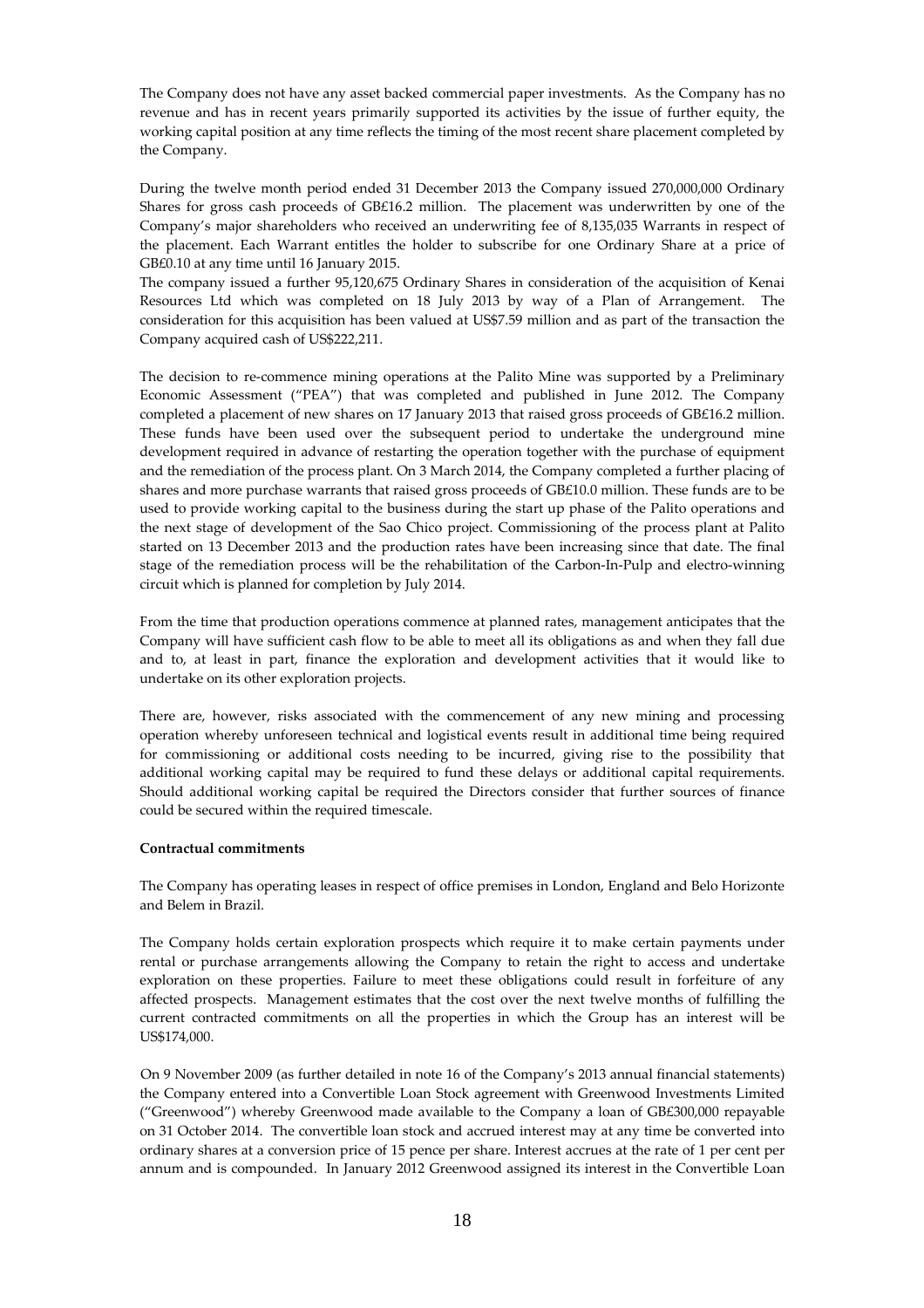Stock to Anker Holding AG. Anker Holding AG is beneficially owned by the spouse of Mr. Christopher Kingsman, who between 15 December 2011 and 23 December 2013 served as a non-executive director of the Company. Mr Kingsman is a director of Anker Holding AG.

|                               |           |           | Payments due by period |           |         |
|-------------------------------|-----------|-----------|------------------------|-----------|---------|
| Contractual obligations       | Total     | Less than | 1-3 years              | 4-5 years | After 5 |
|                               |           | 1 year    |                        |           | years   |
|                               | S         |           | \$                     | S         | S       |
| Long term debt                | 440,084   | 440,084   |                        |           |         |
| Capital lease obligations     | 1,433,839 | 600,279   | 833,560                |           |         |
| Operating leases              | 97,308    | 89.541    | 7,847                  |           |         |
| Purchase obligations          |           |           |                        |           |         |
| Other long term obligations   |           |           |                        |           |         |
| Total contractual obligations | 1,971,311 | 1,129,904 | 841,407                |           |         |

#### **Transactions with related parties of the Company**

In November 2009 the Company entered into a convertible loan stock instrument for a facility of UK£300,000 (the "Convertible Loan") with Greenwood Investments Limited ("Greenwood") with interest accruing at 1 per cent. per annum and compounded. The Convertible Loan is repayable on 31 October 2014 subject to the right of the holder at any time, to convert any of the outstanding amounts owed by the Company to Ordinary Shares at a price of UK£0.15 per share. On 26 January 2012, Greenwood assigned its interest in the Loan to Anker Holding AG a company of which Mr Christopher Kingsman is a director and is beneficially owned by Mrs Ana Kingsman, his spouse. Until 23 December 2013 Mr Kingsman served as a non-executive Director of the Company.

On 1 October 2012, the Company entered into a secured loan agreement for a total facility of US\$6.0 million ("the 2012 Loan Agreement") with Fratelli Investments Limited ("Fratelli") and at the same time entered into conditional subscription agreement with Fratelli for the placement of up to 270 million new Ordinary Shares. At that time Fratelli held a 19.3% interest in the issued share capital of the Company. Under the 2012 Loan Agreement Fratelli agreed to provide up to US\$6.0 million to be drawn down in four instalments commencing 1 October 2012 to provide working capital to the Company and the Group and to allow initial development work to commence on the start-up of gold production at the Palito Mine. The loan was to be repaid within 6 months of the first drawdown and carried interest at a rate of 12% per annum and an arrangement fee of 3% of the facility amount. The loan was secured against the entire share capital of Serabi Mining Limited a subsidiary of Serabi Gold plc and the 99.99% shareholder of Serabi Mineraçăo SA, which is the licence holder for the Palito Mine. In addition the Company also made a charge in favour of Fratelli over all current and future sums owed by Serabi Mineraçăo SA to Serabi Gold plc. Following completion of the share placing on 17 January 2013, all amounts borrowed by the Company under the loan facility plus accrued interest were repaid to Fratelli and all security released.

As a result of the subscription by Fratelli, Fratelli acquired a direct interest of 51.1% in the share capital of the Company and became a controlling party. Following the acquisition of Kenai in July 2013, as a result of which a further 95,120,675 new Ordinary Shares were issued, the direct interest of Fratelli in the share capital of the Company was reduced to 40.5%.

On 20 December 2013, the Company entered into a secured loan agreement for a total facility of US\$7.5 million ("the 2013 Loan Agreement") with Fratelli Investments Limited ("Fratelli") to provide working capital to the Company and to enable the Company to commence initial development works at the Sao Chico project and at the same time entered into a conditional subscription agreement with Fratelli as part of an overall placement of shares and warrants to raise a minimum of UK£6.25 million and a maximum of UK£10.0 million. At that time Fratelli held a 40.5% interest in the issued share capital of the Company. Under the 2013 Loan Agreement Fratelli agreed to provide up to US\$7.5 million to be drawn down in three instalments commencing from the date of the agreement to provide working capital to the Company and the Group during the start-up phase of gold production at Palito and to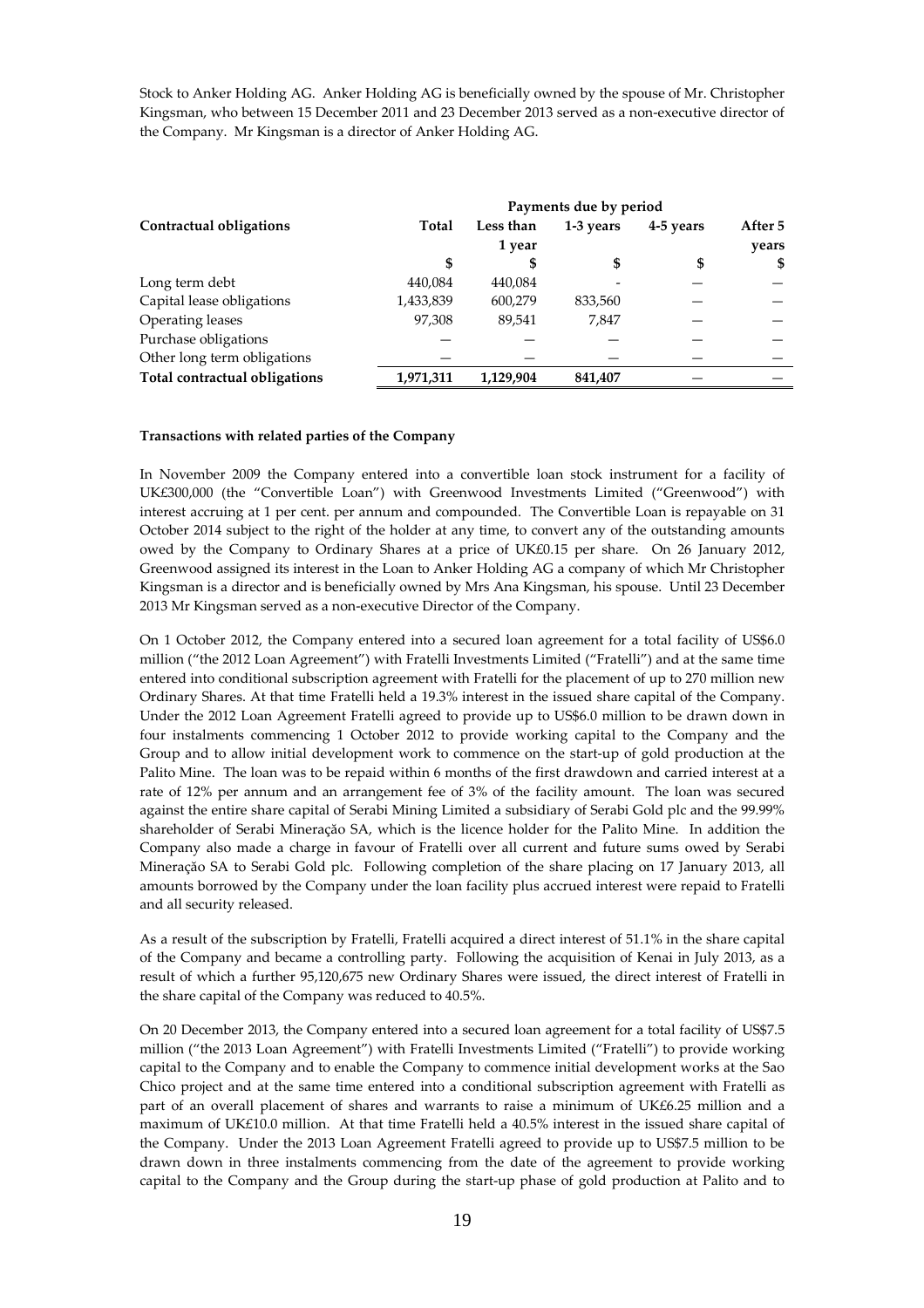finance the initial development at the Sao Chico project. The loan was to be repaid by the earlier of 30 April 2014 and the date falling seven days after the funds due from Fratelli under the conditional subscription were received and carried interest at a rate of 12% per annum and an arrangement fee of 3% of the facility amount. The loan was secured against (i) the entire share capital of Serabi Mining Limited, a subsidiary of Serabi Gold plc, and the 99.99% shareholder of Serabi Mineraçăo SA, which is the licence holder for the Palito Mine and (ii) the entire share capital of Kenai Resource Limited a subsidiary of Serabi Gold plc and the 100 per cent shareholder of Gold Aura do Brasil Mineraçăo Ltda, which is the licence holder for the Sao Chico project. In addition the Company also made a charge in favour of Fratelli over all current and future sums owed by Serabi Mineraçăo SA to Serabi Gold plc. Following completion of the share placing on 3 March 2014, all amounts borrowed by the Company under the loan facility plus accrued interest were repaid to Fratelli and all security released.

As a result of the subscription by Fratelli, Fratelli acquired a direct interest of 51.4% in the share capital of the Company and became a controlling party.

## **Financial and other instruments**

The Company's financial assets at 31 December 2013 which comprise trade and other receivables and cash, are classified as loans and receivables. All of the Company's financial liabilities which comprise trade and other payables, accruals and interest bearing liabilities, are classified as liabilities measured at amortised cost.

The Company has not entered into any derivative transactions and it is not currently the Company's policy to undertake trading in financial instruments.

The main financial risks arising from the Company's activities remain unchanged from the previous financial year namely commodity prices, currency, liquidity, credit and interest rates. The Board reviews and agrees policies for managing each of these risks and these are summarised below: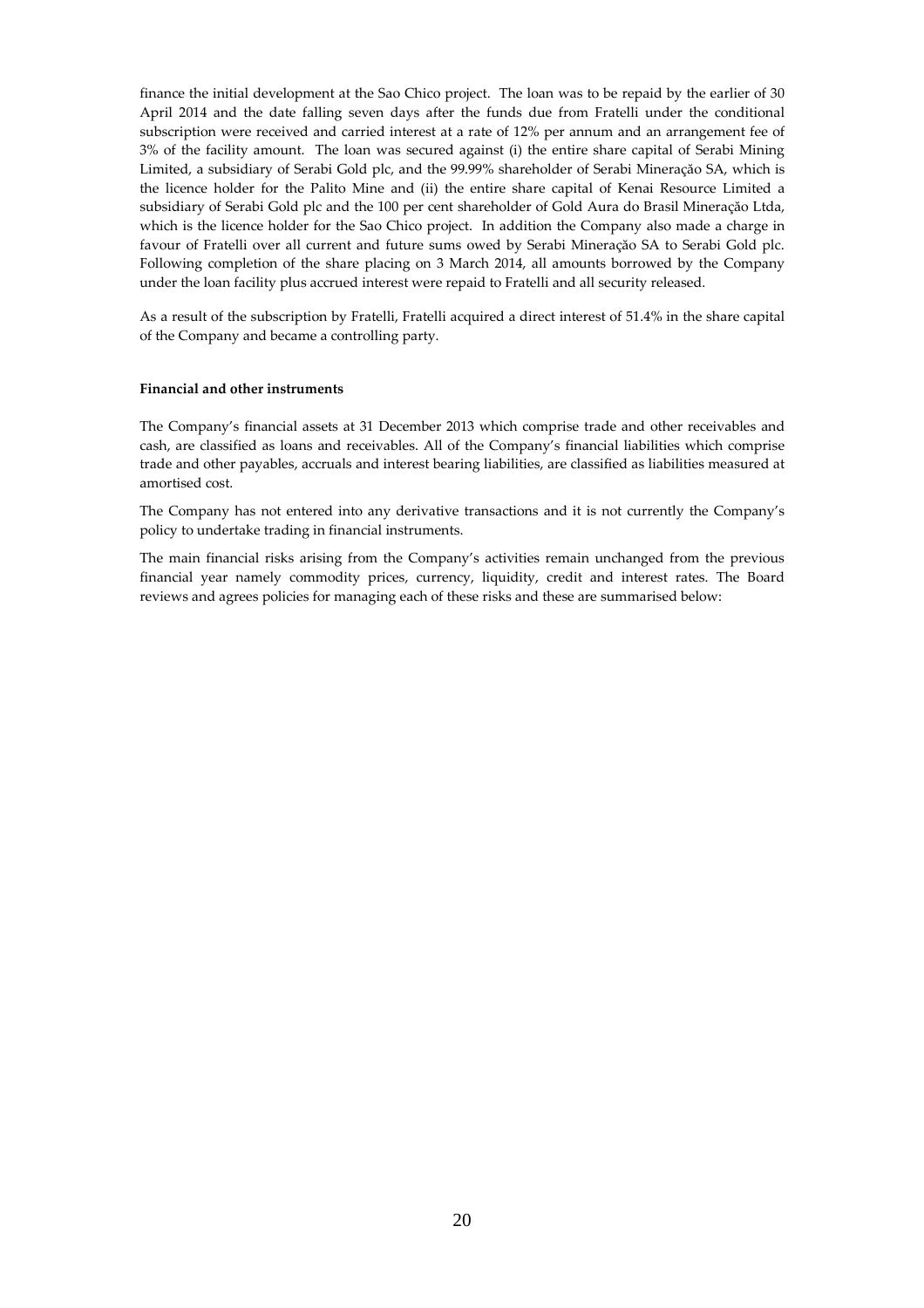## *Commodity price risk*

By the nature of its activities the Group and the Company are exposed to fluctuations in commodity prices and in particular the price of gold and copper as these could affect its ability to raise further finance in the future, its future revenue levels and the viability of its projects. It is not currently the Group's intention to enter into any arrangements to protect itself from changes in the prices of these commodities. The Group does however closely monitor the prices of these commodities and will consider the use of hedging contracts, where appropriate, in future.

At the end of the three month period ended 31 December 2013 and at the end of the financial year ended 31 December 2012, the Company had no unsold or part-paid production and accordingly the results for the year and the equity position of the Company is not affected by any change in commodity prices subsequent to the end of the period.

## *Interest rate risk*

The Group and Company currently finances its operations through equity financing and has a convertible loan of UK£300,000 which bears interest at the rate of 1% per annum compounded and has a repayment date of October 2014. It has during the year taken out fixed rate finance leases for the acquisition of some equipment and in 2014 will utilise floating rate short term trade finance in respect of sales of its copper/gold concentrate production.

As at 31 December 2013 the Company had outstanding US\$2.75 million plus accrued interest which formed part of a secured loan agreement for a total facility of US\$7.5 million with Fratelli Investments Limited ("Fratelli"). The loan was to be repaid at the latest by 30 April 2014 and carried interest at a rate of 12% per annum and an arrangement fee of 3% of the facility amount. Following completion of the share placing on 3 March 2014, all amounts borrowed by the Company under the loan facility plus accrued interest were repaid to Fratelli and all security released.

There is not considered to be any material interest rate risk. The Company's policy is to retain surplus funds as short-term deposits, of up to 32 days duration, at prevailing market rates and to pay trade payables within their credit terms.

The fair value of all financial instruments is approximately equal to book value due to their short-term nature.

## *Liquidity risk*

To date the Group has relied primarily on funding raised from the issue of new shares to shareholders but has also received short term loans from its shareholders. It also uses floating rate short-term trade finance and fixed rate finance leases to finance its activities.

In 2009 the Group drew down on a convertible loan stock instrument for UK£300,000 which is repayable during 2014. On 23 December 2013 the Company entered into a secured loan agreement for a total facility of US\$7.5 million ("the 2013 Loan Agreement") with Fratelli Investments Limited ("Fratelli") and at the same time entered into a conditional subscription agreement with Fratelli for the placement of up to 200 million units, whereby Fratelli agreed to subscribe for a minimum of 125 million units and to subscribe for up to a further 37.5 million units by matching subscriptions received from third party investors. At that time Fratelli held a 40.5% interest in the issued share capital of the Company. On 3rd March 2014 the Company completed the placement, raising gross proceeds of £10m and the outstanding loan and accrued interest was repaid to Fratelli and all security released.

As at 31 December 2013, in addition to the 2013 Loan Agreement, and the convertible loan stock, the Company had obligations under fixed rate finance lease amounting to US\$1,433,839.

The Group's objectives when managing its capital are to maintain financial flexibility to achieve its development plans, safeguard its ability to continue to operate as a going concern through management of its costs whilst optimising its access to capital markets by endeavouring to deliver increases in value of the Group for the benefit of shareholders. In establishing its capital requirements the Group will take account of the risks inherent in its plans and proposed activities and prevailing market conditions. Gold production operations at the Palito Mine commenced at the start of 2014 although they remain in a commissioning and ramp-up phase. The cash flow generated from gold production operations is expected to be sufficient to allow the Company to meet its on-going operational obligations as and when they fall due and to provide working capital to develop other exploration projects that the Company controls. The Company, where appropriate, will use fixed rate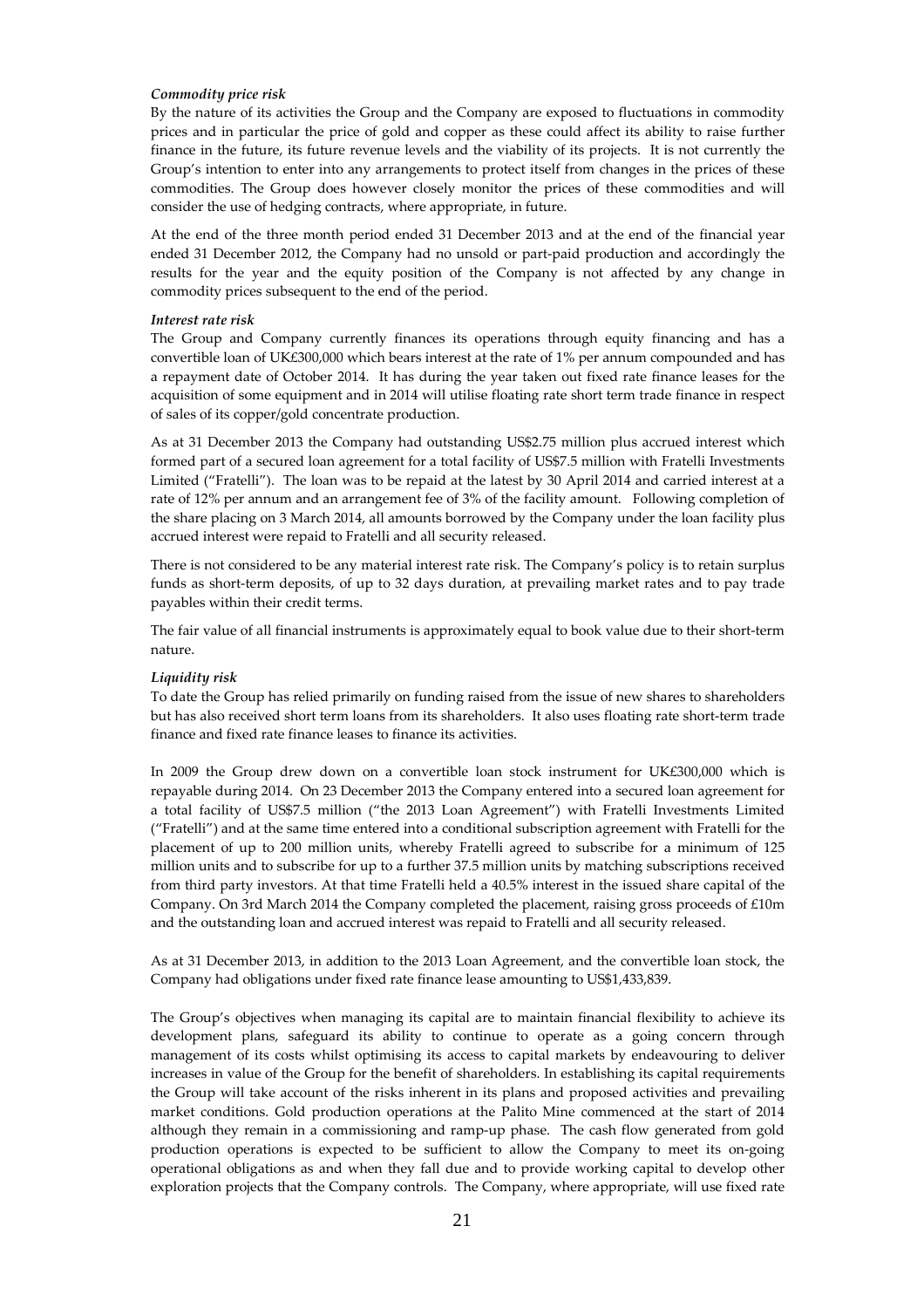finance arrangements for the purchase of certain items of capital equipment and use short term trade finance particularly in respect of its projected sales of copper/gold concentrate. It will seek to raise debt finance where possible to finance further capital development of its projects taking due consideration of the ability of the Company to satisfy the obligations and undertakings that would be imposed in connection with such borrowings.

## *Currency risk*

Although the Parent Company is incorporated in the United Kingdom its financial statements and those of the Group are presented in US Dollar, which is also considered to be the functional currency of the Parent Company as funding of activities of its subsidiaries is generally made in US Dollars and future remittances of dividends, loans or repayments of capital are expected to be received in US Dollars.

Share issues have historically been priced solely in Sterling but an issue of Special Warrants undertaken in December 2010 and an issue of new ordinary shares and Warrants on 30 March 2011 were priced in Canadian Dollars. The Company expects that future issues of ordinary shares may be priced in Sterling or Canadian Dollars. Expenditure is primarily in Brazilian Real but the Group also incurs liabilities denominated in other currencies being primarily Sterling, Euros, US Dollars, and Australian Dollars.

The Company's main subsidiaries operate in Brazil with their expenditure being principally in Brazilian Real and their financial statements are maintained in that currency. The Company's policy for dealing with exchange differences is outlined in the statement of Significant Accounting Policies in its 2013 Annual Report and Accounts under the heading "Foreign currencies".

The Company does not presently utilise swaps or forward contracts to manage its currency exposures, although such facilities are considered and may be used where appropriate in the future.

The Company seeks to minimise its exposure to currency risk by closely monitoring exchange rates and holding surplus funds in currencies considered most appropriate to their expected future utilisation.

The Company considers book value to equal fair value.

The Company's cash holdings at the balance sheet date were held in the following currencies:

|                   | 31 December | 31 December |
|-------------------|-------------|-------------|
|                   | 2013        | 2012        |
|                   |             | US\$        |
| <b>US Dollar</b>  | 2,577,709   | 2,198,081   |
| Canadian Dollar   | 236,132     | 27,090      |
| Sterling          | 579,904     | 306,127     |
| Australian Dollar | 7,554       | 2,324       |
| Euro              | 62,686      |             |
| Brazilian Real    | 325,278     | 48,424      |
| Total             | 3,789,263   | 2,582,046   |

The cash is held at floating rates prevailing at the balance sheet date.

## *Credit risk*

The Group's exposure to credit risk is limited to its cash and cash equivalents and trade and other receivables amounting to US\$3,865,240 (2012: US\$2,667,555). It is the Group's policy to only deposit surplus cash with financial institutions that hold acceptable credit ratings. The Group seeks to receive full settlement by bank transfer on delivery of its product to the purchaser to minimise its exposure to credit risk on its receivables and works with purchasers with good reputations within the industry and a good credit risk history and otherwise provides credit in respect of any other receivables only with parties that themselves have good credit history or otherwise to hold some form of lien pending settlement.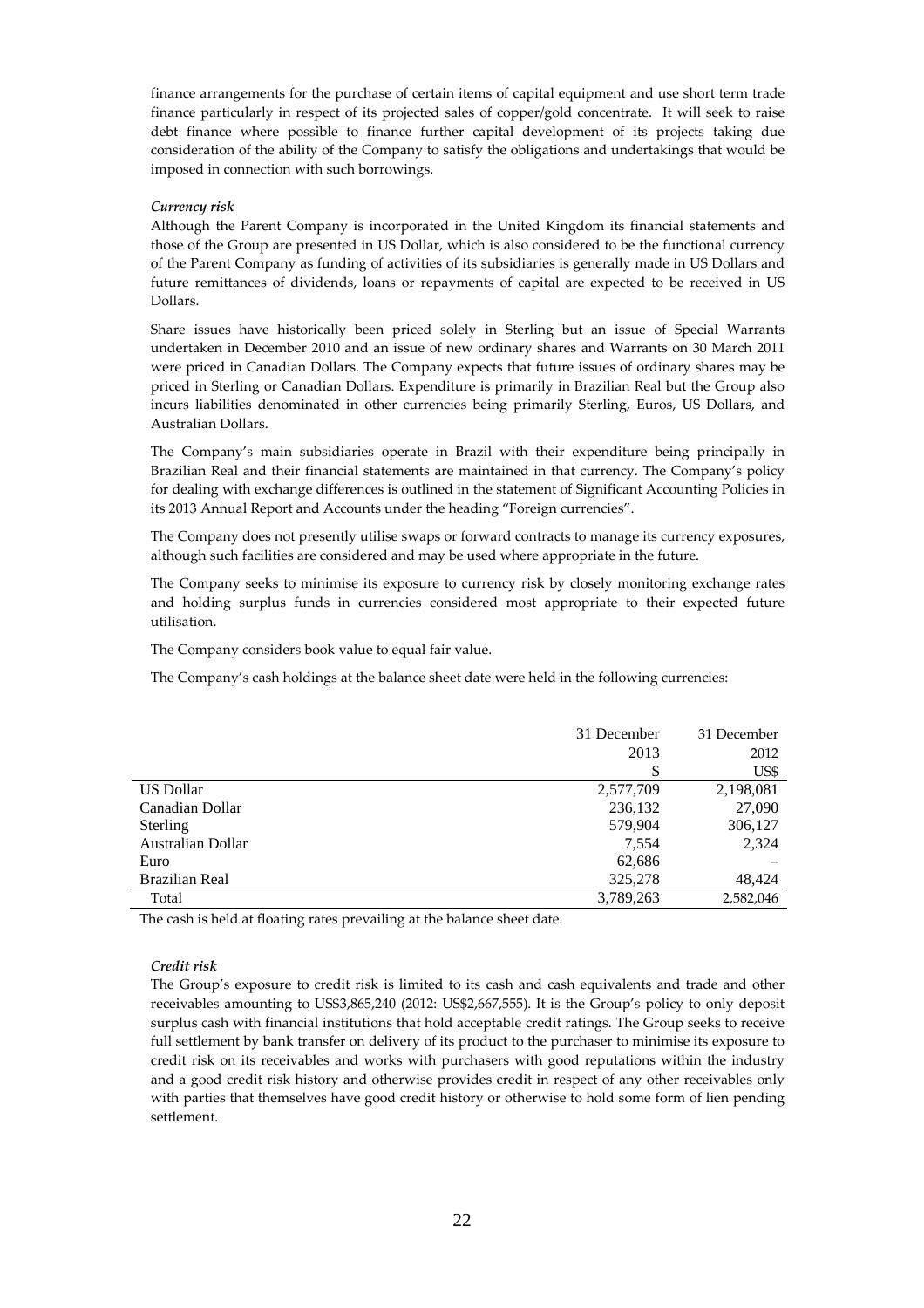#### **Subsequent events**

On 3 March 2014, the Company completed a placing of 200 million units at a price of UK£0.05 per unit raising gross proceeds of UK£10 million. The share placement was pursuant to a conditional subscription agreement entered into on 20 December 2013 between the Company and Fratelli Investments Limited ("Fratelli") to subscribe for a minimum of 125 million units and a maximum of 162.5 million units to finance initial development and underground drilling at the Sao Chico project and to provide further working capital to the business during the start-up phase of gold production at Palito. The final form of the investment by Fratelli comprised of (a) a subscription for 125 million units at the Subscription Price of 5 pence per unit; and (b) a further subscription for 27.5 million units at a subscription price of 5 pence per unit. The company procured third party investment not deemed to be acting in concert with Fratelli for 47.5 million units.

Each unit comprises one new ordinary share and one half of a warrant. Each whole warrant entitles the holder to subscribe for one new ordinary share at a price of 6p for a period of two years from the date of issue.

As a result of the subscription by Fratelli, Fratelli has a direct interest of 51.37% in the share capital of the Company and has become a controlling party subsequent to the year ended 31 December 2013. Following completion of the share placement the Company repaid a short-term loan facility of US\$7.5 million plus accrued interest that had been provided to the Company by Fratelli.

On 3 March 2014, shareholders approved a capital reorganisation whereby the existing ordinary shares of 5 pence each were sub-divided and re-classified into one new ordinary share of 0.5 pence and one new deferred share of 4.5 pence. The rights attaching to the new ordinary shares are, save for the change in the nominal value and the entitlement of shareholders in respect of a return of capital or other distribution arising therefrom, identical in all respects to those of the existing ordinary shares.

The new deferred shares, in common with the existing deferred shares, have no voting or dividend rights and on a return of capital, the right only to receive the amount paid up thereon after the holders of the ordinary shares have received the aggregate amount paid up thereon plus UK£100 per ordinary share. Any further surplus shall be distributed only amongst the holders of ordinary shares.

Other than as set out above, between the end of the financial period and the date of these financial statements, there has been no item, transaction or event of a material or unusual nature likely, in the opinion of the Directors of the Company, to affect significantly the continuing operations of the entity, the results of these operations, or the state of affairs of the entity in future financial periods.

## **Changes in accounting policies**

The Company has not adopted any standards or interpretations in advance of the required implementation dates. There has been no significant measurement impact on the consolidated financial statements from new standards or interpretations effective in 2013.

It is not anticipated that the adoption in the future of the new or revised standards or interpretations that have been issued by the International Accounting Standards Board will have a material impact on the Company's earnings or shareholders' funds.

#### **Off-balance sheet arrangements**

As of the date of this Management's Discussion and Analysis, the Company does not have any offbalance sheet arrangements that have, or are reasonably likely to have, a current or future effect on the results of operations or financial condition of the Company, including, and without limitation, such considerations as liquidity and capital resources.

## **Critical accounting estimates**

The preparation of financial statements requires management to make judgements and assumptions about the future in the use of accounting estimates. These will, by definition, seldom equal the related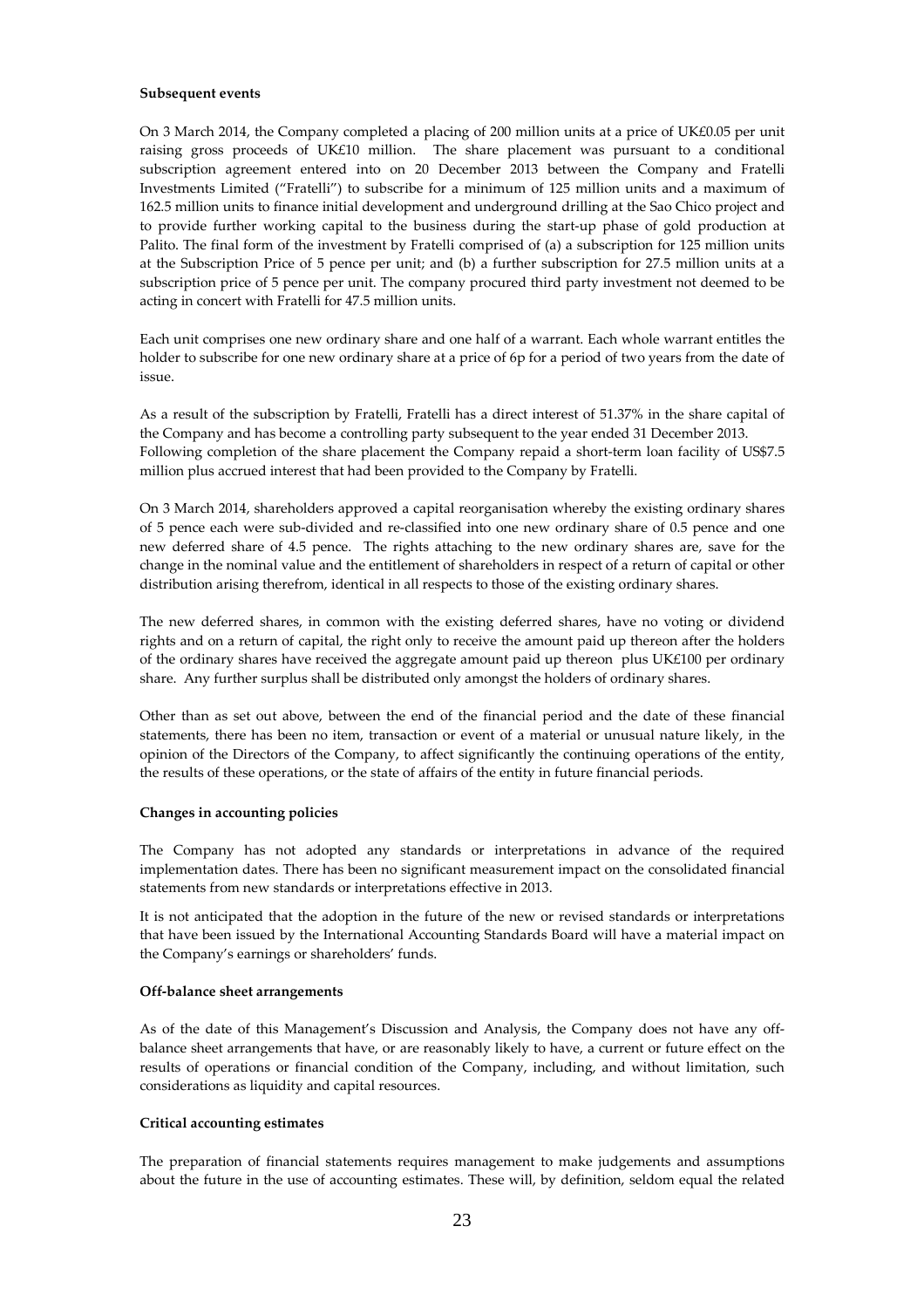actual results and adjustments will consequently be necessary. Estimates are continually evaluated, based on experience and reasonable expectations of future events.

Accounting estimates are applied in determining the carrying values of significant assets and liabilities.

The estimates and underlying assumptions are reviewed on an on-going basis. Revisions to accounting estimates are recognised in the period in which the estimate is revised if the revision affects only that period or in the period of the revision and future periods if the revision affects both current and future periods.

The following are the critical judgements, apart from those involving estimations (see below), that management has made in the process of applying the entity's accounting policies and that have the most significant effect on the amounts recognised in financial statements:

#### *Impairment of mining assets and property, plant and equipment*

Determining whether the value of mining and related assets is impaired requires an estimation of the value in use of the cash-generating units to which costs has been allocated. The value in use calculation requires the entity to estimate the future cash flows expected to arise from the cashgenerating unit and a suitable discount rate in order to calculate present value.

The Group reviews the estimated useful lives of property, plant and equipment at the end of each annual reporting period.

Further disclosure is provided in note 18 of the financial statements for the year ended 31 December 2013, regarding the key assumptions made in arriving at the value in use.

#### *Provisions*

The Group reviews estimates of provisions for potential liabilities at the end of each reporting period where applicable taking into account the circumstances of the potential liability, the availability and confidence of information used to calculate the potential liability and where applicable past history regarding the actual liability incurred in similar situations.

#### **Disclosure controls and procedures**

The Chief Executive Officer and Chief Financial Officer have designed disclosure controls and procedures, or have caused them to be designed under their supervision, in order to provide reasonable assurance that:

- material information relating to the Company is made known to the Chief Executive Officer and Chief Financial Officer by others, particularly during the period in which the interim and annual filings are being prepared; and
- information required to be disclosed by the Company in its annual filings, interim filings or other reports filed or submitted by it under securities legislation is recorded, processed, summarised and reported within the time periods specified in securities legislation.

As at 31 December 2013, an evaluation was carried out, under the supervision of the Chief Executive Officer and Chief Financial Officer, of the design and operating effectiveness of the Company's disclosure controls and procedures. Based on this evaluation, the Chief Executive Officer and Chief Financial Officer concluded that the Company's disclosure controls and procedures were effective as at 31 December 2013.

#### **Internal controls over financial reporting**

The Chief Executive Officer and Chief Financial Officer have also designed internal controls over financial reporting, or have caused them to be designed under their supervision, in order to provide reasonable assurance regarding the reliability of financial reporting and the preparation of financial statements for external purposes in accordance with IFRS.

As at 31 December 2013, an evaluation was carried out, under the supervision of the Chief Executive Officer and Chief Financial Officer, of the design and operating effectiveness of the Company's internal controls over financial reporting. Based on this evaluation, the Chief Executive Officer and Chief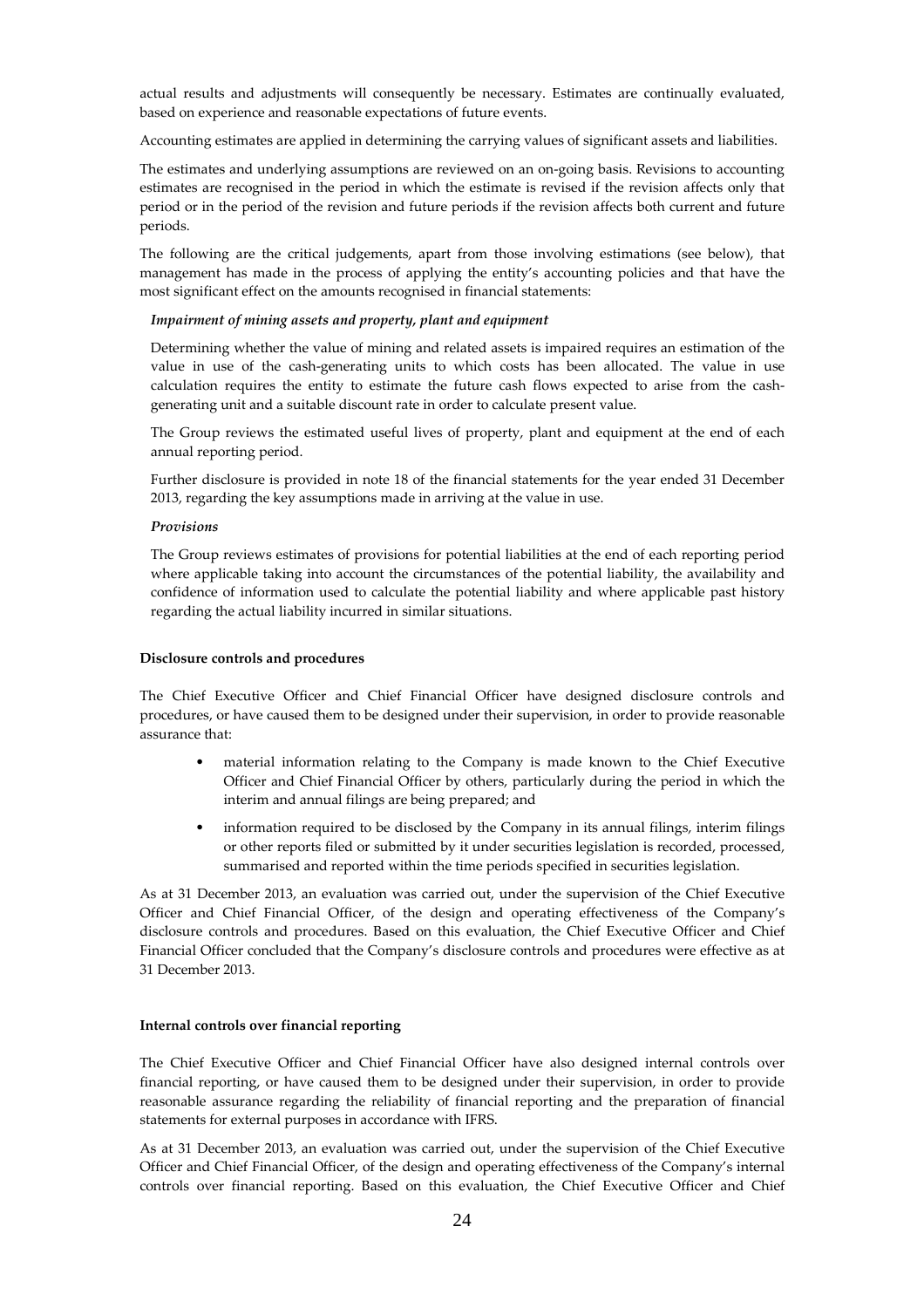Financial Officer concluded that the internal controls over financial reporting were effective as at 31 December 2013, using the criteria, having taken account of the size and nature of the Company, put forward by the Financial Reporting Council in their revised guidance for directors on internal controls for UK listed companies (issued 2005).

The Company's management, including the Chief Executive Officer and the Chief Financial Officer, does not expect that its disclosure controls and internal controls over financial reporting will prevent or detect all errors and fraud. A cost effective system of internal controls, no matter how well conceived or operated, can provide only reasonable, not absolute, assurance that the objectives of the internal controls over financial reporting are achieved.

## **Changes in internal controls over financial reporting**

There have been no changes in the Company's internal controls over financial reporting during the twelve month period ended 31 December 2013 that have materially affected, or are reasonably likely to materially affect, the Company's internal controls over financial reporting.

## **Disclosure of outstanding share data**

The Company had the following Ordinary Shares, Stock Options and Warrants outstanding at 27 March 2014:

| Ordinary Shares                           | 656,389,205 |
|-------------------------------------------|-------------|
| <b>Stock Options</b>                      | 23,396,285  |
| Other Warrants                            | 108,135,035 |
| Fully diluted ordinary shares outstanding | 787.920.524 |

The above table does not include 2,100,123 Ordinary Shares being the maximum number of Ordinary Shares that the Company calculates it would be obliged to issue in satisfaction of the Convertible Loan, being the principal owed of UK£300,000 and the accumulated interest over the life of the Convertible Loan of UK£15,018.

The Company also has in issue 140,139,065 deferred shares of 9.5 pence each and 456,389,205 Ordinary Shares of 4.5 pence each. These deferred shares were issued following re-organisations of the Company's share capital. The deferred shares carry no voting or dividend rights or any right to participate in the profits or assets of the Company and all the deferred shares may be purchased by the Company, in accordance with the Companies Act 2006, at any time for no consideration. In the event of a return of capital, after the holders of the ordinary shares have received in aggregate the amount paid up thereon plus £100 per ordinary share, the holders of deferred shares shall receive an amount equal to the nominal value of the deferred shares and thereafter any further surplus shall be distributed amongst the holders of ordinary shares.

Fratelli Investments Limited holds 337,195,647 Ordinary Shares in the Company and 84,385,135 Warrants. In anticipation of the placing of new Ordinary Shares which closed on 3 March 2014 and as a result of which Fratelli acquired 152,500,000 shares and 76,250,000 warrants, Fratelli entered into a relationship and orderly marketing agreement on 28 January 2014. Under the terms of this agreement Fratelli has undertaken not to dispose of any of its shares in the Company (save in certain agreed circumstances) prior to 3 March 2015.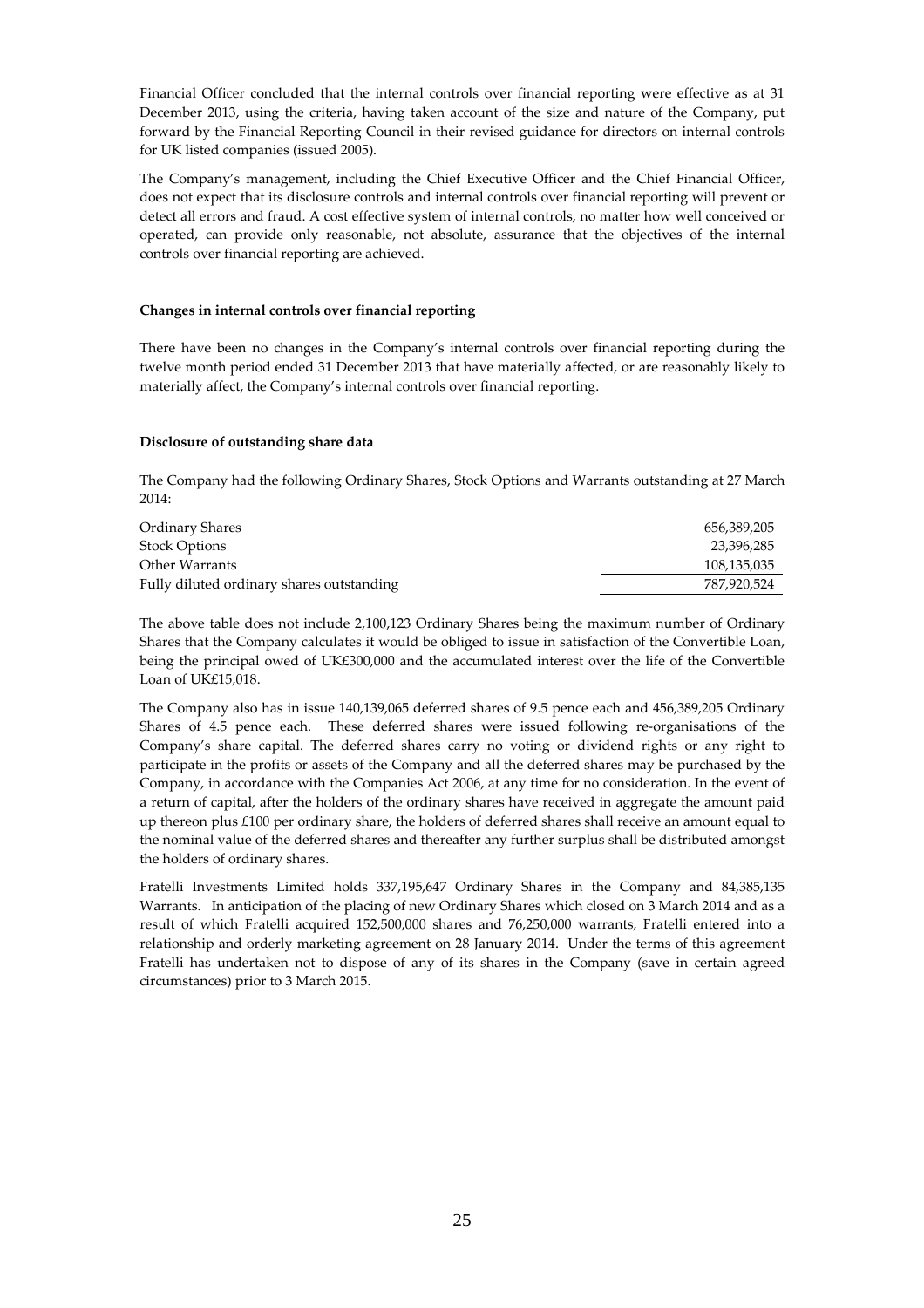#### **Qualified persons statement**

*The technical information contained within this Management Discussion and Analysis has been reviewed and approved by Michael Hodgson, CEO of the Company. Mr Hodgson is an Economic Geologist by training with over 25 years' experience in the mining industry. He holds a BSc (Hons) Geology, University of London, a MSc Mining Geology, University of Leicester and is a Fellow of the Institute of Materials, Minerals and Mining and a Chartered Engineer of the Engineering Council of UK, recognising him as both a Qualified Person for the purposes of Canadian National Instrument 43-101 and by the AIM Guidance Note on Mining and Oil & Gas Companies dated June 2009.* 

#### **Cautionary statement on forward-looking information**

*This management's discussion and analysis contains "forward-looking information" (also referred to as "forwardlooking statements") which may include, but is not limited to, statements with respect to the future financial or operating performance of the Company and its projects, the future price of gold or other metal prices, the estimation of mineral resources, the realisation of mineral resource estimates, the timing and amount of estimated future production, costs of production, capital, operating and exploration expenditures, costs and timing of the development of new deposits, costs and timing of future exploration and/or exploitation, requirements for additional capital, government regulation of mining operations, environmental risks, reclamation expenses, title disputes or claims, limitations of insurance coverage and the timing and possible outcome of regulatory matters, and that reflects management's expectations regarding the Company's future growth, results of operations, performance and business prospects and opportunities. Often, but not necessarily always, the use of words such as "anticipate", "believe", "plan", "estimates", "expect", "intend", "budget", "scheduled", "forecasts" and similar expressions have been used to identify these forward-looking statements or variations (including negative variations) of such words and phrases, or statements that certain actions, events or results "may", "could", "would", "might" or "will" be taken, occur or be achieved. These statements reflect management's current beliefs and are based on information currently available to management. Except for statements of historical fact relating to the Company, information contained herein constitutes forward-looking statements, including any information as to the Company's strategy, plans or financial or operating performance. Forward-looking statements involve significant risks, uncertainties and assumptions and other factors that may cause the actual results, performance or achievements of the Company to be materially different from any future results, performance or achievements expressed or implied by the forward-looking statements. Important factors that could cause actual results to differ from these forward-looking statements include risks related to failure to define mineral resources, to convert estimated mineral resources to reserves, the grade and recovery of ore which is mined varying from estimates, future prices of gold and other commodities, capital and operating costs varying significantly from estimates, political risks arising from operating in Brazil, uncertainties relating to the availability and costs of financing needed in the future, changes in equity markets, inflation, changes in exchange rates, fluctuations in commodity prices, delays in the development of projects, conclusions of economic evaluations, changes in project parameters as plans continue to be refined, uninsured risks and other risks involved in the mineral exploration and development industry. A description of risk factors applicable to the Company can be found in the section "Risks and uncertainties" in this management's discussion and analysis. Although the forward-looking statements contained in this management's discussion and analysis are based upon what management believes to be reasonable assumptions, the Company cannot assure prospective purchasers that actual results will be consistent with these forward-looking statements. These forward-looking statements are made as of the date of this management's discussion and analysis, and the Company assumes no obligation to update or revise them to reflect new events or circumstances, except in accordance with applicable securities laws. There can be no assurance that forwardlooking statements will prove to be accurate, as actual results and future events could differ materially from those anticipated in such statements. Accordingly, readers should not place undue reliance on forward-looking statements.*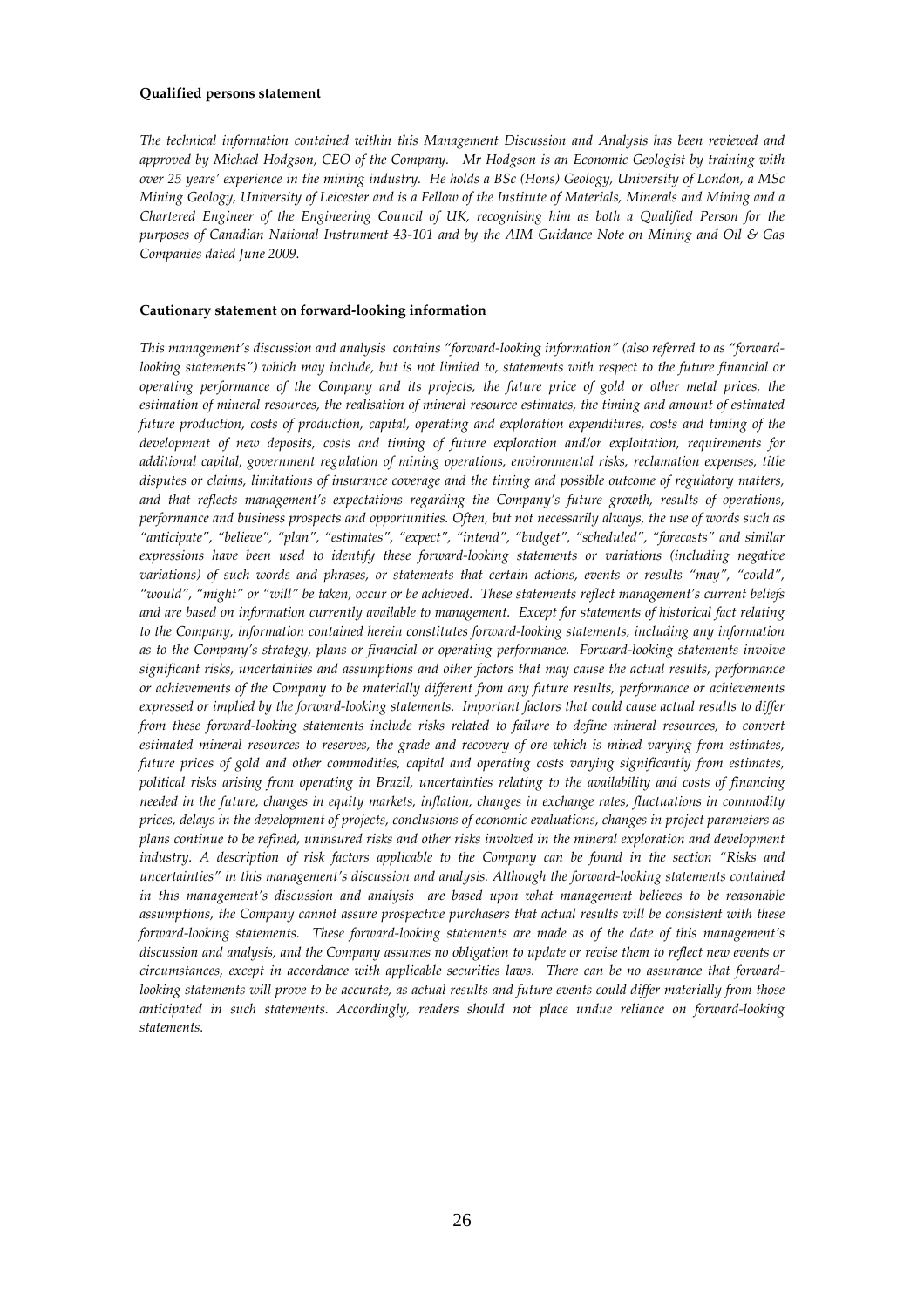## **Risks and uncertainties**

**In addition to the other information set forth in this report, the reader should carefully consider the risk factors below which could materially affect the Company's business, financial condition and/or future results. These risks are not the only risks facing the Company. Additionally risks and uncertainties not currently known to the Company or that management currently deems to be immaterial, may also materially affect the Company's business, financial condition and/or future results.** 

# *Future exploration at the Company's projects or elsewhere may not result in increased mineral resources.*

Mineral exploration involves significant risks over a substantial period of time, which even a combination of careful evaluation, experience and knowledge may not eliminate. Even if the Company discovers a valuable deposit of minerals, it may be several years before production is possible and during that time it may become economically unfeasible to produce those minerals. There is no assurance that current or future exploration programs will result in any new economically viable mining operations or yield new resources to replace and expand current resources.

*There is no guarantee that the Company's applications for exploration licences and mining licences will be granted on a timely basis or at all or that the existing exploration licences of the Company can be renewed or converted into mining licences. In addition, there can be no assurances that title to any of the Company's mineral properties will not be challenged or disputed.* 

There is no guarantee that any application for additional exploration licences may be granted by the Departamento Nacional do Produçăo Mineral ("DNPM"). The DNPM may refuse any application. Persons may object to the granting of any exploration licence and the DNPM may take those objections into consideration when making any decision on whether or not to grant a licence.

The government of Brazil sought to introduce a new Mining Code as a matter of some urgency during 2013. Whist no new legislation was introduced the matter remains under debate and it should be expected that a new Mining Code will be implemented in the future. The implications of the proposed legislation in respect of existing exploration licences and also the process for conversion of these to mining licences was unclear but any new legislation could result in all current applications being cancelled and requiring applicants to make new applications under the terms of and in compliance with the new Mining Code.

The exploration licence for the Sao Chico property expired March 2014. The Company has begun the process of applying for a full mining licence and has received no indication that provided that the content and form of the application is made in accordance with prescribed regulations that a mining licence would not be granted. However, under the proposed new Mining Code the application process may be amended and it is understood that the DNPM will be disbanded and a new body created taking over the responsibility for and having the authority to issue mining licences in the future.

If and when exploration licences are granted, they will be subject to various standard conditions including, but not limited to, prescribed licence conditions. Any failure to comply with the expenditure conditions or with any other conditions, on which the licences are held, can result in licence forfeiture. Generally, the licences are granted for a term of three years and further renewal of an exploration licence is at the discretion of the DNPM and on such conditions as the DNPM may in its discretion impose. Renewal conditions may include increased expenditures and work commitments or compulsory relinquishment of areas of the licences comprising the Company's properties. The failure of the DNPM to renew the Company's exploration licences or the imposition of new conditions or the inability to meet those conditions may adversely affect the operations, financial position and/or performance of the Company.

Title to, and the area of, mineral concessions may be disputed. Although the Company believes it has taken reasonable measures to ensure proper title to its properties, there is no guarantee that title to any of its properties will not be challenged or impaired.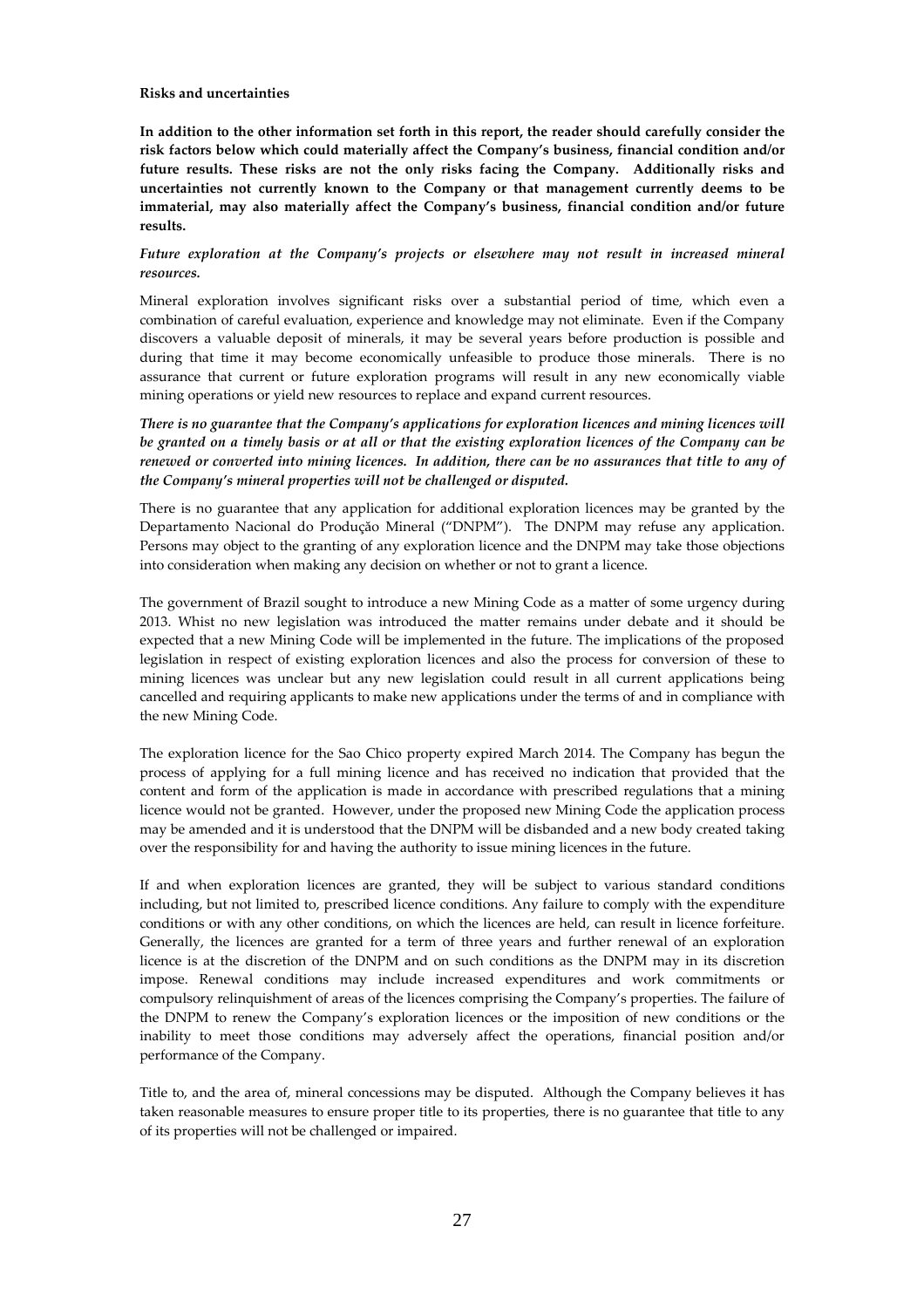# *The Company has had negative cash-flow and is currently in the process of development of the Palito Gold Mine with a view to generating cash-flow during 2014.*

For the financial year ended 31 December 2013 the Company had negative cash flow from operations whist it was undertaking the development and rehabilitation of the Palito Mine and its associated gold processing plant and other supporting infrastructure. Processing of ore commenced at the start of 2014 and the plant remains in a ramp-up and commissioning phase. The Company has not yet declared that commercial production has been reached. Once commercial gold production operations are underway management anticipates that the Company will have sufficient cash flow to be able to meet all its obligations as and when they fall due and to, at least in part, finance the exploration and development activities that it would like to undertake on its other exploration projects. There are, however, risks associated with the commencement of any new mining and processing operation whereby unforeseen technical and logistical events result in additional time being required for commissioning or additional costs needing to be incurred, giving rise to the possibility that additional working capital may be required to fund these delays or additional capital requirements. Should additional working capital be required the Directors consider that further sources of finance could be secured within the required timescale but there can be no guarantee that such additional funds will be available. Failure to raise additional capital, if needed, could have a material adverse effect on the Company's business, financial condition and results of operations.

# *The exploration and development of the Company's properties, including continuing exploration and development projects, and the construction of mining facilities and commencement of mining operations, will require substantial additional funding.*

Whilst the Company anticipates generating its own cash-flow from 2014 onwards from the Palito Mine and to use this cash flow to finance further exploration and development activities on the Company's other properties, any cash flow that the Company generates may not be sufficient to meet these future exploration and development activities. Failure to obtain sufficient financing will result in a delay or indefinite postponement of exploration, development or production on any of the Company's other properties or even a loss of a property interest. Additional financing may not be available when needed or, if available, the terms of such financing might not be favourable to the Company and might involve substantial dilution to existing shareholders. Failure to raise capital when needed could have a material adverse effect on the Company's business, financial condition and results of operations.

## *The Company faces numerous exploration, development and operating risks.*

The exploration for and development of mineral deposits involves significant risks which even a combination of careful evaluation, experience and knowledge may not eliminate. Whilst the discovery of an ore body may result in substantial rewards, few properties that are explored are ultimately developed into producing mines. Major expenses may be required to locate and establish mineral reserves, to develop metallurgical processes and to construct mining and processing facilities at a particular site. It is impossible to ensure that the exploration or development programs planned by the Company will result in a profitable commercial mining operation. Whether a mineral deposit will be commercially viable depends on a number of factors, some of which are: the particular attributes of the deposit, such as size, grade and proximity to infrastructure; metal prices that are highly cyclical; and government regulations, including regulations relating to prices, taxes, royalties, land tenure, land use, importing and exporting of minerals and environmental protection. The exact effect of these factors cannot be accurately predicted, but the combination of these factors may result in the Company not receiving an adequate return on invested capital.

There is no certainty that the expenditures made by the Company towards the search and evaluation of mineral deposits will result in discoveries of commercial quantities of ore.

*The Company is considered to be a development stage company and although it generated revenue from mining operations in the past those operations were discontinued. The Company has completed most of its planned work for the redevelopment and rehabilitation of the Palito Gold Mine although this operation is still in the ramp-up and commissioning phase. Whilst the Company commissioned a Preliminary Economic Assessment which supported the viability of placing the Palito Gold Mine into production, there can be no assurance that the Company will be able to successfully re-commence commercial production, generate any revenues or be able to operate profitably.*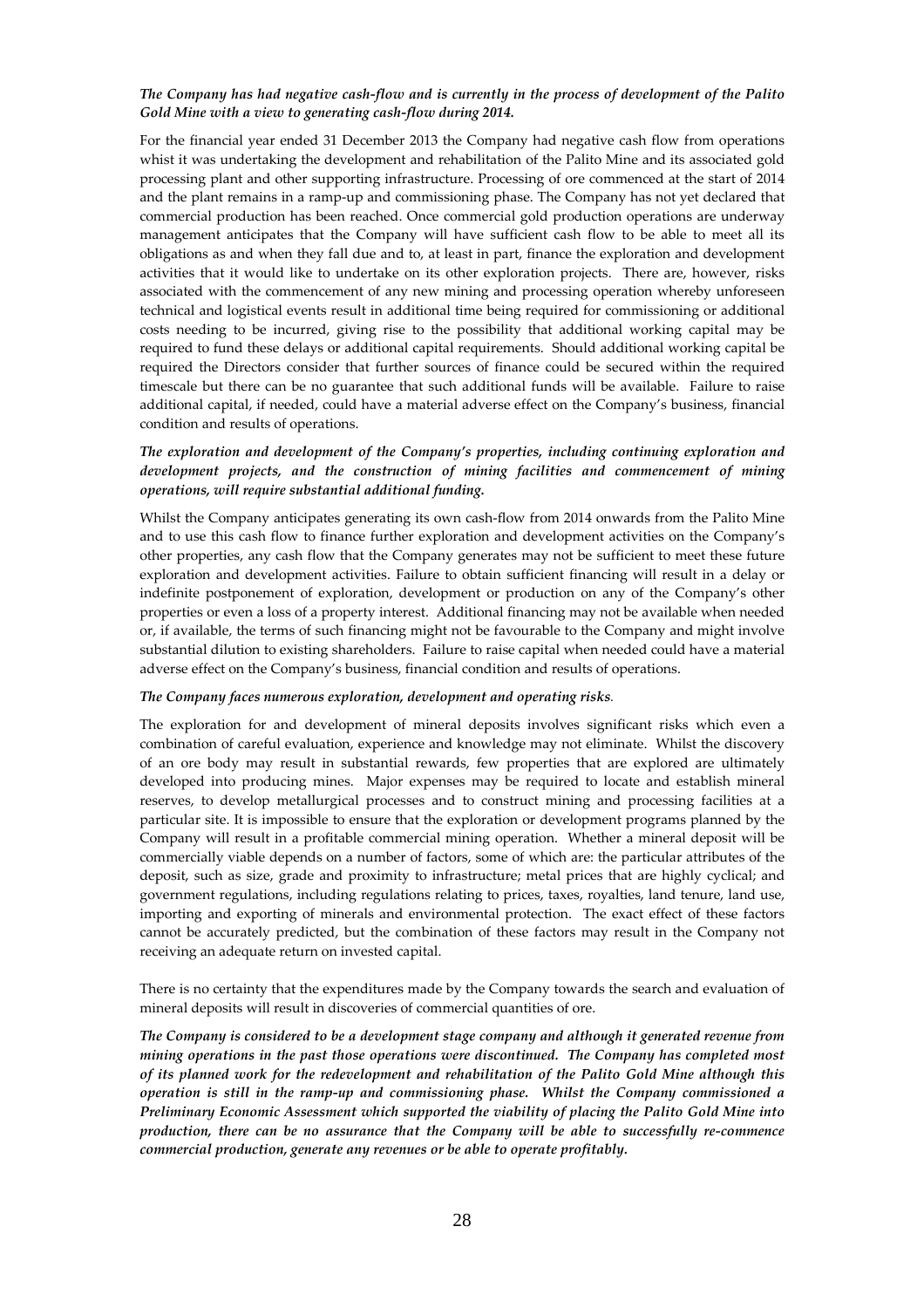Whilst management will seek to take all practical precautions necessary and follow the plans and recommendations set out in the Preliminary Economic Assessment there can be no assurance that the Company will be profitable in the future. The Company's operating expenses and capital expenditures may vary from those projected in the Preliminary Economic Assessment and may also increase in subsequent years as needed consultants, personnel and equipment associated with advancing exploration, development and commercial production of its properties are added. The amounts and timing of expenditures will depend on the progress of ongoing development, the results of consultants' analysis and recommendations, the rate at which operating losses may be incurred, the execution of any joint venture agreements with strategic partners, the Company's acquisition of additional properties and other factors, some of which are beyond the Company's control.

A preliminary economic assessment is not required to be compiled to the same level of detail as a prefeasibility study or a feasibility study. In addition a preliminary economic assessment is permitted to incorporate the mining of inferred mineral resources in calculating the economic results of the project. Inferred mineral resources are considered too speculative geologically to have the economic considerations applied to them that would enable them to be categorised as mineral reserves and there is no certainty that the preliminary economic assessment will be realised. Mineral resources that are not mineral reserves do not have demonstrated economic viability.

# *If mineral resource estimates are not accurate, production may be less than estimated which would adversely affect the Company's financial condition and result of operations.*

Mineral resource estimates are imprecise and depend on geological analysis based partly on statistical inferences drawn from drilling, and assumptions about operating costs and metal prices, all of which may prove unreliable. The Company cannot be certain that the resource estimates are accurate and cannot guarantee that it will recover the indicated quantities of metals if commercial production is commenced. Future production could differ dramatically from such estimates for the following reasons: mineralisation or formations at the properties could be different from those predicted by drilling, sampling and similar examinations; declines in the market price of gold may render the mining of some or all of the resources uneconomic; and the grade of ore may vary significantly from time to time and the Company cannot give any assurances that any particular quantity of metal will be recovered from the resources.

The occurrence of any of these events may cause the Company to adjust the resource estimates or change its mining plans, which could negatively affect the Company's financial condition and results of operation.

# *The Company's exploration and development properties may not be successful and are highly speculative in nature.*

Exploration for gold is highly speculative in nature. The Company's exploration activities in Brazil involves many risks, and success in exploration is dependent upon a number of factors including, but not limited to, quality of management, quality and availability of geological expertise and the availability of exploration capital. The Company cannot give any assurance that its current or future exploration efforts will result in the discovery of a mineral reserve or new or additional mineral resources, the expansion of current resources or the conversion of mineral resources to mineral reserves.

As well, mineral deposits, even though discovered, may be insufficient in quantity and quality to return a profit from production. The marketability of minerals acquired or discovered by the Company may be affected by additional factors which are beyond the control of the Company and which cannot be accurately predicted, such as market fluctuations, the proximity and capacity of milling facilities, mineral markets, processing equipment and other factors, which may make a mineral deposit unprofitable to exploit.

Excluding the Palito Gold Mine and the Sao Chico gold project, the Company's other mineral properties are in relatively early exploration stages and are without known bodies of mineral reserves or mineral resource. A mineral resource has been established at the Palito Gold Mine and at the Sao Chico gold project. The Company has no declared mineral reserves. Development of other properties will only follow upon obtaining satisfactory exploration results and the completion of feasibility or other economic studies.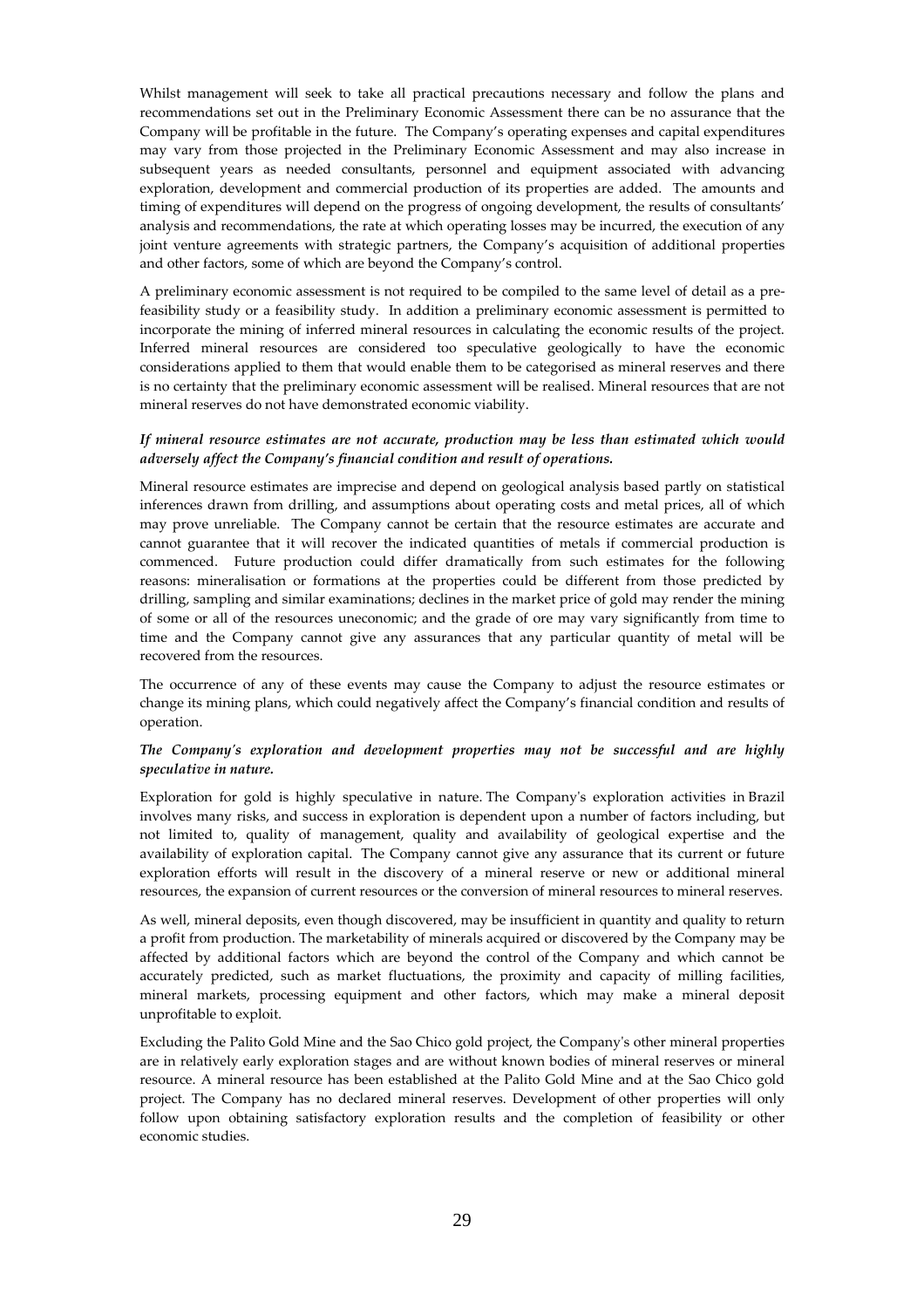# *The risks and hazards associated with mining and processing may increase costs and reduce profitability in the future.*

Mining and processing operations involve many risks and hazards, including among others: environmental hazards; mining and industrial accidents; metallurgical and other processing problems; unusual and unexpected rock formations; flooding and periodic interruptions due to inclement or hazardous weather conditions or other acts of nature; mechanical equipment and facility performance problems; and unavailability of materials, equipment and personnel. These risks may result in: damage to, or destruction of, the Company's properties or production facilities; personal injury or death; environmental damage; delays in mining; increased production costs; asset write downs; monetary losses; and legal liability.

The Company cannot be certain that any insurance it maintains will cover the risks associated with mining or that it will be able to obtain or maintain insurance to cover these risks at affordable premiums. The Company might also become subject to liability for pollution or other hazards against which it cannot insure or against which the Company may elect not to insure because of premium costs or other reasons. Losses from such events may increase costs and decrease profitability.

# *The Company may experience higher costs and lower revenues than estimated due to unexpected problems and delays.*

New mining operations often experience unexpected problems during the development and start-up phases and such problems can result in substantial delays in reaching commercial production. Delays in construction or reaching commercial production in connection with the Company's development of its mines would increase its operating costs and delay revenue growth.

# *The Company's vulnerability to changes in metal prices may cause its share price to be volatile and may affect the Company's operations and financial results.*

If the Company commences production, the profitability of the Company's operations will be dependent upon the market price of mineral commodities. Metal prices fluctuate widely and are affected by numerous factors beyond the control of the Company. The level of interest rates, the rate of inflation, the world supply of mineral commodities and the stability of exchange rates can all cause significant fluctuations in prices. Such external economic factors are in turn influenced by changes in international investment patterns, monetary systems and political developments. The price of mineral commodities has fluctuated widely in recent years and future price declines could cause commercial production to be impracticable, thereby having a material adverse effect on the Company's business, financial condition and results of operations. Furthermore, reserve calculations and life-of-mine plans using significantly lower metal prices could result in material write-downs of the Company's investment in mining properties and increased amortisation, reclamation and closure charges. In addition to adversely affecting the Company's reserve estimates and its financial condition, declining commodity prices can impact operations by requiring a reassessment of the feasibility of a particular project. Such a reassessment may be the result of a management decision or may be required under financing arrangements related to a particular project. Even if the project is ultimately determined to be economically viable, the need to conduct such a reassessment may cause substantial delays or may interrupt operations until the reassessment can be completed.

# *The Company is subject to extensive environmental legislation and the costs of complying with these regulations may be significant. Changes in environmental legislation could increase the costs of complying with applicable regulations and reduce levels of production.*

All phases of the Company's operations are subject to environmental regulation in Brazil. There is no assurance that existing or future environmental regulation will not materially adversely affect the Company's business, financial condition and results of operations.

Environmental legislation relating to land, air and water affects nearly all aspects of the Company's operations. This legislation requires the Company to obtain various operating licences and also imposes standards and controls on activities relating to exploration, development and production. The cost of obtaining operating licences and abiding by standards and controls on its activities may be significant. Further, if the Company fails to obtain or maintain such operating licences or breaches such standards or controls imposed on its activities, it may not be able to continue its operations in its usual manner, or at all, or the Company may be subject to fines or other claims for remediation which may have a material adverse impact on its operations or financial results. While the Company is unaware of any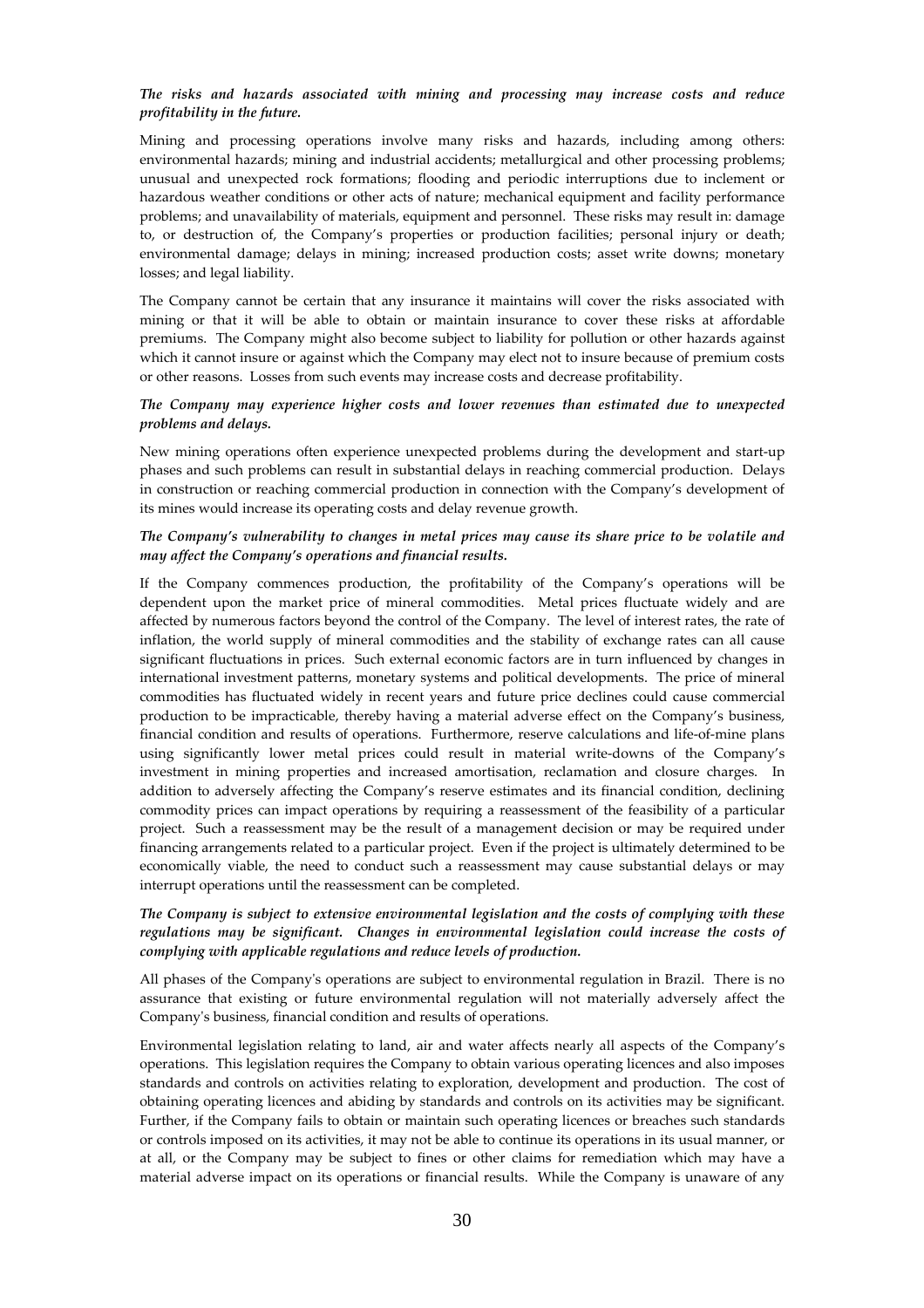existing material environmental liabilities, it cannot guarantee that no such liabilities currently exist or will occur in the future.

Changes in environmental laws, new information on existing environmental conditions or other events may increase future compliance expenditures or otherwise have a negative effect on the Company's financial condition and results of operations. In addition to existing requirements, it is expected that other environmental regulations will likely be implemented in the future with the objective of further protecting human health and the environment. Some of the issues expected to be under future review by environmental agencies include reducing or stabilising air emissions, mine reclamation and restoration, and water quality. Other changes in environmental legislation could have a negative effect on production levels, product demand, product quality and methods of production and distribution. The complexity and breadth of these issues make it difficult for the Company to predict their impact. The Company anticipates capital expenditures and operating expenses will increase as a result of compliance with the introduction of new and more stringent environmental regulations. Failure to comply with environmental legislation may result in the issuance of clean up orders, imposition of penalties, liability for related damages and the loss of operating permits. While the Company believes it is now in material compliance with existing environmental legislation, it cannot give assurances that it will at all future times be in compliance with all federal and state environmental regulations or that steps to bring the Company into compliance would not have a negative effect on its financial condition and results of operations.

Government approvals and permits are currently, or may in the future be, required in connection with the Company's operations. To the extent such approvals are required but are not granted, the Company may be curtailed or prohibited from proceeding with planned exploration or development of mineral properties.

## *Currency fluctuations may affect the costs of doing business and results of operations.*

Currency fluctuations may affect the Company's costs and the Company has not entered into any derivative financial instruments to hedge such fluctuations. The Company pays for goods and services primarily in Canadian Dollars, US Dollars, British Pound Sterling, Euros and Brazilian Real and the Company has to date received the proceeds of equity financings in Canadian Dollars and British Pound Sterling, loan financings in US dollars and British Pounds Sterling and leasing arrangements in Euros. As a result of the use of these different currencies, the Company is subject to foreign currency fluctuations. Foreign currencies are affected by a number of factors that are beyond the control of the Company. These factors include economic conditions in the relevant country and elsewhere and the outlook for interest rates, inflation and other economic factors. Adverse fluctuations in the relative value of these currencies could materially and adversely affect the Company's results of operation and financial position.

## *Compliance with current and future government regulations may cause the Company to incur significant costs and slow its growth.*

The Company's activities are subject to extensive Brazilian laws and regulations governing matters relating to occupational health, labour standards, prospecting, exploration, production, exports and taxes. Compliance with these and other laws and regulations could require the Company to make significant capital outlays which may slow its growth by diverting its financial resources. The enactment of new adverse regulations or regulatory requirements or more stringent enforcement of current regulations or regulatory requirements may increase costs, which could have an adverse effect on the Company. The Company cannot give assurances that it will be able to adapt to these regulatory developments on a timely or cost effective basis. Violations of these regulations and regulatory requirements could lead to substantial fines, penalties or other sanctions.

There are currently 2 known claims pending settlement, two of which have been in the court process for over 12 months. The average monthly salary of the claimants was below R\$5,000 while the claims range between R\$1,200 and R\$12,000. The total of current claims is R\$13,200. It is not currently expected that there could be a material adverse impact on the financial condition of the Company if some or all of the foregoing labour claims are successful or are not settled on the basis anticipated by the Company.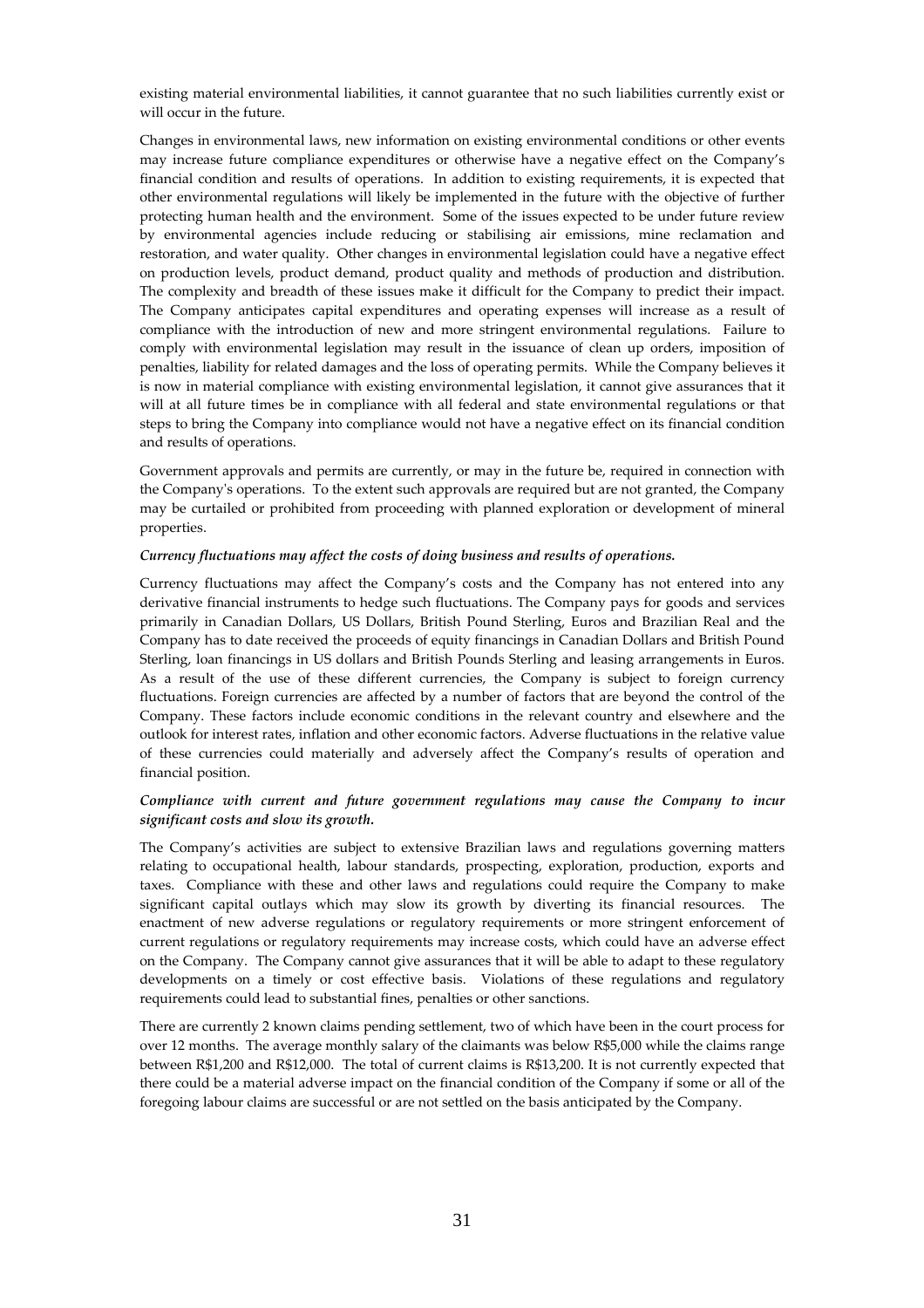# *The Company is required to obtain and renew governmental permits and licences in order to conduct mining operations, which is often a costly and time-consuming process.*

In the ordinary course of business, the Company will be required to obtain and renew governmental permits and licences for the operation and expansion of existing operations or for the commencement of new operations. Obtaining or renewing the necessary governmental permits is a complex and timeconsuming process. The duration and success of the Company's efforts to obtain and renew permits and licences are contingent upon many variables not within its control including the interpretation of applicable requirements implemented by the permitting or licencing authority. The Company may not be able to obtain or renew permits and licences that are necessary to its operations, or the cost to obtain or renew permits and licences may exceed what the Company expects. Any unexpected delays or costs associated with the permitting and licencing process could delay the development or impede the operation of the Company's projects, which could adversely affect the Company's revenues and future growth.

## *The Company's operations are conducted in Brazil and, as such, the Company's operations are exposed to various levels of political, economic and other risks and uncertainties.*

These risks and uncertainties vary from time to time and include, but are not limited to: terrorism; hostage taking; military repression; extreme fluctuations in currency exchange rates; high rates of inflation; labour unrest; the risks of war or civil unrest; expropriation and nationalization; renegotiation or nullification of existing concessions, licences, permits and contracts; illegal mining; changes in taxation policies; restrictions on foreign exchange and repatriation; and changing political conditions, currency controls and governmental regulations that favour or require the awarding of contracts to local contractors or require foreign contractors to employ citizens of, or purchase supplies from, a particular jurisdiction.

Changes, if any, in mining or investment policies or shifts in political attitude in Brazil may adversely affect the Company's operations or profitability. Operations may be affected in varying degrees by government regulations with respect to, but not limited to, restrictions on production, price controls, export controls, currency remittance, income and other taxes, labour regulation and use of non-Brazilian labour for specialist activities, expropriation of property, foreign investment, maintenance of claims, environmental legislation, land use, land claims of local people, water use and mine safety. Failure to comply strictly with applicable laws, regulations and local practices relating to mineral right applications and tenure, could result in loss, reduction or expropriation of entitlements, or the imposition of additional local or foreign parties as joint venture partners with carried or other interests. The occurrence of these various factors and uncertainties cannot be accurately predicted and could have an adverse effect on the Company's operations or profitability.

# *The Company is a holding company that conducts operations through foreign subsidiaries and substantially all of its assets are held in such entities.*

Any limitation on the transfer of cash or other assets between the parent corporation and such entities, or among such entities, could restrict the Company's ability to fund its operations efficiently. Any such limitations, or the perception that such limitations may exist now or in the future, could have an adverse impact on the Company's valuation and stock price.

## *Mining, processing, development and exploration activities depend, to one degree or another, on adequate infrastructure.*

Reliable roads, bridges, power sources and water supply are important determinants, which affect capital and operating costs. Unusual or infrequent weather phenomena, sabotage, government or other interference in the maintenance or provision of such infrastructure could adversely affect the Company's operations, financial condition and results of operations.

# *If the Company loses key personnel or is unable to attract and retain additional personnel, the Company's mining operations and prospects could be harmed.*

Recruiting and retaining qualified personnel is critical to the Company's success. The number of persons skilled in the acquisition, exploration and development of mining properties is limited and competition for such persons is intense. As the Company's business activity grows, additional key financial, administrative and mining personnel as well as additional operations staff will be required.